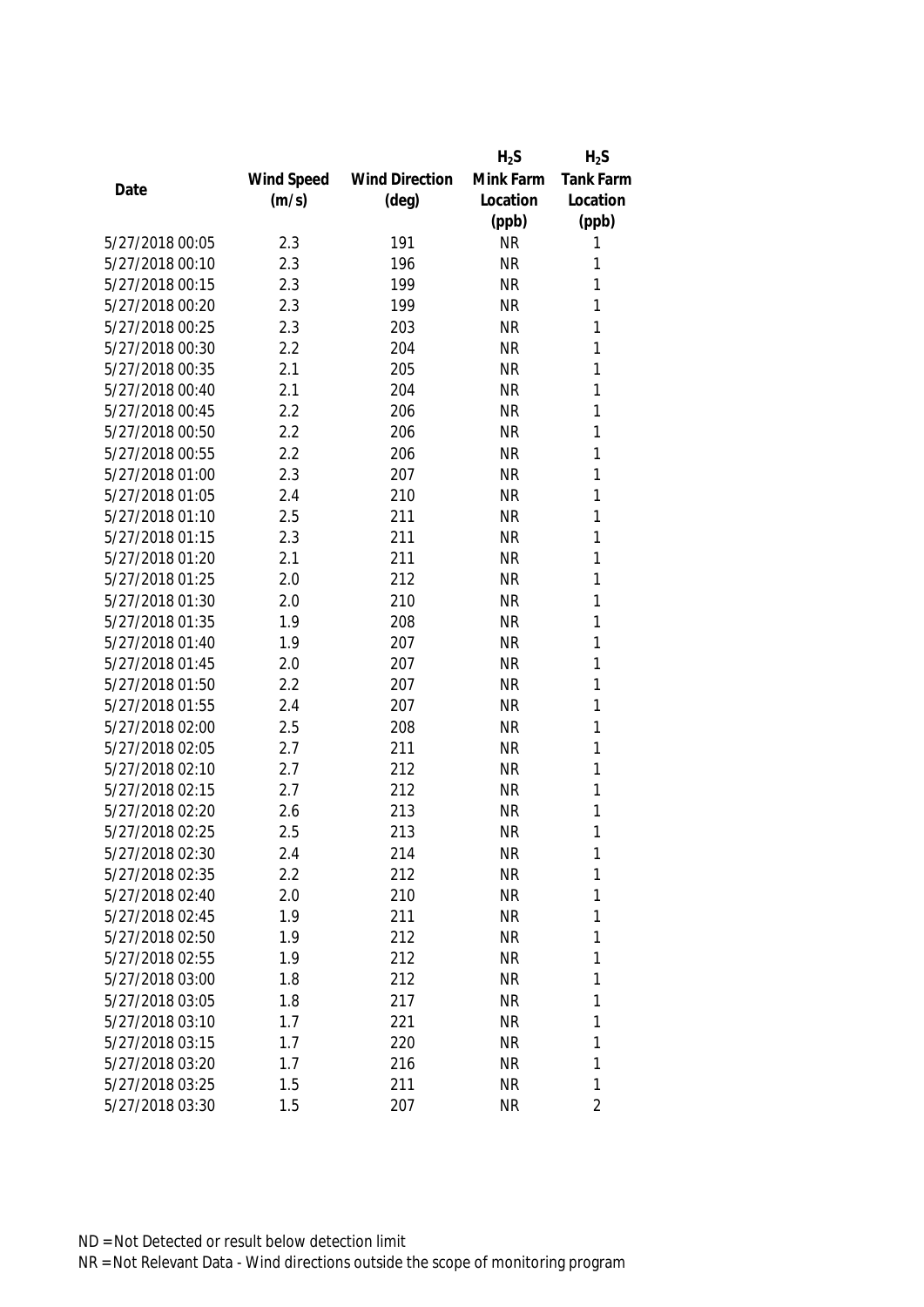|                 |            |                       | $H_2S$    | $H_2S$           |
|-----------------|------------|-----------------------|-----------|------------------|
|                 | Wind Speed | <b>Wind Direction</b> | Mink Farm | <b>Tank Farm</b> |
| Date            | (m/s)      | $(\text{deg})$        | Location  | Location         |
|                 |            |                       | (ppb)     | (ppb)            |
| 5/27/2018 03:35 | 1.4        | 200                   | <b>NR</b> | 2                |
| 5/27/2018 03:40 | 1.3        | 194                   | <b>NR</b> | $\overline{2}$   |
| 5/27/2018 03:45 | 1.3        | 196                   | <b>NR</b> | $\overline{2}$   |
| 5/27/2018 03:50 | 1.4        | 202                   | <b>NR</b> | $\overline{2}$   |
| 5/27/2018 03:55 | 1.4        | 208                   | <b>NR</b> | $\overline{2}$   |
| 5/27/2018 04:00 | 1.5        | 214                   | <b>NR</b> | $\overline{2}$   |
| 5/27/2018 04:05 | 1.6        | 219                   | <b>NR</b> | $\overline{2}$   |
| 5/27/2018 04:10 | 1.9        | 222                   | <b>NR</b> | $\overline{2}$   |
| 5/27/2018 04:15 | 1.9        | 223                   | <b>NR</b> | 1                |
| 5/27/2018 04:20 | 1.9        | 221                   | <b>NR</b> | 1                |
| 5/27/2018 04:25 | 2.0        | 219                   | <b>NR</b> | 1                |
| 5/27/2018 04:30 | 2.1        | 217                   | <b>NR</b> | 1                |
| 5/27/2018 04:35 | 2.1        | 217                   | <b>NR</b> | 1                |
| 5/27/2018 04:40 | 2.1        | 217                   | <b>NR</b> | $\mathbf{1}$     |
| 5/27/2018 04:45 | 2.2        | 219                   | <b>NR</b> | $\overline{2}$   |
| 5/27/2018 04:50 | 2.3        | 223                   | <b>NR</b> | $\overline{2}$   |
| 5/27/2018 04:55 | 2.3        | 225                   | <b>NR</b> | $\overline{2}$   |
| 5/27/2018 05:00 | 2.2        | 226                   | <b>NR</b> | $\overline{2}$   |
| 5/27/2018 05:05 | 2.0        | 223                   | <b>NR</b> | 1                |
| 5/27/2018 05:10 | 1.9        | 220                   | <b>NR</b> | 1                |
| 5/27/2018 05:15 | 1.7        | 213                   | <b>NR</b> | 1                |
| 5/27/2018 05:20 | 1.6        | 202                   | <b>NR</b> | 1                |
| 5/27/2018 05:25 | 1.6        | 190                   | <b>NR</b> | 1                |
| 5/27/2018 05:30 | 1.6        | 182                   | <b>NR</b> | 1                |
| 5/27/2018 05:35 | 1.6        | 176                   | <b>NR</b> | 1                |
| 5/27/2018 05:40 | 1.5        | 174                   | <b>NR</b> | 1                |
| 5/27/2018 05:45 | 1.6        | 173                   | <b>NR</b> | 1                |
| 5/27/2018 05:50 | 1.5        | 174                   | <b>NR</b> | 1                |
| 5/27/2018 05:55 | 1.5        | 176                   | <b>NR</b> | 1                |
| 5/27/2018 06:00 | 1.4        | 176                   | <b>NR</b> | 1                |
| 5/27/2018 06:05 | 1.4        | 177                   | <b>NR</b> | 1                |
| 5/27/2018 06:10 | 1.4        | 177                   | <b>NR</b> | 1                |
| 5/27/2018 06:15 | 1.3        | 177                   | <b>NR</b> | 1                |
| 5/27/2018 06:20 | 1.2        | 177                   | <b>NR</b> | $\overline{2}$   |
| 5/27/2018 06:25 | 1.1        | 177                   | <b>NR</b> | 1                |
| 5/27/2018 06:30 | 1.0        | 177                   | <b>NR</b> | 1                |
| 5/27/2018 06:35 | 0.9        | 174                   | <b>NR</b> | 1                |
| 5/27/2018 06:40 | 0.9        | 172                   | <b>NR</b> | 1                |
| 5/27/2018 06:45 | 0.9        | 170                   | <b>NR</b> | 1                |
| 5/27/2018 06:50 | 0.9        | 170                   | <b>NR</b> | 1                |
| 5/27/2018 06:55 | 0.9        | 168                   | <b>NR</b> | <b>NR</b>        |
| 5/27/2018 07:00 | 0.8        | 167                   | <b>NR</b> | <b>NR</b>        |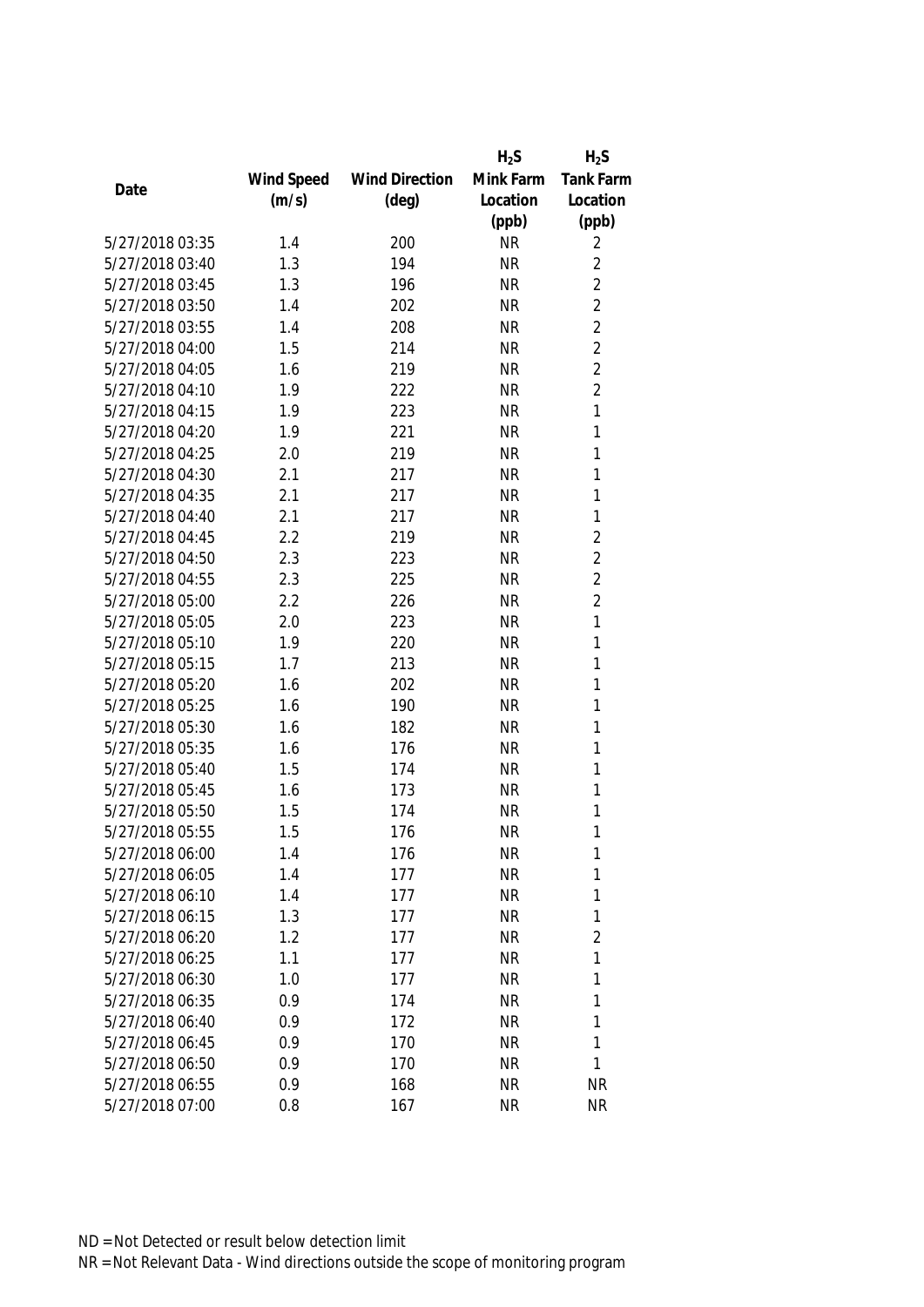|                 |            |                       | $H_2S$    | $H_2S$         |
|-----------------|------------|-----------------------|-----------|----------------|
|                 | Wind Speed | <b>Wind Direction</b> | Mink Farm | Tank Farm      |
| Date            | (m/s)      | $(\text{deg})$        | Location  | Location       |
|                 |            |                       | (ppb)     | (ppb)          |
| 5/27/2018 07:05 | 0.9        | 166                   | <b>NR</b> | <b>NR</b>      |
| 5/27/2018 07:10 | 0.9        | 165                   | <b>NR</b> | <b>NR</b>      |
| 5/27/2018 07:15 | 0.9        | 164                   | <b>NR</b> | <b>NR</b>      |
| 5/27/2018 07:20 | 1.1        | 164                   | <b>NR</b> | <b>NR</b>      |
| 5/27/2018 07:25 | 1.2        | 166                   | <b>NR</b> | <b>NR</b>      |
| 5/27/2018 07:30 | 1.2        | 167                   | <b>NR</b> | <b>NR</b>      |
| 5/27/2018 07:35 | 1.3        | 167                   | <b>NR</b> | <b>NR</b>      |
| 5/27/2018 07:40 | 1.4        | 168                   | <b>NR</b> | <b>NR</b>      |
| 5/27/2018 07:45 | 1.4        | 170                   | <b>NR</b> | 1              |
| 5/27/2018 07:50 | 1.5        | 172                   | <b>NR</b> | 1              |
| 5/27/2018 07:55 | 1.6        | 175                   | <b>NR</b> | 1              |
| 5/27/2018 08:00 | 1.5        | 183                   | <b>NR</b> | 1              |
| 5/27/2018 08:05 | 1.5        | 193                   | <b>NR</b> | 1              |
| 5/27/2018 08:10 | 1.4        | 199                   | <b>NR</b> | 1              |
| 5/27/2018 08:15 | 1.4        | 206                   | <b>NR</b> | $\mathbf{1}$   |
| 5/27/2018 08:20 | 1.2        | 207                   | <b>NR</b> | 1              |
| 5/27/2018 08:25 | 1.2        | 204                   | <b>NR</b> | 1              |
| 5/27/2018 08:30 | 1.2        | 192                   | <b>NR</b> | 1              |
| 5/27/2018 08:35 | 1.3        | 182                   | <b>NR</b> | 1              |
| 5/27/2018 08:40 | 1.3        | 179                   | <b>NR</b> | 1              |
| 5/27/2018 08:45 | 1.3        | 181                   | <b>NR</b> | 1              |
| 5/27/2018 08:50 | 1.5        | 192                   | <b>NR</b> | $\mathbf{1}$   |
| 5/27/2018 08:55 | 1.6        | 207                   | <b>NR</b> | $\overline{2}$ |
| 5/27/2018 09:00 | 1.7        | 224                   | <b>NR</b> | $\overline{2}$ |
| 5/27/2018 09:05 | 1.8        | 236                   | 1         | $\overline{2}$ |
| 5/27/2018 09:10 | 2.1        | 245                   | 1         | $\overline{2}$ |
| 5/27/2018 09:15 | 2.1        | 242                   | 1         | $\overline{2}$ |
| 5/27/2018 09:20 | 2.0        | 238                   | 1         | $\overline{2}$ |
| 5/27/2018 09:25 | 1.7        | 236                   | 1         | $\overline{2}$ |
| 5/27/2018 09:30 | 1.6        | 222                   | <b>NR</b> | 2              |
| 5/27/2018 09:35 | 1.5        | 216                   | <b>NR</b> | 1              |
| 5/27/2018 09:40 | 1.4        | 206                   | <b>NR</b> | 1              |
| 5/27/2018 09:45 | 1.5        | 203                   | <b>NR</b> | 1              |
| 5/27/2018 09:50 | 1.6        | 198                   | <b>NR</b> | 1              |
| 5/27/2018 09:55 | 1.9        | 190                   | <b>NR</b> | 1              |
| 5/27/2018 10:00 | 1.9        | 194                   | <b>NR</b> | 1              |
| 5/27/2018 10:05 | 2.0        | 185                   | <b>NR</b> | 1              |
| 5/27/2018 10:10 | 2.0        | 184                   | <b>NR</b> | 1              |
| 5/27/2018 10:15 | 2.0        | 182                   | <b>NR</b> | 1              |
| 5/27/2018 10:20 | 2.2        | 182                   | <b>NR</b> | 1              |
| 5/27/2018 10:25 | 2.1        | 186                   | <b>NR</b> | 1              |
| 5/27/2018 10:30 | 2.1        | 188                   | <b>NR</b> | 1              |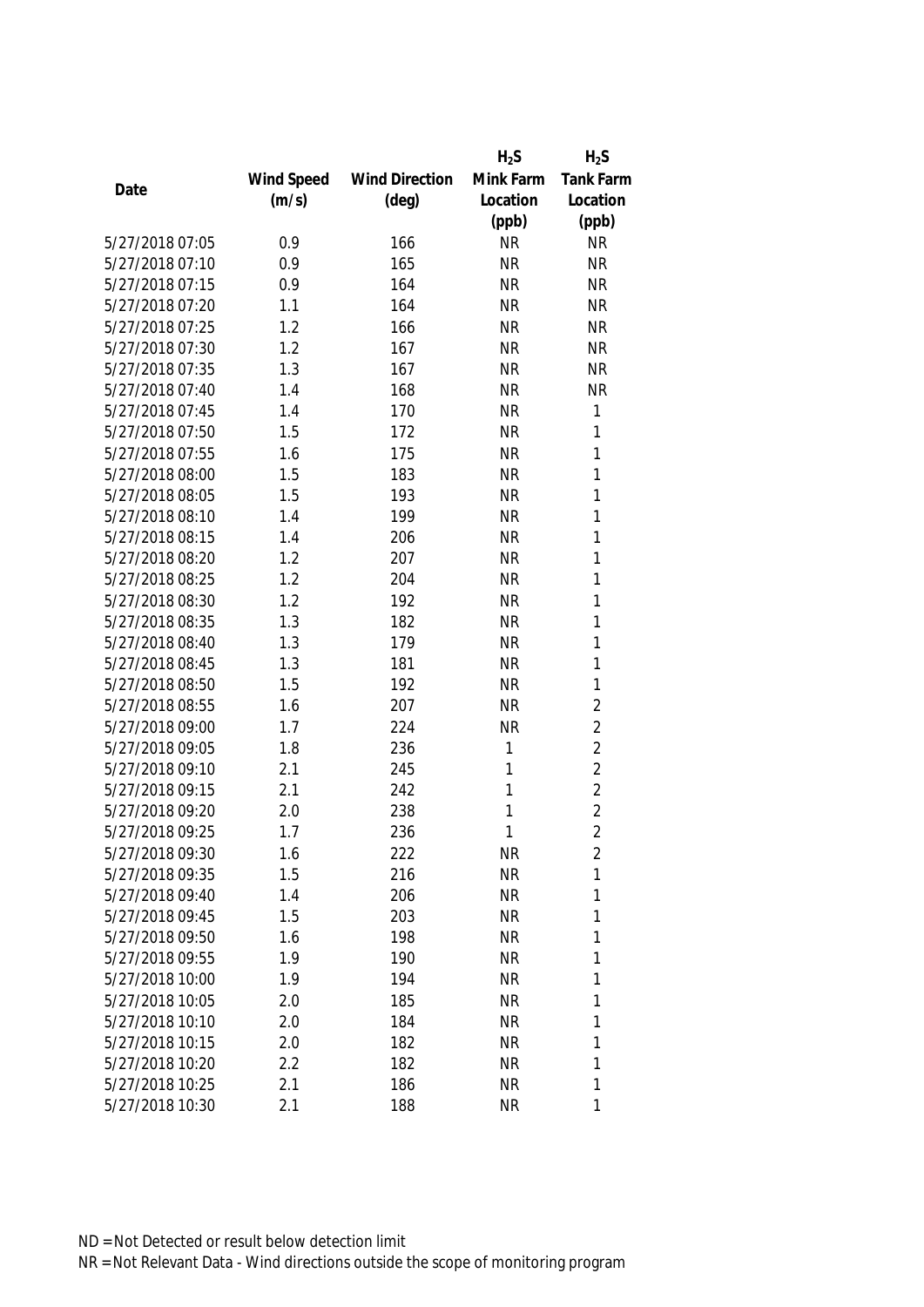|                 |            |                       | $H_2S$    | $H_2S$    |
|-----------------|------------|-----------------------|-----------|-----------|
|                 | Wind Speed | <b>Wind Direction</b> | Mink Farm | Tank Farm |
| Date            | (m/s)      | $(\text{deg})$        | Location  | Location  |
|                 |            |                       | (ppb)     | (ppb)     |
| 5/27/2018 10:35 | 2.1        | 193                   | <b>NR</b> | 1         |
| 5/27/2018 10:40 | 2.2        | 196                   | <b>NR</b> | 1         |
| 5/27/2018 10:45 | 2.3        | 196                   | <b>NR</b> | 1         |
| 5/27/2018 10:50 | 2.2        | 202                   | <b>NR</b> | 1         |
| 5/27/2018 10:55 | 2.4        | 209                   | <b>NR</b> | 1         |
| 5/27/2018 11:00 | 2.4        | 210                   | <b>NR</b> | 1         |
| 5/27/2018 11:05 | 2.4        | 212                   | <b>NR</b> | 1         |
| 5/27/2018 11:10 | 2.4        | 206                   | <b>NR</b> | 1         |
| 5/27/2018 11:15 | 2.5        | 205                   | <b>NR</b> | 1         |
| 5/27/2018 11:20 | 2.5        | 203                   | <b>NR</b> | 1         |
| 5/27/2018 11:25 | 2.5        | 199                   | <b>NR</b> | 1         |
| 5/27/2018 11:30 | 2.5        | 197                   | <b>NR</b> | <b>ND</b> |
| 5/27/2018 11:35 | 2.6        | 205                   | <b>NR</b> | <b>ND</b> |
| 5/27/2018 11:40 | 2.5        | 216                   | <b>NR</b> | <b>NR</b> |
| 5/27/2018 11:45 | 2.3        | 234                   | <b>NR</b> | <b>NR</b> |
| 5/27/2018 11:50 | 2.3        | 250                   | <b>NR</b> | <b>NR</b> |
| 5/27/2018 11:55 | 2.2        | 267                   | <b>NR</b> | <b>NR</b> |
| 5/27/2018 12:00 | 2.1        | 283                   | <b>ND</b> | <b>NR</b> |
| 5/27/2018 12:05 | 2.1        | 287                   | <b>ND</b> | <b>NR</b> |
| 5/27/2018 12:10 | 2.2        | 294                   | <b>ND</b> | <b>NR</b> |
| 5/27/2018 12:15 | 2.4        | 290                   | <b>ND</b> | <b>NR</b> |
| 5/27/2018 12:20 | 2.1        | 291                   | <b>ND</b> | <b>NR</b> |
| 5/27/2018 12:25 | 2.1        | 280                   | <b>ND</b> | <b>NR</b> |
| 5/27/2018 12:30 | 2.2        | 262                   | <b>ND</b> | 1         |
| 5/27/2018 12:35 | 2.2        | 255                   | <b>ND</b> | 1         |
| 5/27/2018 12:40 | 2.0        | 243                   | <b>ND</b> | 1         |
| 5/27/2018 12:45 | 1.7        | 247                   | <b>NR</b> | <b>NR</b> |
| 5/27/2018 12:50 | 1.8        | 226                   | <b>NR</b> | <b>NR</b> |
| 5/27/2018 12:55 | 1.8        | 208                   | <b>NR</b> | <b>NR</b> |
| 5/27/2018 13:00 | 1.7        | 179                   | <b>NR</b> | NR        |
| 5/27/2018 13:05 | 1.4        | 167                   | <b>NR</b> | <b>NR</b> |
| 5/27/2018 13:10 | 1.6        | 158                   | <b>NR</b> | <b>NR</b> |
| 5/27/2018 13:15 | 1.7        | 183                   | <b>NR</b> | <b>NR</b> |
| 5/27/2018 13:20 | 1.7        | 257                   | <b>NR</b> | <b>NR</b> |
| 5/27/2018 13:25 | 1.6        | 283                   | <b>NR</b> | <b>NR</b> |
| 5/27/2018 13:30 | 1.6        | 280                   | <b>NR</b> | <b>NR</b> |
| 5/27/2018 13:35 | 1.6        | 267                   | <b>NR</b> | <b>NR</b> |
| 5/27/2018 13:40 | 1.7        | 255                   | <b>NR</b> | <b>NR</b> |
| 5/27/2018 13:45 | 1.6        | 253                   | <b>NR</b> | <b>NR</b> |
| 5/27/2018 13:50 | 1.4        | 235                   | <b>NR</b> | <b>NR</b> |
| 5/27/2018 13:55 | 1.5        | 230                   | <b>NR</b> | <b>NR</b> |
| 5/27/2018 14:00 | 1.5        | 248                   | <b>NR</b> | <b>NR</b> |
|                 |            |                       |           |           |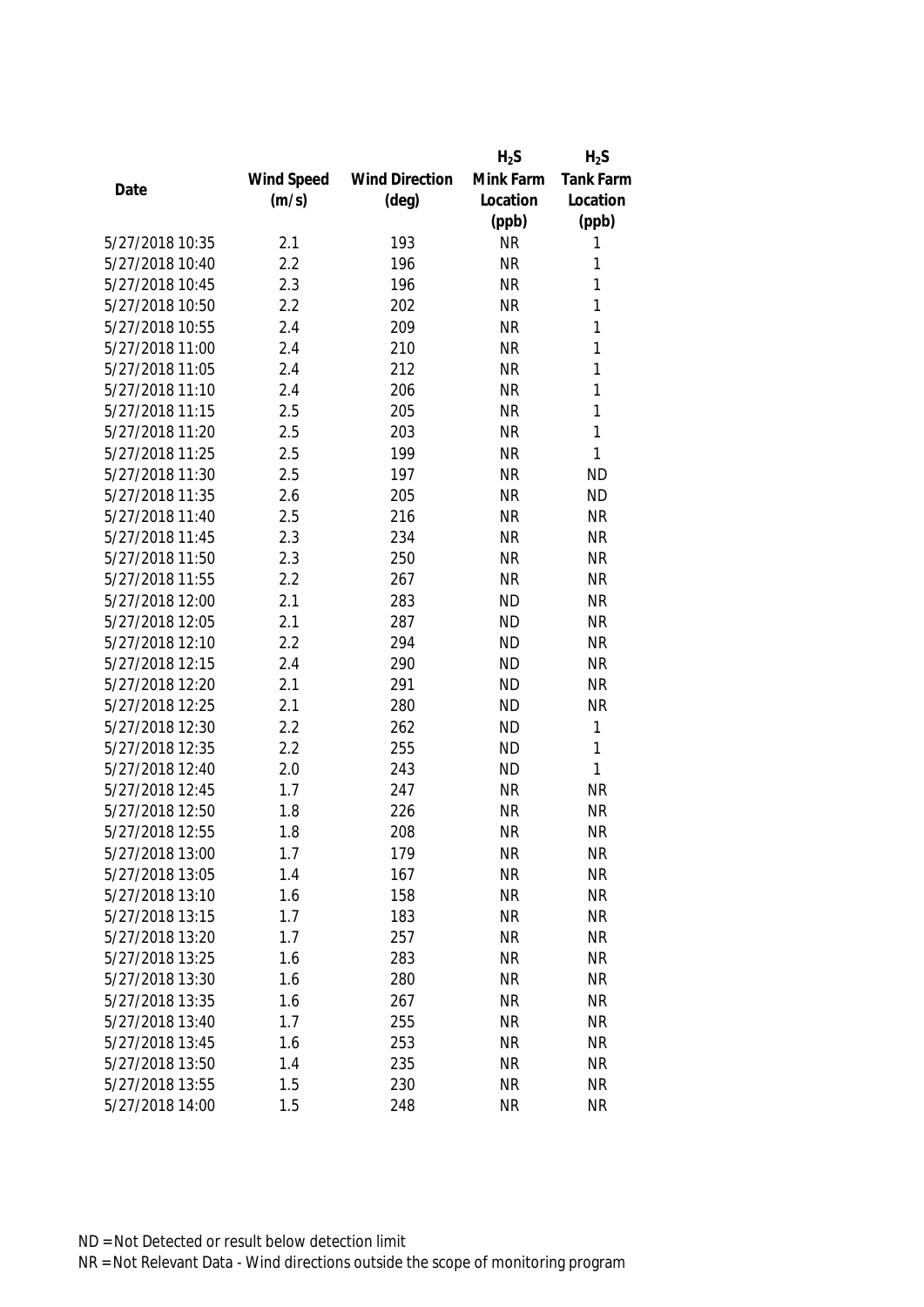|                 |            |                       | $H_2S$       | $H_2S$    |
|-----------------|------------|-----------------------|--------------|-----------|
|                 | Wind Speed | <b>Wind Direction</b> | Mink Farm    | Tank Farm |
| Date            | (m/s)      | $(\text{deg})$        | Location     | Location  |
|                 |            |                       | (ppb)        | (ppb)     |
| 5/27/2018 14:05 | 1.6        | 258                   | <b>NR</b>    | <b>NR</b> |
| 5/27/2018 14:10 | 1.5        | 247                   | <b>NR</b>    | <b>NR</b> |
| 5/27/2018 14:15 | 1.6        | 240                   | <b>NR</b>    | <b>NR</b> |
| 5/27/2018 14:20 | 1.7        | 254                   | <b>NR</b>    | <b>NR</b> |
| 5/27/2018 14:25 | 1.8        | 275                   | <b>NR</b>    | <b>NR</b> |
| 5/27/2018 14:30 | 1.8        | 299                   | <b>NR</b>    | <b>NR</b> |
| 5/27/2018 14:35 | 1.8        | 335                   | <b>NR</b>    | <b>NR</b> |
| 5/27/2018 14:40 | 1.9        | 10                    | <b>NR</b>    | <b>NR</b> |
| 5/27/2018 14:45 | 1.8        | 26                    | <b>NR</b>    | <b>NR</b> |
| 5/27/2018 14:50 | 1.8        | 38                    | <b>NR</b>    | <b>NR</b> |
| 5/27/2018 14:55 | 1.8        | 53                    | <b>NR</b>    | <b>NR</b> |
| 5/27/2018 15:00 | 1.6        | 54                    | <b>NR</b>    | <b>NR</b> |
| 5/27/2018 15:05 | 1.7        | 51                    | <b>NR</b>    | <b>NR</b> |
| 5/27/2018 15:10 | 1.7        | 33                    | <b>NR</b>    | <b>NR</b> |
| 5/27/2018 15:15 | 1.8        | 21                    | <b>NR</b>    | <b>NR</b> |
| 5/27/2018 15:20 | 1.8        | 13                    | <b>NR</b>    | <b>NR</b> |
| 5/27/2018 15:25 | 2.0        | 354                   | <b>ND</b>    | <b>NR</b> |
| 5/27/2018 15:30 | 2.0        | 349                   | <b>NR</b>    | <b>NR</b> |
| 5/27/2018 15:35 | 2.0        | 351                   | $\mathbf{1}$ | <b>NR</b> |
| 5/27/2018 15:40 | 1.7        | 354                   | <b>NR</b>    | <b>NR</b> |
| 5/27/2018 15:45 | 1.5        | 342                   | <b>NR</b>    | <b>NR</b> |
| 5/27/2018 15:50 | 1.5        | 321                   | <b>NR</b>    | <b>NR</b> |
| 5/27/2018 15:55 | 1.2        | 315                   | <b>NR</b>    | <b>NR</b> |
| 5/27/2018 16:00 | 1.3        | 360                   | <b>NR</b>    | <b>NR</b> |
| 5/27/2018 16:05 | 1.2        | 159                   | <b>NR</b>    | <b>NR</b> |
| 5/27/2018 16:10 | 1.3        | 47                    | <b>NR</b>    | <b>NR</b> |
| 5/27/2018 16:15 | 1.3        | 60                    | <b>NR</b>    | <b>NR</b> |
| 5/27/2018 16:20 | 1.2        | 85                    | <b>NR</b>    | <b>NR</b> |
| 5/27/2018 16:25 | 1.2        | 75                    | <b>NR</b>    | <b>NR</b> |
| 5/27/2018 16:30 | 1.0        | 79                    | <b>NR</b>    | <b>NR</b> |
| 5/27/2018 16:35 | 1.1        | 105                   | <b>NR</b>    | <b>NR</b> |
| 5/27/2018 16:40 | 1.3        | 117                   | <b>NR</b>    | <b>NR</b> |
| 5/27/2018 16:45 | 1.4        | 124                   | <b>NR</b>    | <b>NR</b> |
| 5/27/2018 16:50 | 1.7        | 113                   | <b>NR</b>    | <b>NR</b> |
| 5/27/2018 16:55 | 2.0        | 118                   | <b>NR</b>    | <b>NR</b> |
| 5/27/2018 17:00 | 2.0        | 109                   | <b>NR</b>    | <b>NR</b> |
| 5/27/2018 17:05 | 1.8        | 96                    | <b>NR</b>    | <b>NR</b> |
| 5/27/2018 17:10 | 1.5        | 96                    | <b>NR</b>    | <b>NR</b> |
| 5/27/2018 17:15 | 1.3        | 93                    | <b>NR</b>    | <b>NR</b> |
| 5/27/2018 17:20 | 1.1        | 103                   | <b>NR</b>    | <b>NR</b> |
| 5/27/2018 17:25 | 1.0        | 84                    | <b>NR</b>    | <b>NR</b> |
| 5/27/2018 17:30 | 1.1        | 99                    | <b>NR</b>    | <b>NR</b> |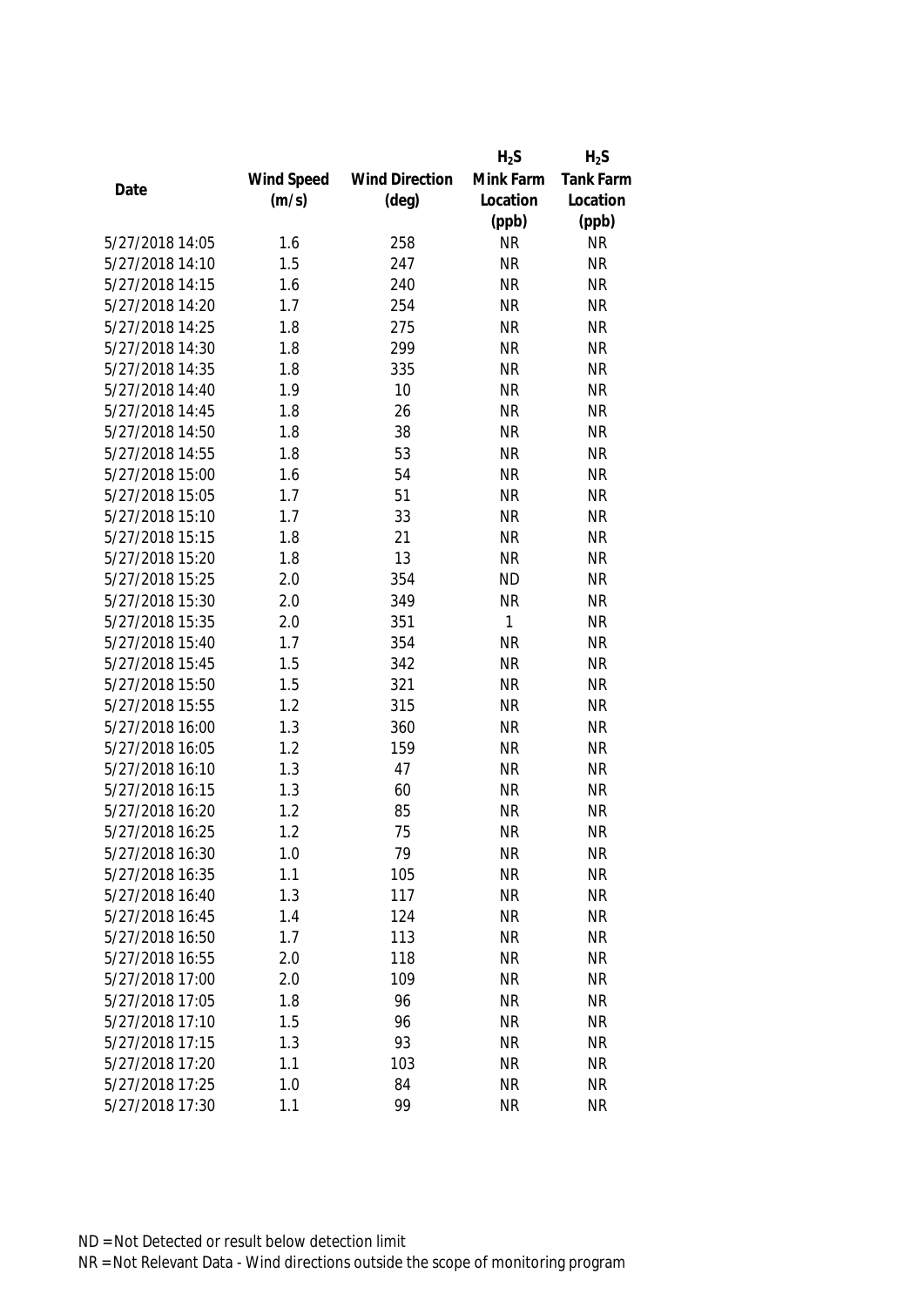|                 |            |                       | $H_2S$    | $H_2S$           |
|-----------------|------------|-----------------------|-----------|------------------|
|                 | Wind Speed | <b>Wind Direction</b> | Mink Farm | <b>Tank Farm</b> |
| Date            | (m/s)      | $(\text{deg})$        | Location  | Location         |
|                 |            |                       | (ppb)     | (ppb)            |
| 5/27/2018 17:35 | 1.1        | 108                   | <b>NR</b> | <b>NR</b>        |
| 5/27/2018 17:40 | 1.2        | 105                   | <b>NR</b> | <b>NR</b>        |
| 5/27/2018 17:45 | 1.3        | 101                   | <b>NR</b> | <b>NR</b>        |
| 5/27/2018 17:50 | 1.2        | 85                    | <b>NR</b> | <b>NR</b>        |
| 5/27/2018 17:55 | 1.2        | 82                    | <b>NR</b> | <b>NR</b>        |
| 5/27/2018 18:00 | 1.2        | 84                    | <b>NR</b> | <b>NR</b>        |
| 5/27/2018 18:05 | 1.4        | 91                    | <b>NR</b> | <b>NR</b>        |
| 5/27/2018 18:10 | 1.5        | 99                    | <b>NR</b> | <b>NR</b>        |
| 5/27/2018 18:15 | 1.5        | 104                   | <b>NR</b> | <b>NR</b>        |
| 5/27/2018 18:20 | 1.5        | 109                   | <b>NR</b> | <b>NR</b>        |
| 5/27/2018 18:25 | 1.4        | 107                   | <b>NR</b> | <b>NR</b>        |
| 5/27/2018 18:30 | 1.3        | 103                   | <b>NR</b> | <b>NR</b>        |
| 5/27/2018 18:35 | 1.2        | 98                    | <b>NR</b> | <b>NR</b>        |
| 5/27/2018 18:40 | 1.1        | 86                    | <b>NR</b> | <b>NR</b>        |
| 5/27/2018 18:45 | 1.3        | 86                    | <b>NR</b> | <b>NR</b>        |
| 5/27/2018 18:50 | 1.5        | 90                    | <b>NR</b> | <b>NR</b>        |
| 5/27/2018 18:55 | 1.8        | 97                    | <b>NR</b> | <b>NR</b>        |
| 5/27/2018 19:00 | 2.1        | 101                   | <b>NR</b> | <b>NR</b>        |
| 5/27/2018 19:05 | 2.4        | 103                   | <b>NR</b> | <b>NR</b>        |
| 5/27/2018 19:10 | 2.6        | 109                   | <b>NR</b> | <b>NR</b>        |
| 5/27/2018 19:15 | 2.6        | 111                   | <b>NR</b> | <b>NR</b>        |
| 5/27/2018 19:20 | 2.6        | 110                   | <b>NR</b> | <b>NR</b>        |
| 5/27/2018 19:25 | 2.6        | 111                   | <b>NR</b> | <b>NR</b>        |
| 5/27/2018 19:30 | 2.7        | 114                   | <b>NR</b> | <b>NR</b>        |
| 5/27/2018 19:35 | 2.7        | 115                   | <b>NR</b> | <b>NR</b>        |
| 5/27/2018 19:40 | 2.7        | 116                   | <b>NR</b> | <b>NR</b>        |
| 5/27/2018 19:45 | 2.9        | 116                   | <b>NR</b> | <b>NR</b>        |
| 5/27/2018 19:50 | 2.9        | 117                   | <b>NR</b> | <b>NR</b>        |
| 5/27/2018 19:55 | 3.0        | 117                   | <b>NR</b> | <b>NR</b>        |
| 5/27/2018 20:00 | 3.0        | 115                   | <b>NR</b> | <b>NR</b>        |
| 5/27/2018 20:05 | 3.0        | 114                   | <b>NR</b> | <b>NR</b>        |
| 5/27/2018 20:10 | 3.1        | 113                   | <b>NR</b> | <b>NR</b>        |
| 5/27/2018 20:15 | 3.1        | 113                   | <b>NR</b> | <b>NR</b>        |
| 5/27/2018 20:20 | 3.0        | 113                   | <b>NR</b> | <b>NR</b>        |
| 5/27/2018 20:25 | 3.0        | 113                   | <b>NR</b> | <b>NR</b>        |
| 5/27/2018 20:30 | 3.1        | 115                   | <b>NR</b> | <b>NR</b>        |
| 5/27/2018 20:35 | 3.1        | 116                   | <b>NR</b> | <b>NR</b>        |
| 5/27/2018 20:40 | 3.3        | 117                   | <b>NR</b> | <b>NR</b>        |
| 5/27/2018 20:45 | 3.4        | 119                   | <b>NR</b> | <b>NR</b>        |
| 5/27/2018 20:50 | 3.6        | 122                   | <b>NR</b> | <b>NR</b>        |
| 5/27/2018 20:55 | 3.6        | 124                   | <b>NR</b> | <b>NR</b>        |
| 5/27/2018 21:00 | 3.3        | 125                   | <b>NR</b> | <b>NR</b>        |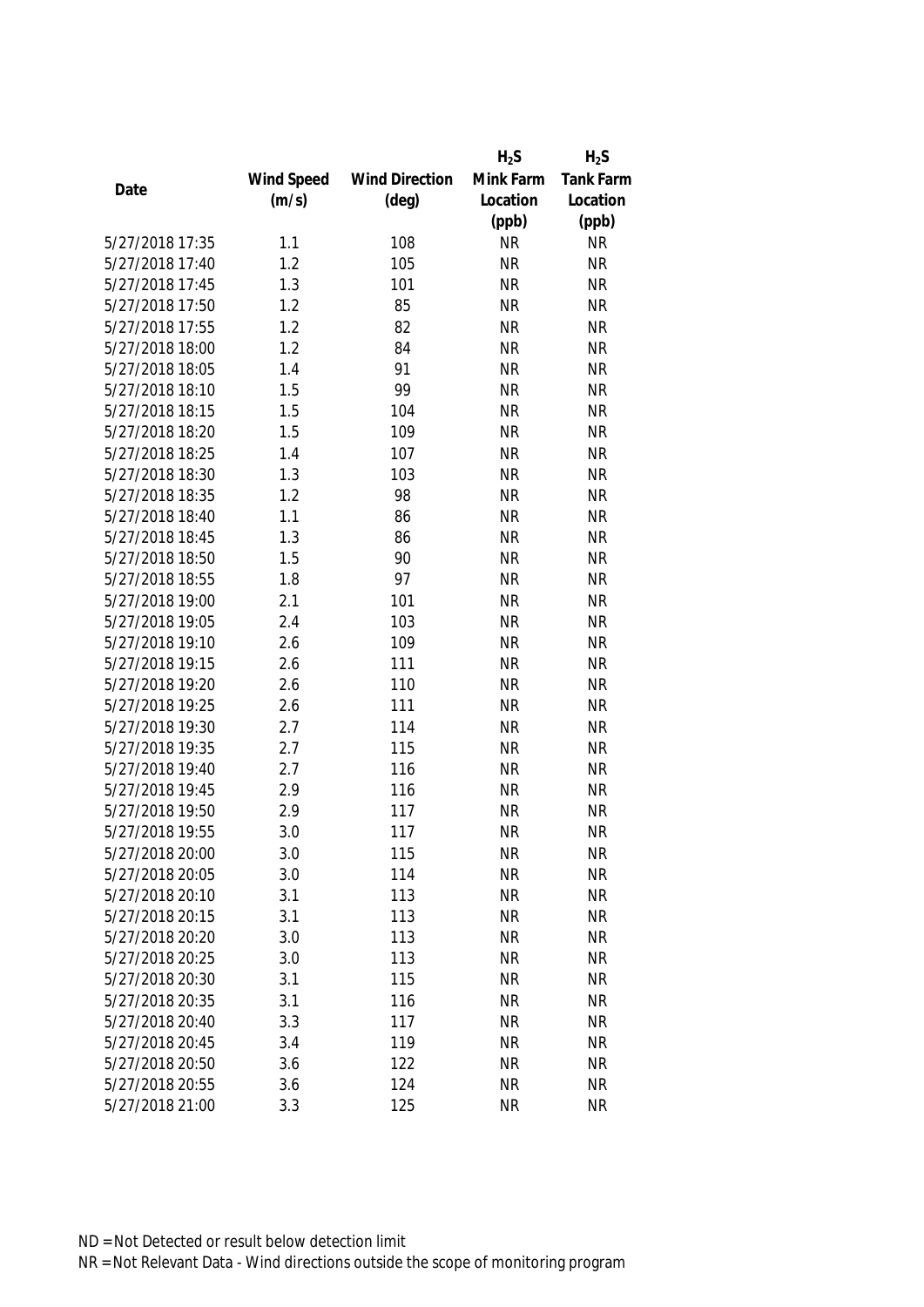|                 |            |                       | $H_2S$    | $H_2S$       |
|-----------------|------------|-----------------------|-----------|--------------|
|                 | Wind Speed | <b>Wind Direction</b> | Mink Farm | Tank Farm    |
| Date            | (m/s)      | $(\text{deg})$        | Location  | Location     |
|                 |            |                       | (ppb)     | (ppb)        |
| 5/27/2018 21:05 | 3.2        | 125                   | <b>NR</b> | <b>NR</b>    |
| 5/27/2018 21:10 | 3.0        | 124                   | <b>NR</b> | <b>NR</b>    |
| 5/27/2018 21:15 | 2.9        | 124                   | <b>NR</b> | <b>NR</b>    |
| 5/27/2018 21:20 | 2.8        | 123                   | <b>NR</b> | <b>NR</b>    |
| 5/27/2018 21:25 | 2.8        | 122                   | <b>NR</b> | <b>NR</b>    |
| 5/27/2018 21:30 | 2.9        | 120                   | <b>NR</b> | <b>NR</b>    |
| 5/27/2018 21:35 | 2.9        | 120                   | <b>NR</b> | <b>NR</b>    |
| 5/27/2018 21:40 | 3.0        | 121                   | <b>NR</b> | <b>NR</b>    |
| 5/27/2018 21:45 | 3.1        | 121                   | <b>NR</b> | <b>NR</b>    |
| 5/27/2018 21:50 | 3.2        | 121                   | <b>NR</b> | <b>NR</b>    |
| 5/27/2018 21:55 | 3.2        | 121                   | <b>NR</b> | <b>NR</b>    |
| 5/27/2018 22:00 | 3.2        | 122                   | <b>NR</b> | <b>NR</b>    |
| 5/27/2018 22:05 | 3.0        | 124                   | <b>NR</b> | <b>NR</b>    |
| 5/27/2018 22:10 | 3.0        | 127                   | <b>NR</b> | <b>NR</b>    |
| 5/27/2018 22:15 | 2.9        | 130                   | <b>NR</b> | <b>NR</b>    |
| 5/27/2018 22:20 | 2.9        | 134                   | <b>NR</b> | <b>NR</b>    |
| 5/27/2018 22:25 | 3.0        | 138                   | <b>NR</b> | <b>NR</b>    |
| 5/27/2018 22:30 | 3.0        | 141                   | <b>NR</b> | <b>NR</b>    |
| 5/27/2018 22:35 | 3.2        | 142                   | <b>NR</b> | <b>NR</b>    |
| 5/27/2018 22:40 | 3.2        | 142                   | <b>NR</b> | <b>NR</b>    |
| 5/27/2018 22:45 | 3.1        | 144                   | <b>NR</b> | <b>NR</b>    |
| 5/27/2018 22:50 | 3.0        | 145                   | <b>NR</b> | <b>NR</b>    |
| 5/27/2018 22:55 | 2.9        | 146                   | <b>NR</b> | <b>NR</b>    |
| 5/27/2018 23:00 | 2.9        | 148                   | <b>NR</b> | <b>NR</b>    |
| 5/27/2018 23:05 | 3.0        | 150                   | <b>NR</b> | <b>NR</b>    |
| 5/27/2018 23:10 | 3.2        | 153                   | <b>NR</b> | <b>NR</b>    |
| 5/27/2018 23:15 | 3.3        | 154                   | <b>NR</b> | <b>NR</b>    |
| 5/27/2018 23:20 | 3.4        | 156                   | <b>NR</b> | <b>NR</b>    |
| 5/27/2018 23:25 | 3.7        | 159                   | <b>NR</b> | <b>NR</b>    |
| 5/27/2018 23:30 | 3.8        | 161                   | <b>NR</b> | <b>NR</b>    |
| 5/27/2018 23:35 | 3.8        | 164                   | <b>NR</b> | <b>NR</b>    |
| 5/27/2018 23:40 | 3.7        | 167                   | <b>NR</b> | <b>NR</b>    |
| 5/27/2018 23:45 | 3.7        | 169                   | <b>NR</b> | <b>NR</b>    |
| 5/27/2018 23:50 | 3.6        | 170                   | <b>NR</b> | $\mathbf{1}$ |
| 5/27/2018 23:55 | 3.5        | 168                   | <b>NR</b> | <b>NR</b>    |
| 5/27/2018 24:00 | 3.4        | 167                   | <b>NR</b> | <b>NR</b>    |
| 5/28/2018 00:05 | 3.3        | 166                   | <b>NR</b> | <b>NR</b>    |
| 5/28/2018 00:10 | 3.3        | 163                   | <b>NR</b> | <b>NR</b>    |
| 5/28/2018 00:15 | 3.4        | 162                   | <b>NR</b> | <b>NR</b>    |
| 5/28/2018 00:20 | 3.4        | 161                   | <b>NR</b> | <b>NR</b>    |
| 5/28/2018 00:25 | 3.4        | 161                   | <b>NR</b> | <b>NR</b>    |
| 5/28/2018 00:30 | 3.4        | 161                   | <b>NR</b> | <b>NR</b>    |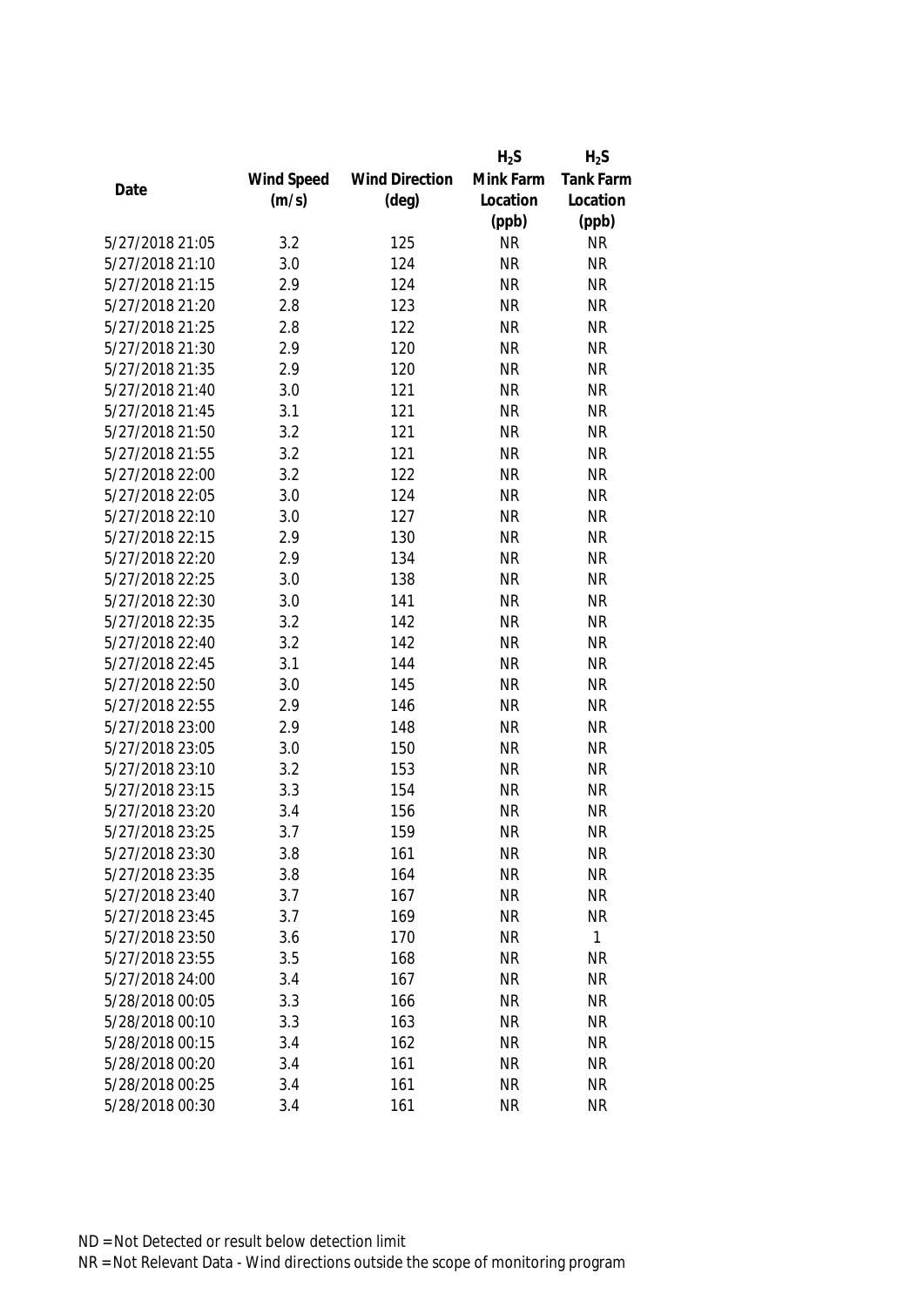|                 |            |                       | $H_2S$    | $H_2S$       |
|-----------------|------------|-----------------------|-----------|--------------|
|                 | Wind Speed | <b>Wind Direction</b> | Mink Farm | Tank Farm    |
| Date            | (m/s)      | $(\text{deg})$        | Location  | Location     |
|                 |            |                       | (ppb)     | (ppb)        |
| 5/28/2018 00:35 | 3.3        | 162                   | <b>NR</b> | <b>NR</b>    |
| 5/28/2018 00:40 | 3.3        | 162                   | <b>NR</b> | <b>NR</b>    |
| 5/28/2018 00:45 | 3.2        | 161                   | <b>NR</b> | <b>NR</b>    |
| 5/28/2018 00:50 | 3.1        | 161                   | <b>NR</b> | <b>NR</b>    |
| 5/28/2018 00:55 | 3.1        | 160                   | <b>NR</b> | <b>NR</b>    |
| 5/28/2018 01:00 | 3.1        | 160                   | <b>NR</b> | <b>NR</b>    |
| 5/28/2018 01:05 | 3.1        | 159                   | <b>NR</b> | <b>NR</b>    |
| 5/28/2018 01:10 | 3.0        | 159                   | <b>NR</b> | <b>NR</b>    |
| 5/28/2018 01:15 | 3.0        | 159                   | <b>NR</b> | <b>NR</b>    |
| 5/28/2018 01:20 | 3.1        | 160                   | <b>NR</b> | <b>NR</b>    |
| 5/28/2018 01:25 | 3.1        | 161                   | <b>NR</b> | <b>NR</b>    |
| 5/28/2018 01:30 | 3.1        | 162                   | <b>NR</b> | <b>NR</b>    |
| 5/28/2018 01:35 | 3.2        | 163                   | <b>NR</b> | <b>NR</b>    |
| 5/28/2018 01:40 | 3.5        | 164                   | <b>NR</b> | <b>NR</b>    |
| 5/28/2018 01:45 | 3.6        | 165                   | <b>NR</b> | <b>NR</b>    |
| 5/28/2018 01:50 | 3.6        | 168                   | <b>NR</b> | <b>NR</b>    |
| 5/28/2018 01:55 | 3.5        | 171                   | <b>NR</b> | 1            |
| 5/28/2018 02:00 | 3.6        | 172                   | <b>NR</b> | 1            |
| 5/28/2018 02:05 | 3.6        | 174                   | <b>NR</b> | 1            |
| 5/28/2018 02:10 | 3.5        | 174                   | <b>NR</b> | 1            |
| 5/28/2018 02:15 | 3.5        | 174                   | <b>NR</b> | $\mathbf{1}$ |
| 5/28/2018 02:20 | 3.5        | 173                   | <b>NR</b> | $\mathbf{1}$ |
| 5/28/2018 02:25 | 3.6        | 172                   | <b>NR</b> | 1            |
| 5/28/2018 02:30 | 3.6        | 172                   | <b>NR</b> | $\mathbf{1}$ |
| 5/28/2018 02:35 | 3.5        | 170                   | <b>NR</b> | $\mathbf{1}$ |
| 5/28/2018 02:40 | 3.4        | 170                   | <b>NR</b> | 1            |
| 5/28/2018 02:45 | 3.5        | 170                   | <b>NR</b> | 1            |
| 5/28/2018 02:50 | 3.5        | 170                   | <b>NR</b> | 1            |
| 5/28/2018 02:55 | 3.5        | 170                   | <b>NR</b> | 1            |
| 5/28/2018 03:00 | 3.5        | 171                   | <b>NR</b> | 1            |
| 5/28/2018 03:05 | 3.4        | 172                   | <b>NR</b> | 1            |
| 5/28/2018 03:10 | 3.3        | 174                   | <b>NR</b> | 1            |
| 5/28/2018 03:15 | 3.0        | 176                   | <b>NR</b> | 1            |
| 5/28/2018 03:20 | 2.9        | 177                   | NR        | 1            |
| 5/28/2018 03:25 | 2.8        | 180                   | <b>NR</b> | 1            |
| 5/28/2018 03:30 | 2.6        | 183                   | <b>NR</b> | 1            |
| 5/28/2018 03:35 | 2.6        | 185                   | <b>NR</b> | 1            |
| 5/28/2018 03:40 | 2.5        | 187                   | <b>NR</b> | 1            |
| 5/28/2018 03:45 | 2.6        | 191                   | <b>NR</b> | 1            |
| 5/28/2018 03:50 | 2.6        | 193                   | <b>NR</b> | 1            |
| 5/28/2018 03:55 | 2.5        | 194                   | <b>NR</b> | 1            |
| 5/28/2018 04:00 | 2.6        | 192                   | <b>NR</b> | 1            |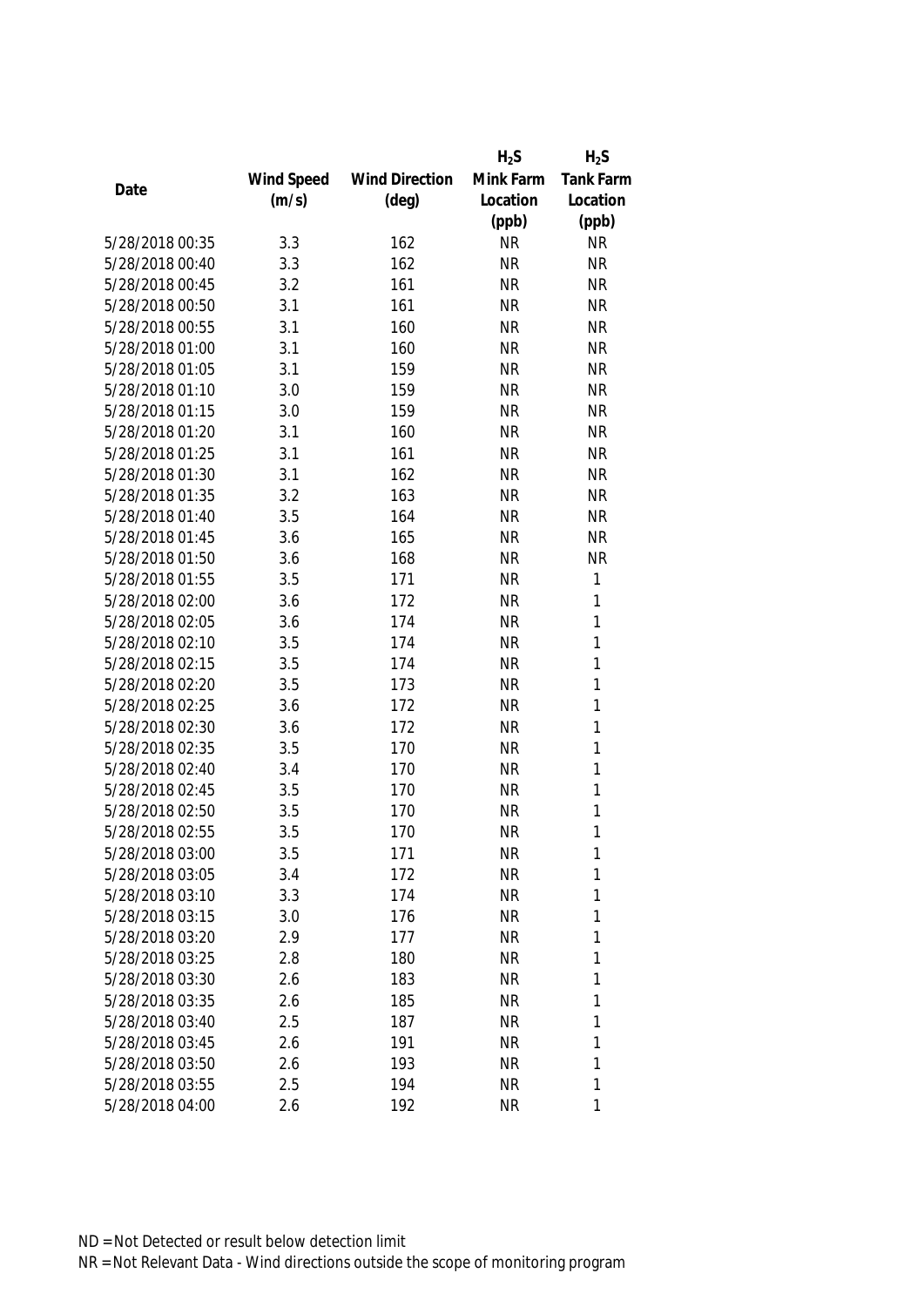|                 |            |                       | $H_2S$    | $H_2S$         |
|-----------------|------------|-----------------------|-----------|----------------|
|                 | Wind Speed | <b>Wind Direction</b> | Mink Farm | Tank Farm      |
| Date            | (m/s)      | $(\text{deg})$        | Location  | Location       |
|                 |            |                       | (ppb)     | (ppb)          |
| 5/28/2018 04:05 | 2.6        | 192                   | <b>NR</b> | 1              |
| 5/28/2018 04:10 | 2.7        | 190                   | <b>NR</b> | 1              |
| 5/28/2018 04:15 | 2.6        | 190                   | <b>NR</b> | $\overline{2}$ |
| 5/28/2018 04:20 | 2.6        | 190                   | <b>NR</b> | $\mathbf{1}$   |
| 5/28/2018 04:25 | 2.7        | 193                   | <b>NR</b> | 1              |
| 5/28/2018 04:30 | 2.8        | 199                   | <b>NR</b> | 1              |
| 5/28/2018 04:35 | 3.0        | 203                   | <b>NR</b> | 1              |
| 5/28/2018 04:40 | 3.1        | 207                   | <b>NR</b> | 1              |
| 5/28/2018 04:45 | 3.4        | 208                   | <b>NR</b> | 1              |
| 5/28/2018 04:50 | 3.6        | 209                   | <b>NR</b> | 1              |
| 5/28/2018 04:55 | 3.7        | 208                   | <b>NR</b> | 1              |
| 5/28/2018 05:00 | 3.7        | 208                   | <b>NR</b> | 1              |
| 5/28/2018 05:05 | 3.7        | 208                   | <b>NR</b> | 1              |
| 5/28/2018 05:10 | 3.5        | 209                   | <b>NR</b> | 1              |
| 5/28/2018 05:15 | 3.4        | 210                   | <b>NR</b> | 1              |
| 5/28/2018 05:20 | 3.3        | 210                   | <b>NR</b> | $\mathbf{1}$   |
| 5/28/2018 05:25 | 3.2        | 212                   | <b>NR</b> | 1              |
| 5/28/2018 05:30 | 3.2        | 213                   | <b>NR</b> | 1              |
| 5/28/2018 05:35 | 3.1        | 214                   | <b>NR</b> | 1              |
| 5/28/2018 05:40 | 3.2        | 215                   | <b>NR</b> | 1              |
| 5/28/2018 05:45 | 3.1        | 215                   | <b>NR</b> | 1              |
| 5/28/2018 05:50 | 3.1        | 218                   | <b>NR</b> | 1              |
| 5/28/2018 05:55 | 3.0        | 218                   | <b>NR</b> | $\mathbf{1}$   |
| 5/28/2018 06:00 | 3.0        | 220                   | <b>NR</b> | 1              |
| 5/28/2018 06:05 | 2.9        | 220                   | <b>NR</b> | 1              |
| 5/28/2018 06:10 | 2.8        | 219                   | <b>NR</b> | 1              |
| 5/28/2018 06:15 | 2.8        | 219                   | <b>NR</b> | 1              |
| 5/28/2018 06:20 | 2.7        | 220                   | <b>NR</b> | 1              |
| 5/28/2018 06:25 | 2.5        | 223                   | <b>NR</b> | 1              |
| 5/28/2018 06:30 | $2.3\,$    | 226                   | <b>NR</b> | 1              |
| 5/28/2018 06:35 | 2.2        | 232                   | 1         | $\mathbf{1}$   |
| 5/28/2018 06:40 | 2.2        | 236                   | 1         | $\overline{2}$ |
| 5/28/2018 06:45 | 2.1        | 238                   | 1         | $\overline{2}$ |
| 5/28/2018 06:50 | 2.1        | 239                   | 1         | $\overline{2}$ |
| 5/28/2018 06:55 | 2.1        | 240                   | 1         | $\overline{2}$ |
| 5/28/2018 07:00 | 2.0        | 240                   | 1         | $\overline{2}$ |
| 5/28/2018 07:05 | 1.9        | 239                   | 1         | 3              |
| 5/28/2018 07:10 | 1.8        | 241                   | 1         | $\overline{2}$ |
| 5/28/2018 07:15 | 1.7        | 242                   | 1         | $\overline{2}$ |
| 5/28/2018 07:20 | 1.6        | 247                   | 1         | 3              |
| 5/28/2018 07:25 | 1.6        | 248                   | 1         | 3              |
| 5/28/2018 07:30 | 1.6        | 249                   | 1         | 3              |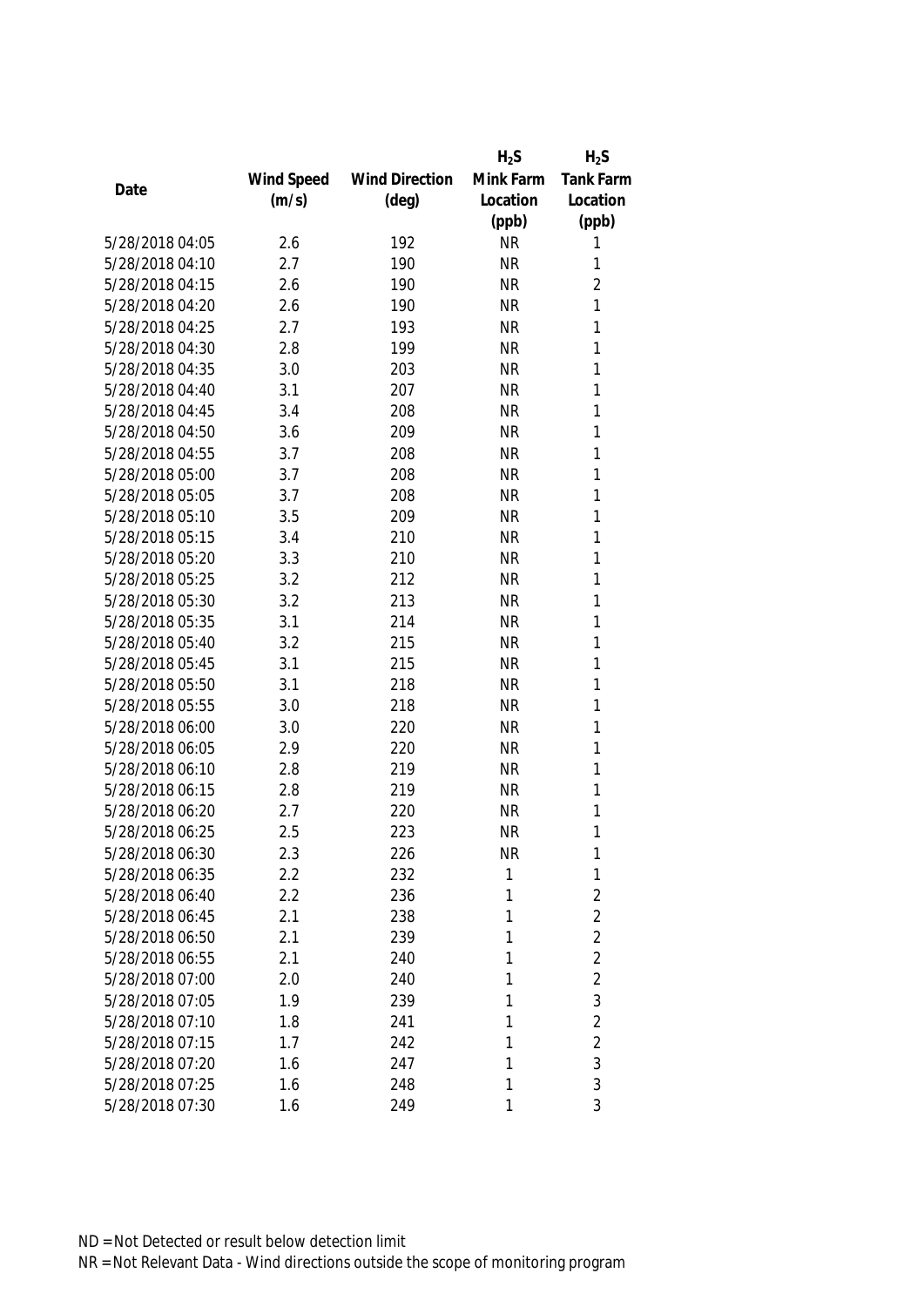|                 |            |                       | $H_2S$    | $H_2S$           |
|-----------------|------------|-----------------------|-----------|------------------|
|                 | Wind Speed | <b>Wind Direction</b> | Mink Farm | <b>Tank Farm</b> |
| Date            | (m/s)      | $(\text{deg})$        | Location  | Location         |
|                 |            |                       | (ppb)     | (ppb)            |
| 5/28/2018 07:35 | 1.6        | 248                   | 1         | 3                |
| 5/28/2018 07:40 | 1.5        | 247                   | 1         | 3                |
| 5/28/2018 07:45 | 1.5        | 245                   | 1         | 3                |
| 5/28/2018 07:50 | 1.4        | 243                   | 1         | 4                |
| 5/28/2018 07:55 | 1.3        | 241                   | 1         | 3                |
| 5/28/2018 08:00 | 1.3        | 240                   | 1         | 3                |
| 5/28/2018 08:05 | 1.3        | 242                   | 1         | 3                |
| 5/28/2018 08:10 | 1.2        | 245                   | 1         | 3                |
| 5/28/2018 08:15 | 1.2        | 254                   | 1         | $\overline{2}$   |
| 5/28/2018 08:20 | 1.2        | 264                   | 1         | $\overline{2}$   |
| 5/28/2018 08:25 | 1.1        | 272                   | 1         | 1                |
| 5/28/2018 08:30 | 1.0        | 283                   | 1         | <b>NR</b>        |
| 5/28/2018 08:35 | 1.1        | 295                   | 1         | <b>NR</b>        |
| 5/28/2018 08:40 | 1.1        | 301                   | 1         | <b>NR</b>        |
| 5/28/2018 08:45 | 1.2        | 305                   | 1         | <b>NR</b>        |
| 5/28/2018 08:50 | 1.3        | 313                   | 1         | <b>NR</b>        |
| 5/28/2018 08:55 | 1.3        | 316                   | 1         | <b>NR</b>        |
| 5/28/2018 09:00 | 1.3        | 326                   | 1         | <b>NR</b>        |
| 5/28/2018 09:05 | 1.3        | 334                   | 1         | <b>NR</b>        |
| 5/28/2018 09:10 | 1.3        | 337                   | 1         | <b>NR</b>        |
| 5/28/2018 09:15 | 1.3        | 347                   | 1         | <b>NR</b>        |
| 5/28/2018 09:20 | 1.4        | 350                   | 1         | <b>NR</b>        |
| 5/28/2018 09:25 | 1.6        | 348                   | 1         | <b>NR</b>        |
| 5/28/2018 09:30 | 1.7        | 348                   | 1         | <b>NR</b>        |
| 5/28/2018 09:35 | 1.7        | 347                   | 1         | <b>NR</b>        |
| 5/28/2018 09:40 | 1.8        | 350                   | 1         | <b>NR</b>        |
| 5/28/2018 09:45 | 1.9        | 349                   | 1         | <b>NR</b>        |
| 5/28/2018 09:50 | 2.0        | 351                   | 1         | <b>NR</b>        |
| 5/28/2018 09:55 | 2.0        | 354                   | 1         | <b>NR</b>        |
| 5/28/2018 10:00 | 2.1        | 352                   | <b>ND</b> | <b>NR</b>        |
| 5/28/2018 10:05 | 2.3        | 353                   | <b>ND</b> | <b>NR</b>        |
| 5/28/2018 10:10 | 2.4        | 355                   | <b>ND</b> | <b>NR</b>        |
| 5/28/2018 10:15 | 2.5        | 355                   | <b>ND</b> | <b>NR</b>        |
| 5/28/2018 10:20 | 2.6        | 356                   | <b>ND</b> | <b>NR</b>        |
| 5/28/2018 10:25 | 3.0        | 358                   | <b>ND</b> | <b>NR</b>        |
| 5/28/2018 10:30 | 3.3        | 5                     | <b>ND</b> | <b>NR</b>        |
| 5/28/2018 10:35 | 3.8        | 10                    | <b>ND</b> | <b>NR</b>        |
| 5/28/2018 10:40 | 4.4        | 15                    | <b>ND</b> | <b>NR</b>        |
| 5/28/2018 10:45 | 5.0        | 17                    | <b>ND</b> | <b>NR</b>        |
| 5/28/2018 10:50 | 5.6        | 20                    | <b>ND</b> | <b>NR</b>        |
| 5/28/2018 10:55 | 6.0        | 25                    | <b>ND</b> | <b>NR</b>        |
| 5/28/2018 11:00 | 6.3        | 26                    | <b>ND</b> | <b>NR</b>        |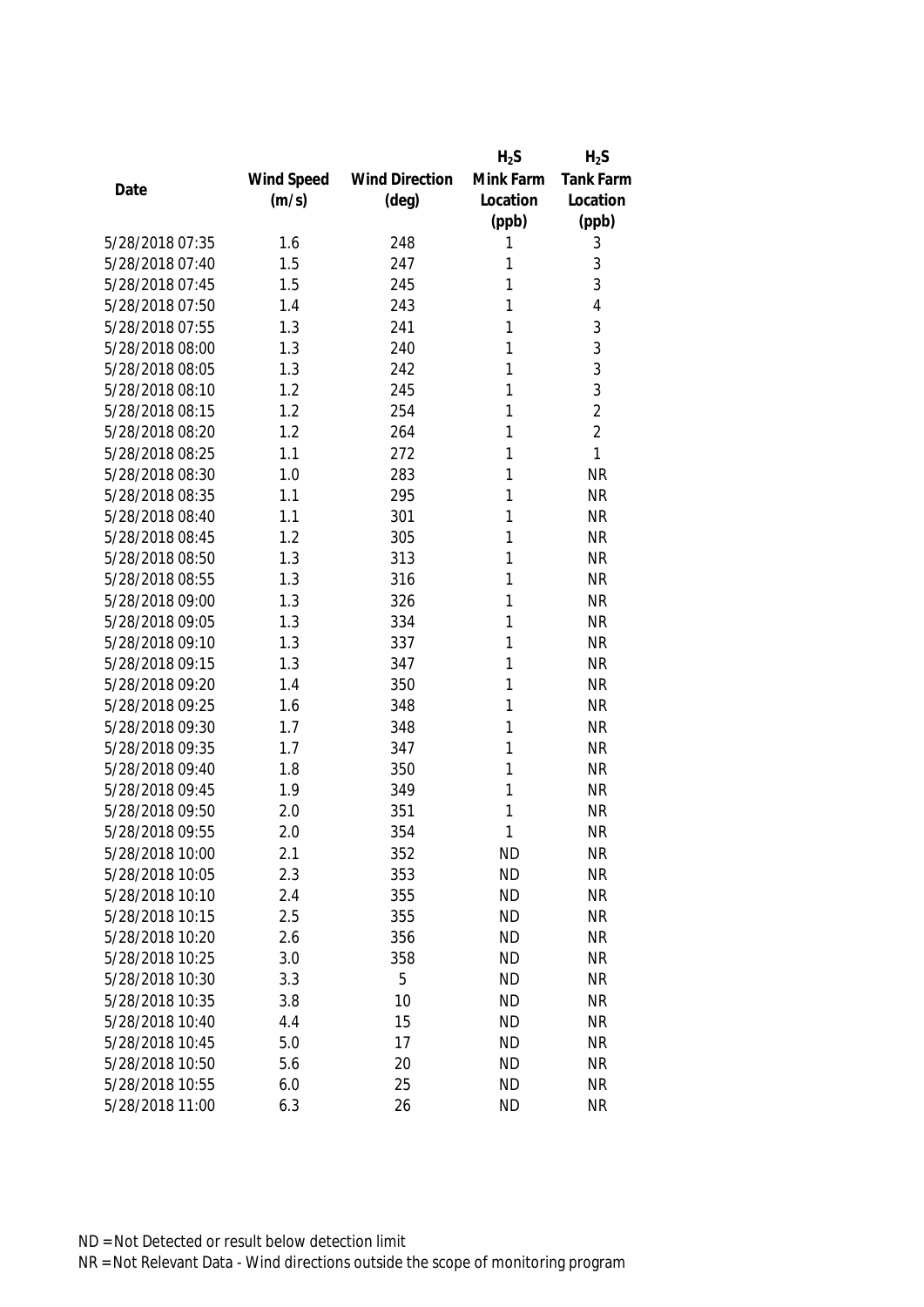|                 |            |                       | $H_2S$    | $H_2S$           |
|-----------------|------------|-----------------------|-----------|------------------|
|                 | Wind Speed | <b>Wind Direction</b> | Mink Farm | <b>Tank Farm</b> |
| Date            | (m/s)      | $(\text{deg})$        | Location  | Location         |
|                 |            |                       | (ppb)     | (ppb)            |
| 5/28/2018 11:05 | 6.3        | 29                    | <b>ND</b> | <b>NR</b>        |
| 5/28/2018 11:10 | 6.4        | 31                    | <b>ND</b> | <b>NR</b>        |
| 5/28/2018 11:15 | 6.8        | 33                    | <b>ND</b> | <b>NR</b>        |
| 5/28/2018 11:20 | 7.1        | 34                    | 1         | <b>NR</b>        |
| 5/28/2018 11:25 | 7.4        | 33                    | 1         | <b>NR</b>        |
| 5/28/2018 11:30 | 7.5        | 34                    | 1         | <b>NR</b>        |
| 5/28/2018 11:35 | 7.9        | 35                    | 1         | <b>NR</b>        |
| 5/28/2018 11:40 | 8.1        | 35                    | 1         | <b>NR</b>        |
| 5/28/2018 11:45 | 7.8        | 35                    | 1         | <b>NR</b>        |
| 5/28/2018 11:50 | 7.5        | 36                    | 1         | <b>NR</b>        |
| 5/28/2018 11:55 | 7.4        | 36                    | <b>ND</b> | <b>NR</b>        |
| 5/28/2018 12:00 | 7.2        | 36                    | <b>ND</b> | <b>NR</b>        |
| 5/28/2018 12:05 | 6.9        | 36                    | 1         | <b>NR</b>        |
| 5/28/2018 12:10 | 6.2        | 37                    | 1         | <b>NR</b>        |
| 5/28/2018 12:15 | 5.9        | 41                    | <b>NR</b> | <b>NR</b>        |
| 5/28/2018 12:20 | 5.6        | 42                    | <b>NR</b> | <b>NR</b>        |
| 5/28/2018 12:25 | 5.2        | 46                    | <b>NR</b> | <b>NR</b>        |
| 5/28/2018 12:30 | 5.0        | 47                    | <b>NR</b> | <b>NR</b>        |
| 5/28/2018 12:35 | 4.7        | 49                    | <b>NR</b> | <b>NR</b>        |
| 5/28/2018 12:40 | 4.7        | 49                    | <b>NR</b> | <b>NR</b>        |
| 5/28/2018 12:45 | 4.6        | 48                    | <b>NR</b> | <b>NR</b>        |
| 5/28/2018 12:50 | 4.6        | 49                    | <b>NR</b> | <b>NR</b>        |
| 5/28/2018 12:55 | 4.5        | 51                    | <b>NR</b> | <b>NR</b>        |
| 5/28/2018 13:00 | 4.5        | 53                    | <b>NR</b> | <b>NR</b>        |
| 5/28/2018 13:05 | 4.4        | 57                    | <b>NR</b> | <b>NR</b>        |
| 5/28/2018 13:10 | 4.2        | 60                    | <b>NR</b> | <b>NR</b>        |
| 5/28/2018 13:15 | 4.1        | 63                    | <b>NR</b> | <b>NR</b>        |
| 5/28/2018 13:20 | 4.0        | 63                    | <b>NR</b> | <b>NR</b>        |
| 5/28/2018 13:25 | 3.9        | 62                    | <b>NR</b> | <b>NR</b>        |
| 5/28/2018 13:30 | 3.7        | 59                    | <b>NR</b> | <b>NR</b>        |
| 5/28/2018 13:35 | 3.6        | 59                    | <b>NR</b> | <b>NR</b>        |
| 5/28/2018 13:40 | 3.8        | 63                    | <b>NR</b> | <b>NR</b>        |
| 5/28/2018 13:45 | 3.7        | 65                    | <b>NR</b> | <b>NR</b>        |
| 5/28/2018 13:50 | 3.7        | 69                    | <b>NR</b> | NR               |
| 5/28/2018 13:55 | 3.7        | 69                    | <b>NR</b> | <b>NR</b>        |
| 5/28/2018 14:00 | 3.5        | 74                    | <b>NR</b> | <b>NR</b>        |
| 5/28/2018 14:05 | 3.7        | 75                    | <b>NR</b> | <b>NR</b>        |
| 5/28/2018 14:10 | 3.7        | 74                    | <b>NR</b> | <b>NR</b>        |
| 5/28/2018 14:15 | 3.6        | 70                    | <b>NR</b> | <b>NR</b>        |
| 5/28/2018 14:20 | 3.6        | 67                    | <b>NR</b> | <b>NR</b>        |
| 5/28/2018 14:25 | 3.6        | 74                    | <b>NR</b> | <b>NR</b>        |
| 5/28/2018 14:30 | 3.7        | 77                    | <b>NR</b> | <b>NR</b>        |
|                 |            |                       |           |                  |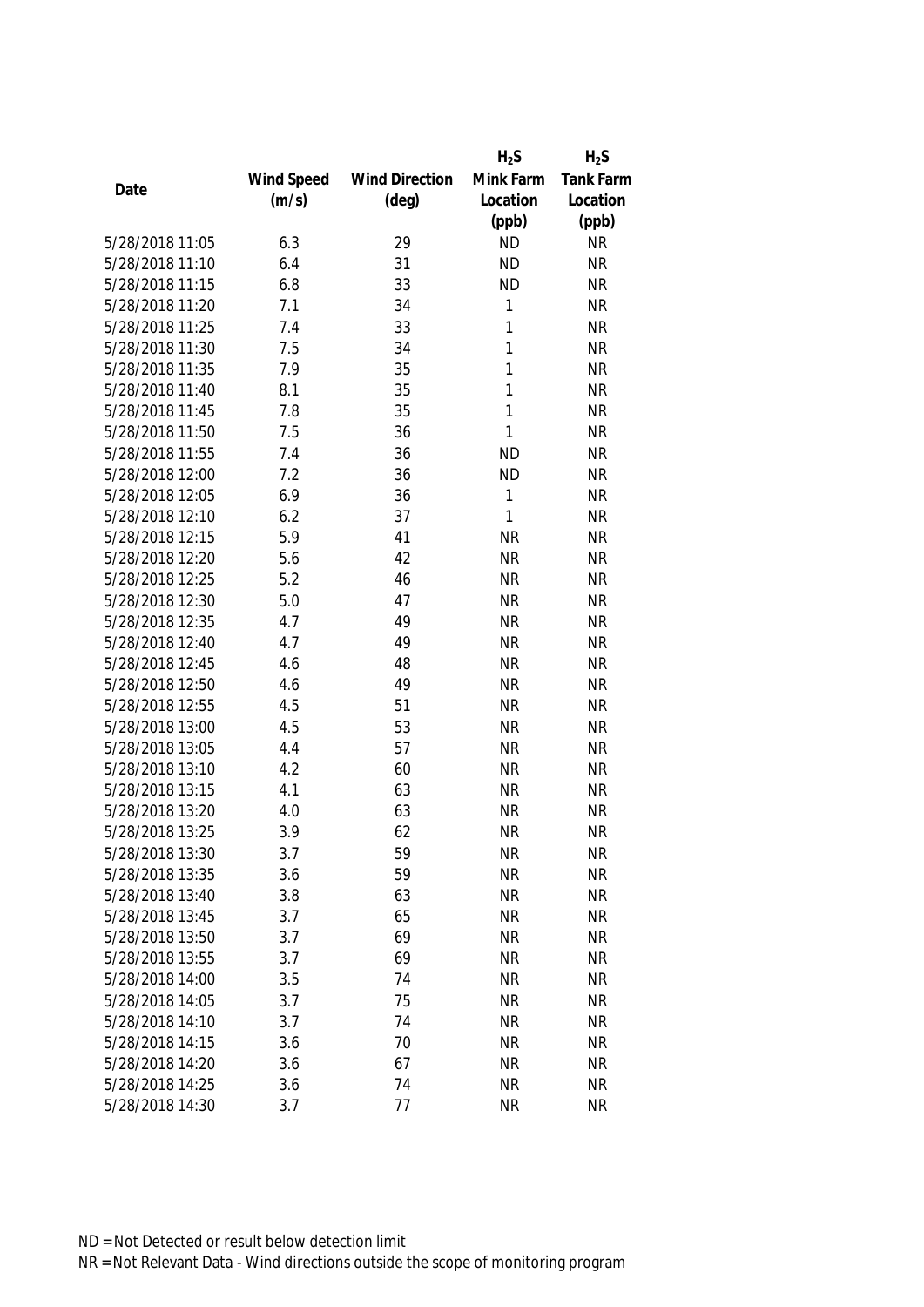|                 |            |                       | $H_2S$    | $H_2S$    |
|-----------------|------------|-----------------------|-----------|-----------|
|                 | Wind Speed | <b>Wind Direction</b> | Mink Farm | Tank Farm |
| Date            | (m/s)      | $(\text{deg})$        | Location  | Location  |
|                 |            |                       | (ppb)     | (ppb)     |
| 5/28/2018 14:35 | 3.6        | 79                    | <b>NR</b> | <b>NR</b> |
| 5/28/2018 14:40 | 3.6        | 84                    | <b>NR</b> | <b>NR</b> |
| 5/28/2018 14:45 | 3.7        | 94                    | <b>NR</b> | <b>NR</b> |
| 5/28/2018 14:50 | 3.4        | 101                   | <b>NR</b> | <b>NR</b> |
| 5/28/2018 14:55 | 3.2        | 104                   | <b>NR</b> | <b>NR</b> |
| 5/28/2018 15:00 | 3.1        | 109                   | <b>NR</b> | <b>NR</b> |
| 5/28/2018 15:05 | 3.1        | 111                   | <b>NR</b> | <b>NR</b> |
| 5/28/2018 15:10 | 2.9        | 109                   | <b>NR</b> | <b>NR</b> |
| 5/28/2018 15:15 | 2.8        | 112                   | <b>NR</b> | <b>NR</b> |
| 5/28/2018 15:20 | 2.7        | 112                   | <b>NR</b> | <b>NR</b> |
| 5/28/2018 15:25 | 2.7        | 114                   | <b>NR</b> | <b>NR</b> |
| 5/28/2018 15:30 | 2.6        | 111                   | <b>NR</b> | <b>NR</b> |
| 5/28/2018 15:35 | 2.2        | 108                   | <b>NR</b> | <b>NR</b> |
| 5/28/2018 15:40 | 2.1        | 108                   | <b>NR</b> | <b>NR</b> |
| 5/28/2018 15:45 | 1.7        | 98                    | <b>NR</b> | <b>NR</b> |
| 5/28/2018 15:50 | 1.6        | 95                    | <b>NR</b> | <b>NR</b> |
| 5/28/2018 15:55 | 1.3        | 91                    | <b>NR</b> | <b>NR</b> |
| 5/28/2018 16:00 | 1.2        | 89                    | <b>NR</b> | <b>NR</b> |
| 5/28/2018 16:05 | 1.2        | 103                   | <b>NR</b> | <b>NR</b> |
| 5/28/2018 16:10 | 1.0        | 102                   | <b>NR</b> | <b>NR</b> |
| 5/28/2018 16:15 | 1.1        | 109                   | <b>NR</b> | <b>NR</b> |
| 5/28/2018 16:20 | 1.0        | 108                   | <b>NR</b> | <b>NR</b> |
| 5/28/2018 16:25 | 1.0        | 94                    | <b>NR</b> | <b>NR</b> |
| 5/28/2018 16:30 | 1.0        | 75                    | <b>NR</b> | <b>NR</b> |
| 5/28/2018 16:35 | 1.0        | 57                    | <b>NR</b> | <b>NR</b> |
| 5/28/2018 16:40 | 1.0        | 52                    | <b>NR</b> | <b>NR</b> |
| 5/28/2018 16:45 | 0.8        | 39                    | 1         | <b>NR</b> |
| 5/28/2018 16:50 | 0.8        | 38                    | 1         | <b>NR</b> |
| 5/28/2018 16:55 | 0.8        | 47                    | <b>NR</b> | <b>NR</b> |
| 5/28/2018 17:00 | 0.6        | 65                    | <b>NR</b> | <b>NR</b> |
| 5/28/2018 17:05 | 0.7        | 79                    | <b>NR</b> | <b>NR</b> |
| 5/28/2018 17:10 | 0.7        | 103                   | <b>NR</b> | <b>NR</b> |
| 5/28/2018 17:15 | 0.8        | 115                   | <b>NR</b> | <b>NR</b> |
| 5/28/2018 17:20 | 0.7        | 125                   | <b>NR</b> | <b>NR</b> |
| 5/28/2018 17:25 | 0.7        | 129                   | <b>NR</b> | <b>NR</b> |
| 5/28/2018 17:30 | 0.7        | 135                   | <b>NR</b> | <b>NR</b> |
| 5/28/2018 17:35 | 0.6        | 144                   | <b>NR</b> | <b>NR</b> |
| 5/28/2018 17:40 | 0.6        | 145                   | <b>NR</b> | <b>NR</b> |
| 5/28/2018 17:45 | 0.5        | 142                   | <b>NR</b> | <b>NR</b> |
| 5/28/2018 17:50 | 0.7        | 140                   | <b>NR</b> | <b>NR</b> |
| 5/28/2018 17:55 | 0.6        | 148                   | <b>NR</b> | <b>NR</b> |
| 5/28/2018 18:00 | 0.6        | 146                   | <b>NR</b> | <b>NR</b> |
|                 |            |                       |           |           |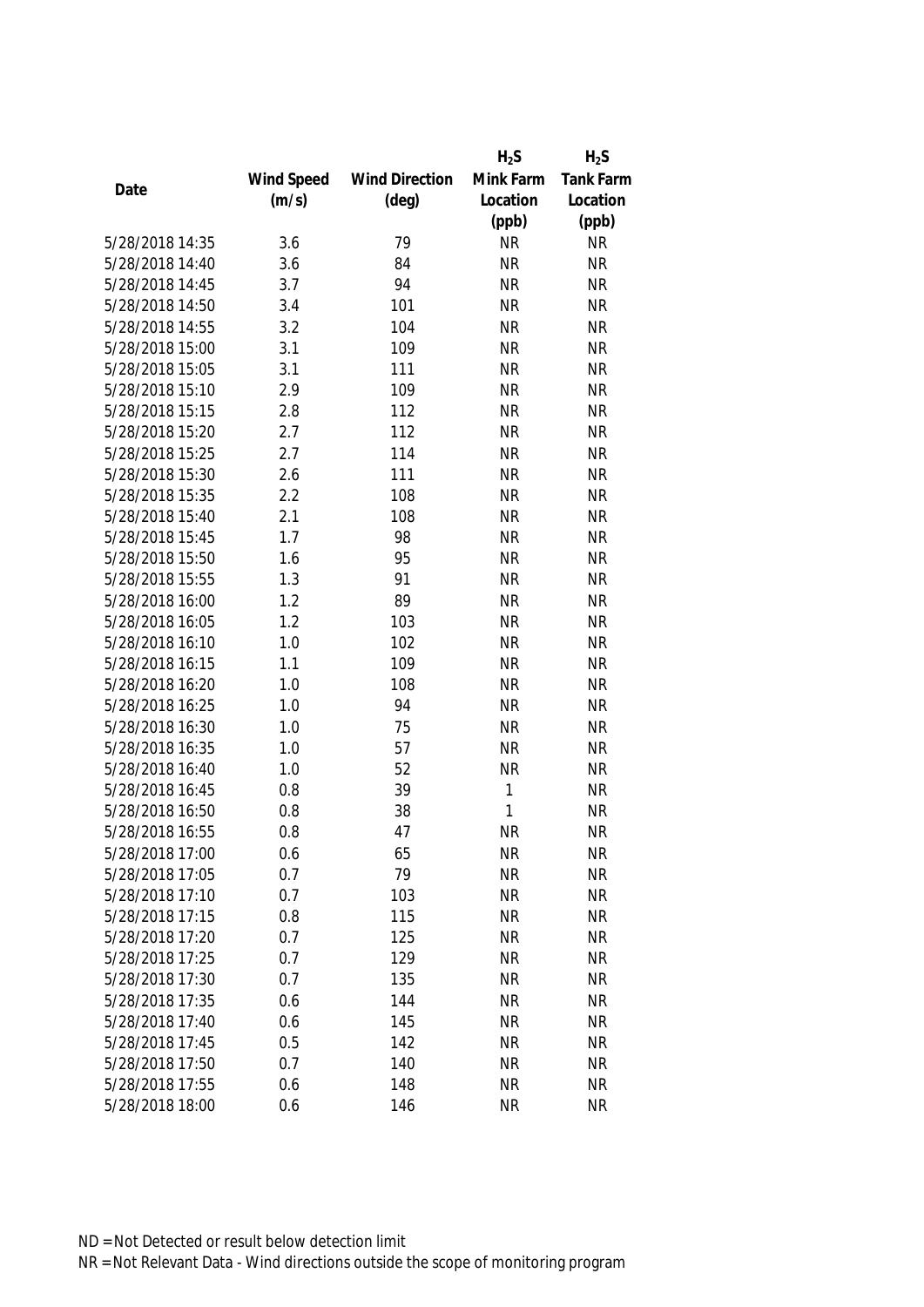|                 |            |                       | $H_2S$    | $H_2S$           |
|-----------------|------------|-----------------------|-----------|------------------|
|                 | Wind Speed | <b>Wind Direction</b> | Mink Farm | <b>Tank Farm</b> |
| Date            | (m/s)      | $(\text{deg})$        | Location  | Location         |
|                 |            |                       | (ppb)     | (ppb)            |
| 5/28/2018 18:05 | 0.6        | 131                   | <b>NR</b> | <b>NR</b>        |
| 5/28/2018 18:10 | 0.6        | 112                   | <b>NR</b> | <b>NR</b>        |
| 5/28/2018 18:15 | 0.7        | 108                   | <b>NR</b> | <b>NR</b>        |
| 5/28/2018 18:20 | 0.6        | 98                    | <b>NR</b> | <b>NR</b>        |
| 5/28/2018 18:25 | 0.5        | 93                    | <b>NR</b> | <b>NR</b>        |
| 5/28/2018 18:30 | 0.6        | 90                    | <b>NR</b> | <b>NR</b>        |
| 5/28/2018 18:35 | 0.5        | 92                    | <b>NR</b> | <b>NR</b>        |
| 5/28/2018 18:40 | 0.3        | 76                    | <b>NR</b> | <b>NR</b>        |
| 5/28/2018 18:45 | 0.2        | 70                    | <b>NR</b> | <b>NR</b>        |
| 5/28/2018 18:50 | 0.2        | 42                    | <b>NR</b> | <b>NR</b>        |
| 5/28/2018 18:55 | 0.5        | 40                    | <b>ND</b> | <b>NR</b>        |
| 5/28/2018 19:00 | 0.7        | 39                    | <b>ND</b> | <b>NR</b>        |
| 5/28/2018 19:05 | 0.9        | 40                    | 1         | <b>NR</b>        |
| 5/28/2018 19:10 | 1.0        | 42                    | <b>NR</b> | <b>NR</b>        |
| 5/28/2018 19:15 | 1.0        | 42                    | <b>NR</b> | <b>NR</b>        |
| 5/28/2018 19:20 | 1.1        | 42                    | <b>NR</b> | <b>NR</b>        |
| 5/28/2018 19:25 | 0.9        | 43                    | <b>NR</b> | <b>NR</b>        |
| 5/28/2018 19:30 | 0.9        | 42                    | <b>NR</b> | <b>NR</b>        |
| 5/28/2018 19:35 | 0.8        | 42                    | <b>NR</b> | <b>NR</b>        |
| 5/28/2018 19:40 | 0.7        | 44                    | <b>NR</b> | <b>NR</b>        |
| 5/28/2018 19:45 | 0.8        | 45                    | <b>NR</b> | <b>NR</b>        |
| 5/28/2018 19:50 | 0.8        | 49                    | <b>NR</b> | <b>NR</b>        |
| 5/28/2018 19:55 | 0.8        | 53                    | <b>NR</b> | <b>NR</b>        |
| 5/28/2018 20:00 | 0.8        | 59                    | <b>NR</b> | <b>NR</b>        |
| 5/28/2018 20:05 | 0.9        | 62                    | <b>NR</b> | <b>NR</b>        |
| 5/28/2018 20:10 | 1.0        | 63                    | <b>NR</b> | <b>NR</b>        |
| 5/28/2018 20:15 | 1.1        | 62                    | <b>NR</b> | <b>NR</b>        |
| 5/28/2018 20:20 | 1.2        | 60                    | <b>NR</b> | <b>NR</b>        |
| 5/28/2018 20:25 | 1.3        | 58                    | <b>NR</b> | <b>NR</b>        |
| 5/28/2018 20:30 | 1.5        | 55                    | NR        | <b>NR</b>        |
| 5/28/2018 20:35 | 1.6        | 52                    | <b>NR</b> | <b>NR</b>        |
| 5/28/2018 20:40 | 1.6        | 50                    | <b>NR</b> | <b>NR</b>        |
| 5/28/2018 20:45 | 1.7        | 50                    | <b>NR</b> | <b>NR</b>        |
| 5/28/2018 20:50 | 1.7        | 50                    | <b>NR</b> | <b>NR</b>        |
| 5/28/2018 20:55 | 1.8        | 49                    | <b>NR</b> | <b>NR</b>        |
| 5/28/2018 21:00 | 1.8        | 49                    | <b>NR</b> | <b>NR</b>        |
| 5/28/2018 21:05 | 1.8        | 49                    | <b>NR</b> | <b>NR</b>        |
| 5/28/2018 21:10 | 1.8        | 50                    | <b>NR</b> | <b>NR</b>        |
| 5/28/2018 21:15 | 1.7        | 51                    | <b>NR</b> | <b>NR</b>        |
| 5/28/2018 21:20 | 1.6        | 54                    | <b>NR</b> | <b>NR</b>        |
| 5/28/2018 21:25 | 1.5        | 58                    | <b>NR</b> | NR               |
| 5/28/2018 21:30 | 1.4        | 63                    | <b>NR</b> | <b>NR</b>        |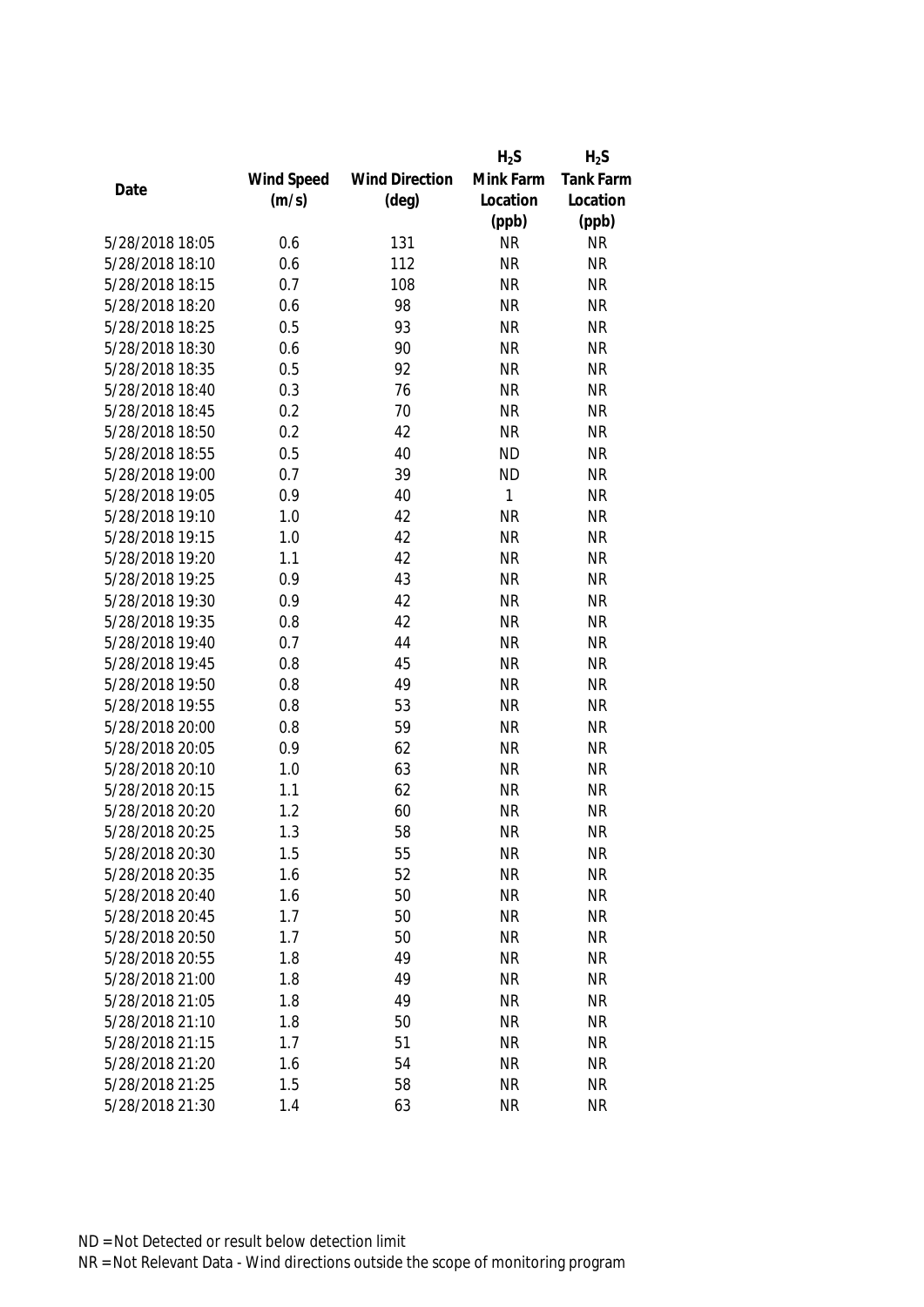|                 |            |                       | $H_2S$    | $H_2S$           |
|-----------------|------------|-----------------------|-----------|------------------|
|                 | Wind Speed | <b>Wind Direction</b> | Mink Farm | <b>Tank Farm</b> |
| Date            | (m/s)      | $(\text{deg})$        | Location  | Location         |
|                 |            |                       | (ppb)     | (ppb)            |
| 5/28/2018 21:35 | 1.4        | 67                    | <b>NR</b> | <b>NR</b>        |
| 5/28/2018 21:40 | 1.5        | 73                    | <b>NR</b> | <b>NR</b>        |
| 5/28/2018 21:45 | 1.7        | 79                    | <b>NR</b> | <b>NR</b>        |
| 5/28/2018 21:50 | 1.9        | 86                    | <b>NR</b> | <b>NR</b>        |
| 5/28/2018 21:55 | 2.1        | 90                    | <b>NR</b> | <b>NR</b>        |
| 5/28/2018 22:00 | 2.1        | 93                    | <b>NR</b> | <b>NR</b>        |
| 5/28/2018 22:05 | 2.2        | 92                    | <b>NR</b> | <b>NR</b>        |
| 5/28/2018 22:10 | 2.3        | 89                    | <b>NR</b> | <b>NR</b>        |
| 5/28/2018 22:15 | 2.2        | 81                    | <b>NR</b> | <b>NR</b>        |
| 5/28/2018 22:20 | 2.1        | 73                    | <b>NR</b> | <b>NR</b>        |
| 5/28/2018 22:25 | 2.0        | 66                    | <b>NR</b> | <b>NR</b>        |
| 5/28/2018 22:30 | 2.0        | 62                    | <b>NR</b> | <b>NR</b>        |
| 5/28/2018 22:35 | 1.9        | 61                    | <b>NR</b> | <b>NR</b>        |
| 5/28/2018 22:40 | 1.9        | 58                    | <b>NR</b> | <b>NR</b>        |
| 5/28/2018 22:45 | 1.9        | 59                    | <b>NR</b> | <b>NR</b>        |
| 5/28/2018 22:50 | 1.9        | 58                    | <b>NR</b> | <b>NR</b>        |
| 5/28/2018 22:55 | 1.9        | 59                    | <b>NR</b> | <b>NR</b>        |
| 5/28/2018 23:00 | 1.8        | 62                    | <b>NR</b> | <b>NR</b>        |
| 5/28/2018 23:05 | 1.8        | 67                    | <b>NR</b> | <b>NR</b>        |
| 5/28/2018 23:10 | 1.8        | 73                    | <b>NR</b> | <b>NR</b>        |
| 5/28/2018 23:15 | 1.8        | 78                    | <b>NR</b> | <b>NR</b>        |
| 5/28/2018 23:20 | 1.7        | 79                    | <b>NR</b> | <b>NR</b>        |
| 5/28/2018 23:25 | 1.8        | 76                    | <b>NR</b> | <b>NR</b>        |
| 5/28/2018 23:30 | 1.9        | 69                    | <b>NR</b> | <b>NR</b>        |
| 5/28/2018 23:35 | 1.8        | 65                    | <b>NR</b> | <b>NR</b>        |
| 5/28/2018 23:40 | 1.8        | 57                    | <b>NR</b> | <b>NR</b>        |
| 5/28/2018 23:45 | 1.7        | 52                    | <b>NR</b> | <b>NR</b>        |
| 5/28/2018 23:50 | 1.8        | 51                    | <b>NR</b> | <b>NR</b>        |
| 5/28/2018 23:55 | 1.7        | 57                    | <b>NR</b> | <b>NR</b>        |
| 5/28/2018 24:00 | 1.7        | 60                    | <b>NR</b> | <b>NR</b>        |
| 5/29/2018 00:05 | 1.7        | 60                    | <b>NR</b> | <b>NR</b>        |
| 5/29/2018 00:10 | 1.6        | 64                    | <b>NR</b> | <b>NR</b>        |
| 5/29/2018 00:15 | 1.7        | 61                    | <b>NR</b> | <b>NR</b>        |
| 5/29/2018 00:20 | 1.9        | 61                    | <b>NR</b> | <b>NR</b>        |
| 5/29/2018 00:25 | 2.1        | 54                    | <b>NR</b> | <b>NR</b>        |
| 5/29/2018 00:30 | 2.2        | 53                    | <b>NR</b> | <b>NR</b>        |
| 5/29/2018 00:35 | 2.2        | 52                    | <b>NR</b> | <b>NR</b>        |
| 5/29/2018 00:40 | 2.3        | 51                    | <b>NR</b> | <b>NR</b>        |
| 5/29/2018 00:45 | 2.3        | 53                    | <b>NR</b> | <b>NR</b>        |
| 5/29/2018 00:50 | 2.2        | 55                    | <b>NR</b> | <b>NR</b>        |
| 5/29/2018 00:55 | 2.2        | 57                    | <b>NR</b> | <b>NR</b>        |
| 5/29/2018 01:00 |            |                       |           |                  |
|                 | 2.1        | 57                    | <b>NR</b> | <b>NR</b>        |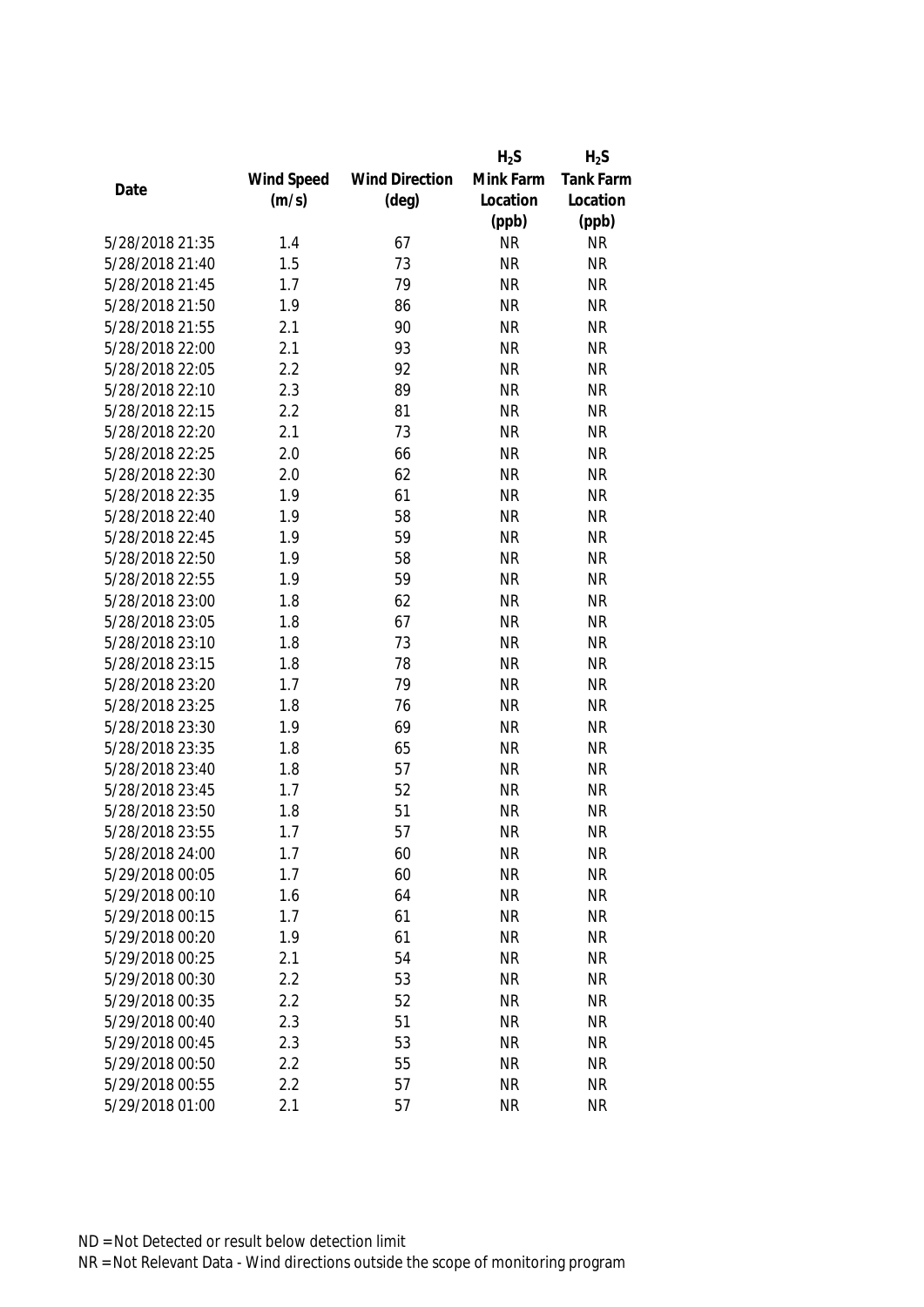|                 |            |                       | $H_2S$       | $H_2S$           |
|-----------------|------------|-----------------------|--------------|------------------|
|                 | Wind Speed | <b>Wind Direction</b> | Mink Farm    | <b>Tank Farm</b> |
| Date            | (m/s)      | $(\text{deg})$        | Location     | Location         |
|                 |            |                       | (ppb)        | (ppb)            |
| 5/29/2018 01:05 | 2.2        | 54                    | <b>NR</b>    | <b>NR</b>        |
| 5/29/2018 01:10 | 2.1        | 53                    | <b>NR</b>    | <b>NR</b>        |
| 5/29/2018 01:15 | 2.0        | 53                    | <b>NR</b>    | <b>NR</b>        |
| 5/29/2018 01:20 | 1.9        | 54                    | <b>NR</b>    | <b>NR</b>        |
| 5/29/2018 01:25 | 1.8        | 53                    | <b>NR</b>    | <b>NR</b>        |
| 5/29/2018 01:30 | 1.8        | 52                    | <b>NR</b>    | <b>NR</b>        |
| 5/29/2018 01:35 | 1.8        | 54                    | <b>NR</b>    | <b>NR</b>        |
| 5/29/2018 01:40 | 1.8        | 56                    | <b>NR</b>    | <b>NR</b>        |
| 5/29/2018 01:45 | 1.7        | 55                    | <b>NR</b>    | <b>NR</b>        |
| 5/29/2018 01:50 | 1.7        | 56                    | <b>NR</b>    | <b>NR</b>        |
| 5/29/2018 01:55 | 1.7        | 57                    | <b>NR</b>    | <b>NR</b>        |
| 5/29/2018 02:00 | 1.6        | 58                    | <b>NR</b>    | <b>NR</b>        |
| 5/29/2018 02:05 | 1.5        | 57                    | <b>NR</b>    | <b>NR</b>        |
| 5/29/2018 02:10 | 1.5        | 55                    | <b>NR</b>    | <b>NR</b>        |
| 5/29/2018 02:15 | 1.6        | 53                    | <b>NR</b>    | <b>NR</b>        |
| 5/29/2018 02:20 | 1.6        | 51                    | <b>NR</b>    | <b>NR</b>        |
| 5/29/2018 02:25 | 1.6        | 51                    | <b>NR</b>    | <b>NR</b>        |
| 5/29/2018 02:30 | 1.6        | 52                    | <b>NR</b>    | <b>NR</b>        |
| 5/29/2018 02:35 | 1.5        | 56                    | <b>NR</b>    | <b>NR</b>        |
| 5/29/2018 02:40 | 1.4        | 73                    | <b>NR</b>    | <b>NR</b>        |
| 5/29/2018 02:45 | 1.3        | 79                    | <b>NR</b>    | <b>NR</b>        |
| 5/29/2018 02:50 | 1.1        | 104                   | <b>NR</b>    | <b>NR</b>        |
| 5/29/2018 02:55 | 1.1        | 141                   | <b>NR</b>    | <b>NR</b>        |
| 5/29/2018 03:00 | 1.1        | 139                   | <b>NR</b>    | <b>NR</b>        |
| 5/29/2018 03:05 | 1.1        | 145                   | <b>NR</b>    | <b>NR</b>        |
| 5/29/2018 03:10 | 0.8        | 121                   | <b>NR</b>    | <b>NR</b>        |
| 5/29/2018 03:15 | 1.1        | 102                   | <b>NR</b>    | <b>NR</b>        |
| 5/29/2018 03:20 | 1.3        | 62                    | <b>NR</b>    | <b>NR</b>        |
| 5/29/2018 03:25 | 1.4        | 44                    | <b>NR</b>    | <b>NR</b>        |
| 5/29/2018 03:30 | 1.3        | 33                    | <b>ND</b>    | <b>NR</b>        |
| 5/29/2018 03:35 | 1.2        | 30                    | <b>ND</b>    | <b>NR</b>        |
| 5/29/2018 03:40 | 1.3        | 33                    | 1            | <b>NR</b>        |
| 5/29/2018 03:45 | 1.1        | 36                    | $\mathbf{1}$ | <b>NR</b>        |
| 5/29/2018 03:50 | 0.9        | 41                    | <b>NR</b>    | <b>NR</b>        |
| 5/29/2018 03:55 | 1.0        | 49                    | <b>NR</b>    | <b>NR</b>        |
| 5/29/2018 04:00 | 1.0        | 53                    | <b>NR</b>    | <b>NR</b>        |
| 5/29/2018 04:05 | 1.2        | 51                    | <b>NR</b>    | <b>NR</b>        |
| 5/29/2018 04:10 | 1.5        | 46                    | <b>NR</b>    | <b>NR</b>        |
| 5/29/2018 04:15 | 1.5        | 51                    | <b>NR</b>    | <b>NR</b>        |
| 5/29/2018 04:20 | 1.5        | 48                    | <b>NR</b>    | <b>NR</b>        |
| 5/29/2018 04:25 | 1.2        | 47                    | <b>NR</b>    | <b>NR</b>        |
| 5/29/2018 04:30 | 1.2        | 50                    | <b>NR</b>    | <b>NR</b>        |
|                 |            |                       |              |                  |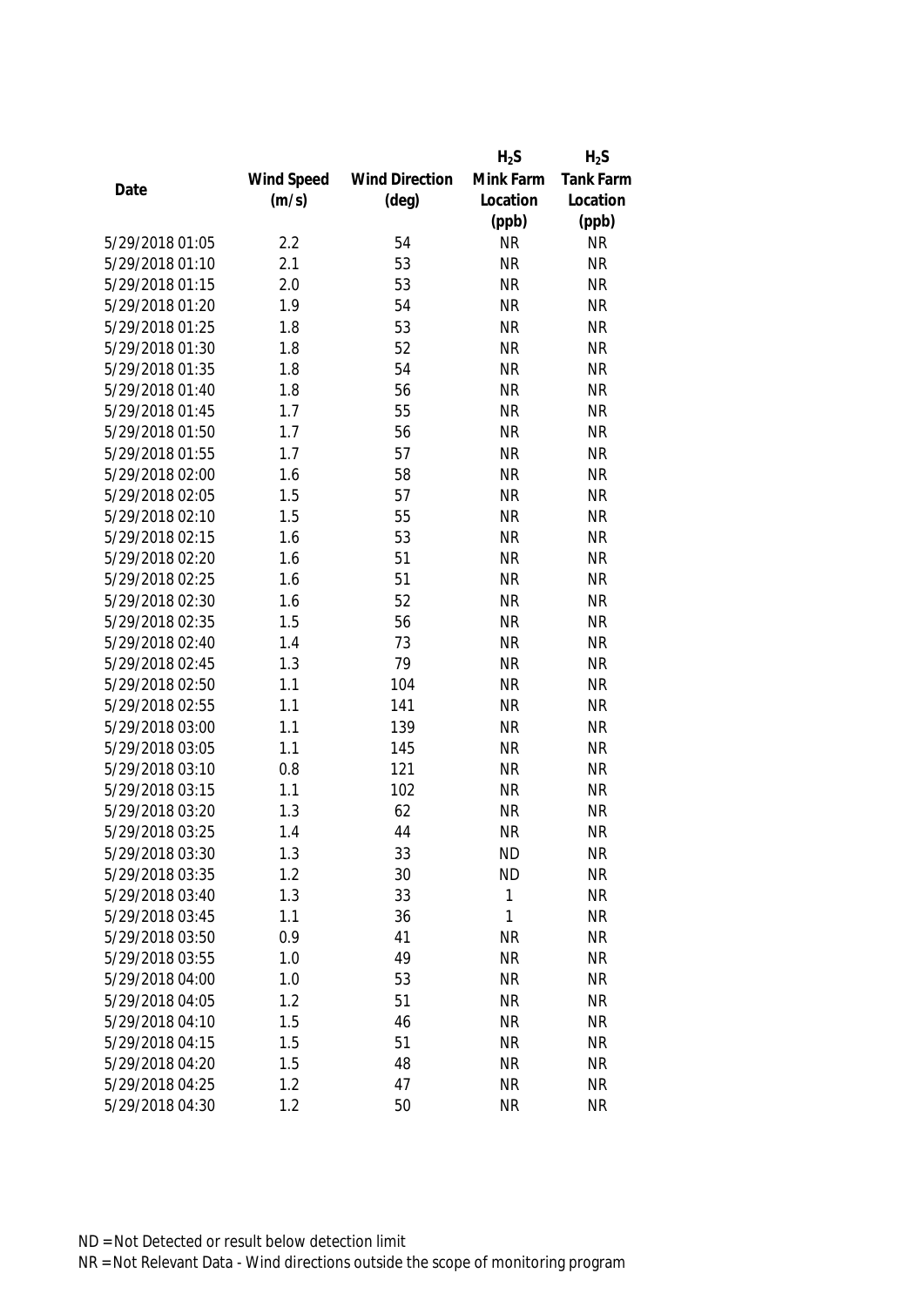|                 |            |                       | $H_2S$       | $H_2S$    |
|-----------------|------------|-----------------------|--------------|-----------|
|                 | Wind Speed | <b>Wind Direction</b> | Mink Farm    | Tank Farm |
| Date            | (m/s)      | $(\text{deg})$        | Location     | Location  |
|                 |            |                       | (ppb)        | (ppb)     |
| 5/29/2018 04:35 | 1.0        | 53                    | <b>NR</b>    | <b>NR</b> |
| 5/29/2018 04:40 | 0.8        | 54                    | <b>NR</b>    | <b>NR</b> |
| 5/29/2018 04:45 | 0.8        | 43                    | <b>NR</b>    | <b>NR</b> |
| 5/29/2018 04:50 | 1.0        | 38                    | 1            | <b>NR</b> |
| 5/29/2018 04:55 | 1.2        | 36                    | 1            | <b>NR</b> |
| 5/29/2018 05:00 | 1.4        | 32                    | 1            | <b>NR</b> |
| 5/29/2018 05:05 | 1.5        | 31                    | 1            | <b>NR</b> |
| 5/29/2018 05:10 | 1.5        | 31                    | 1            | <b>NR</b> |
| 5/29/2018 05:15 | 1.3        | 32                    | 1            | <b>NR</b> |
| 5/29/2018 05:20 | 1.1        | 37                    | 1            | <b>NR</b> |
| 5/29/2018 05:25 | 1.1        | 41                    | <b>NR</b>    | <b>NR</b> |
| 5/29/2018 05:30 | 1.2        | 43                    | <b>NR</b>    | <b>NR</b> |
| 5/29/2018 05:35 | 1.3        | 43                    | <b>NR</b>    | <b>NR</b> |
| 5/29/2018 05:40 | 1.5        | 42                    | <b>NR</b>    | <b>NR</b> |
| 5/29/2018 05:45 | 1.9        | 40                    | 1            | <b>NR</b> |
| 5/29/2018 05:50 | 2.1        | 37                    | 1            | <b>NR</b> |
| 5/29/2018 05:55 | 2.1        | 38                    | 1            | <b>NR</b> |
| 5/29/2018 06:00 | 1.9        | 42                    | <b>NR</b>    | <b>NR</b> |
| 5/29/2018 06:05 | 1.6        | 48                    | <b>NR</b>    | <b>NR</b> |
| 5/29/2018 06:10 | 1.4        | 50                    | <b>NR</b>    | <b>NR</b> |
| 5/29/2018 06:15 | 1.3        | 54                    | <b>NR</b>    | <b>NR</b> |
| 5/29/2018 06:20 | 1.3        | 53                    | <b>NR</b>    | <b>NR</b> |
| 5/29/2018 06:25 | 1.5        | 48                    | <b>NR</b>    | <b>NR</b> |
| 5/29/2018 06:30 | 1.8        | 43                    | <b>NR</b>    | <b>NR</b> |
| 5/29/2018 06:35 | 1.9        | 40                    | $\mathbf{1}$ | <b>NR</b> |
| 5/29/2018 06:40 | 2.0        | 41                    | <b>NR</b>    | <b>NR</b> |
| 5/29/2018 06:45 | 2.0        | 40                    | <b>ND</b>    | <b>NR</b> |
| 5/29/2018 06:50 | 1.8        | 43                    | <b>NR</b>    | <b>NR</b> |
| 5/29/2018 06:55 | 1.5        | 49                    | <b>NR</b>    | <b>NR</b> |
| 5/29/2018 07:00 | 1.3        | 59                    | <b>NR</b>    | <b>NR</b> |
| 5/29/2018 07:05 | 1.4        | 76                    | <b>NR</b>    | <b>NR</b> |
| 5/29/2018 07:10 | 1.4        | 83                    | <b>NR</b>    | <b>NR</b> |
| 5/29/2018 07:15 | 1.4        | 92                    | <b>NR</b>    | <b>NR</b> |
| 5/29/2018 07:20 | 1.5        | 94                    | <b>NR</b>    | <b>NR</b> |
| 5/29/2018 07:25 | 1.7        | 95                    | <b>NR</b>    | <b>NR</b> |
| 5/29/2018 07:30 | 1.7        | 92                    | <b>NR</b>    | <b>NR</b> |
| 5/29/2018 07:35 | 1.6        | 89                    | <b>NR</b>    | <b>NR</b> |
| 5/29/2018 07:40 | 1.6        | 87                    | <b>NR</b>    | <b>NR</b> |
| 5/29/2018 07:45 | 1.5        | 85                    | <b>NR</b>    | <b>NR</b> |
| 5/29/2018 07:50 | 1.4        | 85                    | <b>NR</b>    | <b>NR</b> |
| 5/29/2018 07:55 | 1.3        | 82                    | <b>NR</b>    | <b>NR</b> |
| 5/29/2018 08:00 | 1.2        | 89                    | <b>NR</b>    | <b>NR</b> |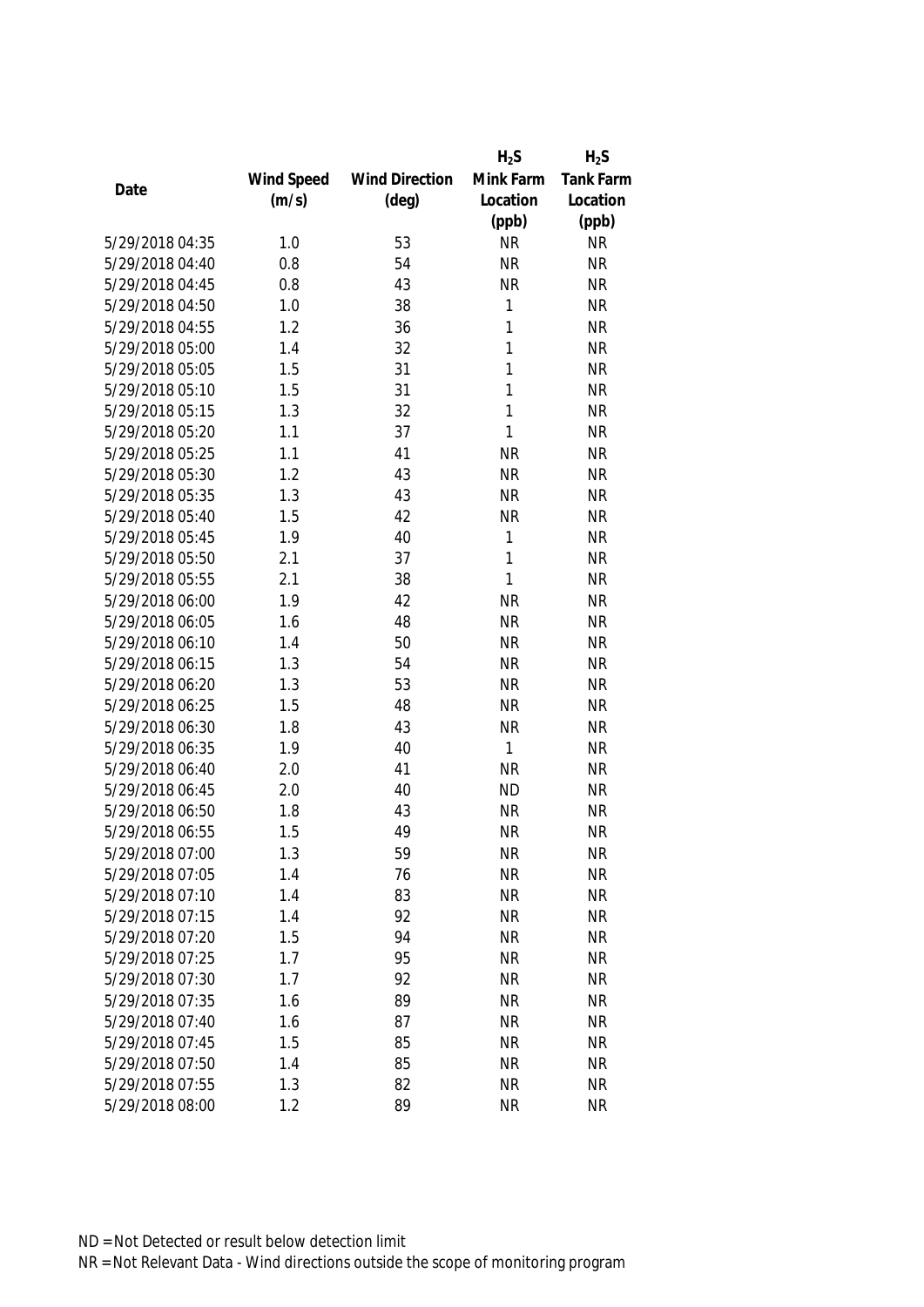|                 |            |                       | $H_2S$    | $H_2S$    |
|-----------------|------------|-----------------------|-----------|-----------|
|                 | Wind Speed | <b>Wind Direction</b> | Mink Farm | Tank Farm |
| Date            | (m/s)      | $(\text{deg})$        | Location  | Location  |
|                 |            |                       | (ppb)     | (ppb)     |
| 5/29/2018 08:05 | 1.3        | 88                    | <b>NR</b> | <b>NR</b> |
| 5/29/2018 08:10 | 1.4        | 93                    | <b>NR</b> | <b>NR</b> |
| 5/29/2018 08:15 | 1.5        | 98                    | <b>NR</b> | <b>NR</b> |
| 5/29/2018 08:20 | 1.7        | 102                   | <b>NR</b> | <b>NR</b> |
| 5/29/2018 08:25 | 1.8        | 106                   | <b>NR</b> | <b>NR</b> |
| 5/29/2018 08:30 | 2.0        | 103                   | <b>NR</b> | <b>NR</b> |
| 5/29/2018 08:35 | 2.0        | 104                   | <b>NR</b> | <b>NR</b> |
| 5/29/2018 08:40 | 1.9        | 104                   | <b>NR</b> | <b>NR</b> |
| 5/29/2018 08:45 | 1.9        | 102                   | <b>NR</b> | <b>NR</b> |
| 5/29/2018 08:50 | 1.9        | 100                   | <b>NR</b> | <b>NR</b> |
| 5/29/2018 08:55 | 1.8        | 96                    | <b>NR</b> | <b>NR</b> |
| 5/29/2018 09:00 | 1.8        | 90                    | <b>NR</b> | <b>NR</b> |
| 5/29/2018 09:05 | 1.7        | 79                    | <b>NR</b> | <b>NR</b> |
| 5/29/2018 09:10 | 1.6        | 71                    | <b>NR</b> | <b>NR</b> |
| 5/29/2018 09:15 | 1.5        | 71                    | <b>NR</b> | <b>NR</b> |
| 5/29/2018 09:20 | 1.5        | 74                    | <b>NR</b> | <b>NR</b> |
| 5/29/2018 09:25 | 1.5        | 79                    | <b>NR</b> | <b>NR</b> |
| 5/29/2018 09:30 | 1.6        | 94                    | <b>NR</b> | <b>NR</b> |
| 5/29/2018 09:35 | 1.6        | 111                   | <b>NR</b> | <b>NR</b> |
| 5/29/2018 09:40 | 1.8        | 121                   | <b>NR</b> | <b>NR</b> |
| 5/29/2018 09:45 | 2.0        | 126                   | <b>NR</b> | <b>NR</b> |
| 5/29/2018 09:50 | 2.0        | 127                   | <b>NR</b> | <b>NR</b> |
| 5/29/2018 09:55 | 2.0        | 126                   | <b>NR</b> | <b>NR</b> |
| 5/29/2018 10:00 | 2.0        | 120                   | <b>NR</b> | <b>NR</b> |
| 5/29/2018 10:05 | 1.9        | 114                   | <b>NR</b> | <b>NR</b> |
| 5/29/2018 10:10 | 2.0        | 118                   | <b>NR</b> | <b>NR</b> |
| 5/29/2018 10:15 | 2.0        | 117                   | <b>NR</b> | <b>NR</b> |
| 5/29/2018 10:20 | 2.0        | 117                   | <b>NR</b> | <b>NR</b> |
| 5/29/2018 10:25 | 2.1        | 115                   | <b>NR</b> | <b>NR</b> |
| 5/29/2018 10:30 | 2.1        | 118                   | <b>NR</b> | <b>NR</b> |
| 5/29/2018 10:35 | 2.2        | 120                   | <b>NR</b> | <b>NR</b> |
| 5/29/2018 10:40 | 1.9        | 113                   | <b>NR</b> | <b>NR</b> |
| 5/29/2018 10:45 | 1.9        | 109                   | <b>NR</b> | <b>NR</b> |
| 5/29/2018 10:50 | 1.9        | 108                   | <b>NR</b> | <b>NR</b> |
| 5/29/2018 10:55 | 1.7        | 108                   | <b>NR</b> | <b>NR</b> |
| 5/29/2018 11:00 | 1.7        | 104                   | <b>NR</b> | <b>NR</b> |
| 5/29/2018 11:05 | 1.7        | 101                   | <b>NR</b> | <b>NR</b> |
| 5/29/2018 11:10 | 1.7        | 101                   | <b>NR</b> | <b>NR</b> |
| 5/29/2018 11:15 | 1.5        | 96                    | <b>NR</b> | <b>NR</b> |
| 5/29/2018 11:20 | 1.5        | 92                    | <b>NR</b> | <b>NR</b> |
| 5/29/2018 11:25 | 1.6        | 89                    | <b>NR</b> | <b>NR</b> |
| 5/29/2018 11:30 | 1.4        | 86                    | <b>NR</b> | <b>NR</b> |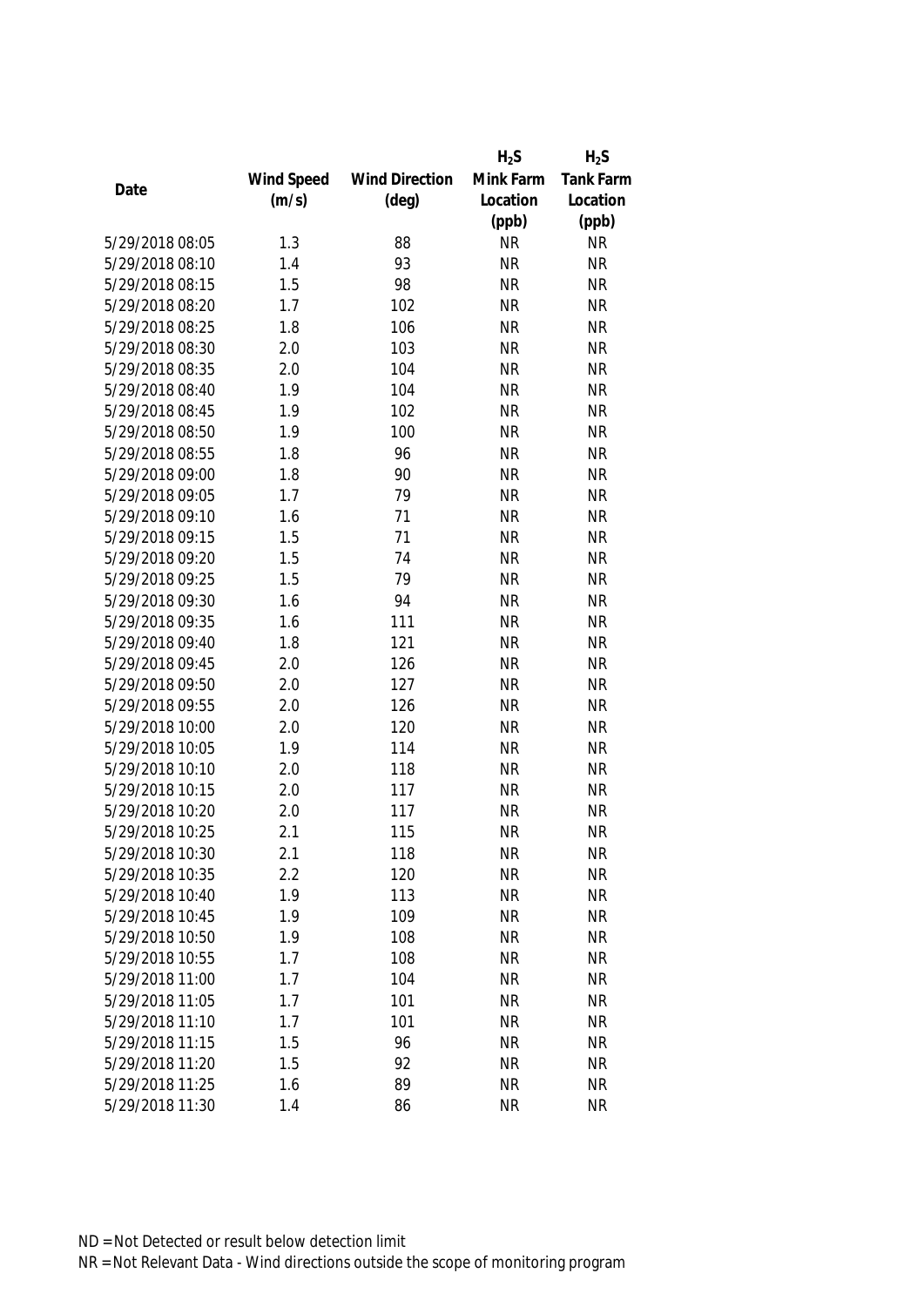|                 |            |                       | $H_2S$    | $H_2S$           |
|-----------------|------------|-----------------------|-----------|------------------|
|                 | Wind Speed | <b>Wind Direction</b> | Mink Farm | <b>Tank Farm</b> |
| Date            | (m/s)      | $(\text{deg})$        | Location  | Location         |
|                 |            |                       | (ppb)     | (ppb)            |
| 5/29/2018 11:35 | 1.4        | 76                    | <b>NR</b> | <b>NR</b>        |
| 5/29/2018 11:40 | 1.3        | 70                    | <b>NR</b> | <b>NR</b>        |
| 5/29/2018 11:45 | 1.3        | 74                    | <b>NR</b> | <b>NR</b>        |
| 5/29/2018 11:50 | 1.2        | 71                    | <b>NR</b> | <b>NR</b>        |
| 5/29/2018 11:55 | 1.2        | 74                    | <b>NR</b> | <b>NR</b>        |
| 5/29/2018 12:00 | 1.2        | 71                    | <b>NR</b> | <b>NR</b>        |
| 5/29/2018 12:05 | 1.2        | 70                    | <b>NR</b> | <b>NR</b>        |
| 5/29/2018 12:10 | 1.3        | 71                    | <b>NR</b> | <b>NR</b>        |
| 5/29/2018 12:15 | 1.3        | 65                    | <b>NR</b> | <b>NR</b>        |
| 5/29/2018 12:20 | 1.5        | 61                    | <b>NR</b> | <b>NR</b>        |
| 5/29/2018 12:25 | 1.6        | 59                    | <b>NR</b> | <b>NR</b>        |
| 5/29/2018 12:30 | 1.6        | 66                    | <b>NR</b> | <b>NR</b>        |
| 5/29/2018 12:35 | 1.6        | 71                    | <b>NR</b> | <b>NR</b>        |
| 5/29/2018 12:40 | 1.7        | 71                    | <b>NR</b> | <b>NR</b>        |
| 5/29/2018 12:45 | 1.6        | 71                    | <b>NR</b> | <b>NR</b>        |
| 5/29/2018 12:50 | 1.4        | 74                    | <b>NR</b> | <b>NR</b>        |
| 5/29/2018 12:55 | 1.3        | 72                    | <b>NR</b> | <b>NR</b>        |
| 5/29/2018 13:00 | 1.2        | 65                    | <b>NR</b> | <b>NR</b>        |
| 5/29/2018 13:05 | 1.2        | 60                    | <b>NR</b> | <b>NR</b>        |
| 5/29/2018 13:10 | 1.2        | 55                    | <b>NR</b> | <b>NR</b>        |
| 5/29/2018 13:15 | 1.3        | 50                    | <b>NR</b> | <b>NR</b>        |
| 5/29/2018 13:20 | 1.5        | 46                    | <b>NR</b> | <b>NR</b>        |
| 5/29/2018 13:25 | 1.7        | 44                    | <b>NR</b> | <b>NR</b>        |
| 5/29/2018 13:30 | 1.8        | 42                    | <b>NR</b> | <b>NR</b>        |
| 5/29/2018 13:35 | 1.9        | 40                    | 1         | <b>NR</b>        |
| 5/29/2018 13:40 | 1.8        | 37                    | 1         | <b>NR</b>        |
| 5/29/2018 13:45 | 1.8        | 36                    | 1         | <b>NR</b>        |
| 5/29/2018 13:50 | 1.8        | 36                    | 1         | <b>NR</b>        |
| 5/29/2018 13:55 | 1.6        | 36                    | 1         | <b>NR</b>        |
| 5/29/2018 14:00 | 1.7        | 36                    | 1         | <b>NR</b>        |
| 5/29/2018 14:05 | 1.8        | 35                    | 1         | <b>NR</b>        |
| 5/29/2018 14:10 | 1.8        | 36                    | <b>ND</b> | <b>NR</b>        |
| 5/29/2018 14:15 | 1.8        | 38                    | <b>ND</b> | <b>NR</b>        |
| 5/29/2018 14:20 | 1.8        | 38                    | <b>ND</b> | <b>NR</b>        |
| 5/29/2018 14:25 | 1.8        | 38                    | 1         | <b>NR</b>        |
| 5/29/2018 14:30 | 1.7        | 36                    | <b>ND</b> | <b>NR</b>        |
| 5/29/2018 14:35 | 1.6        | 35                    | <b>ND</b> | <b>NR</b>        |
| 5/29/2018 14:40 | 1.7        | 34                    | 1         | <b>NR</b>        |
| 5/29/2018 14:45 | 1.8        | 32                    | 1         | <b>NR</b>        |
| 5/29/2018 14:50 | 1.8        | 31                    | 1         | <b>NR</b>        |
| 5/29/2018 14:55 | 1.8        | 31                    | 1         | <b>NR</b>        |
| 5/29/2018 15:00 | 1.8        | 32                    | 1         | <b>NR</b>        |
|                 |            |                       |           |                  |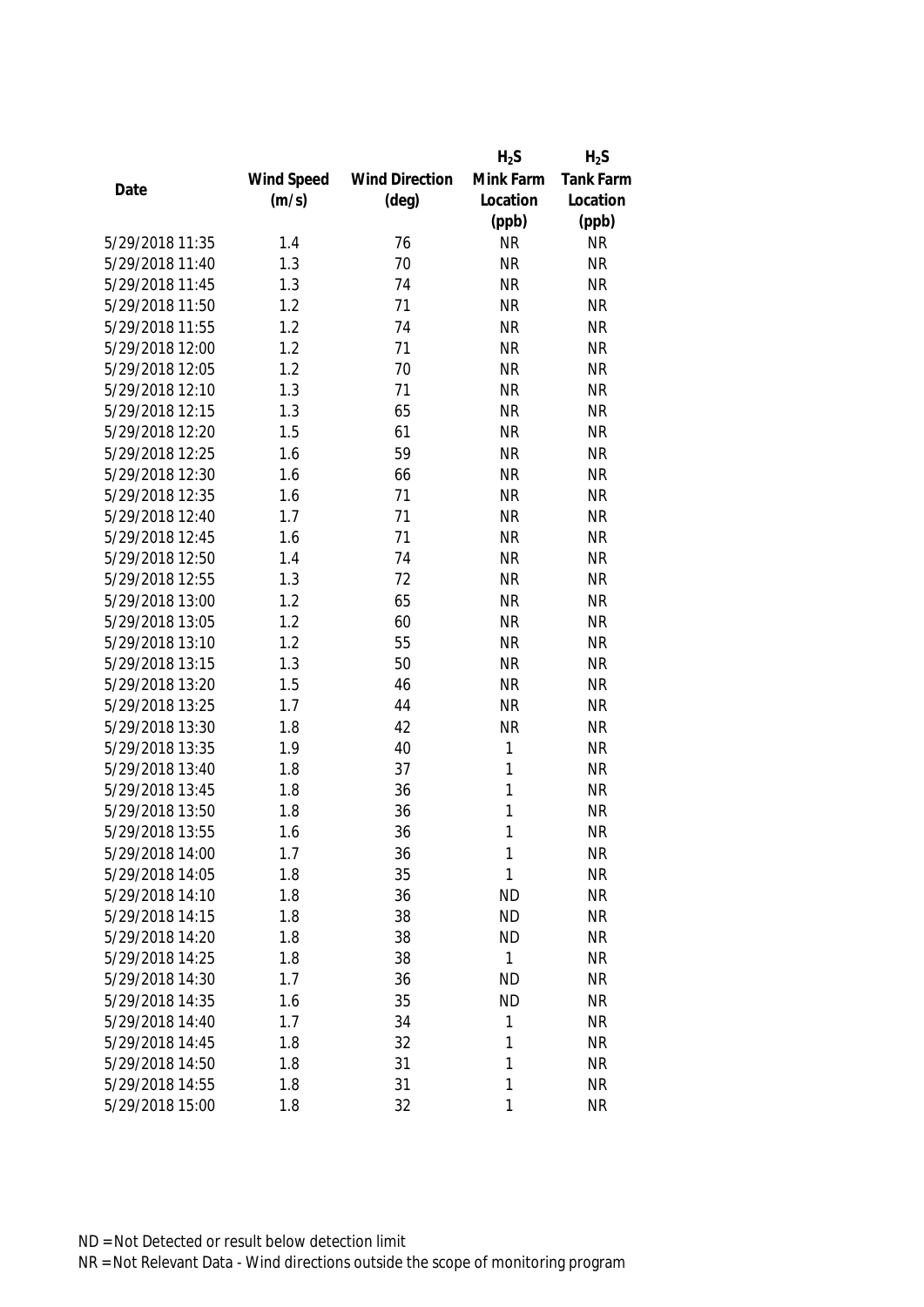|                 |            |                       | $H_2S$    | $H_2S$           |
|-----------------|------------|-----------------------|-----------|------------------|
|                 | Wind Speed | <b>Wind Direction</b> | Mink Farm | <b>Tank Farm</b> |
| Date            | (m/s)      | $(\text{deg})$        | Location  | Location         |
|                 |            |                       | (ppb)     | (ppb)            |
| 5/29/2018 15:05 | 1.7        | 34                    | 1         | <b>NR</b>        |
| 5/29/2018 15:10 | 1.7        | 35                    | 1         | <b>NR</b>        |
| 5/29/2018 15:15 | 1.6        | 35                    | 1         | <b>NR</b>        |
| 5/29/2018 15:20 | 1.6        | 35                    | 1         | <b>NR</b>        |
| 5/29/2018 15:25 | 1.6        | 36                    | 1         | <b>NR</b>        |
| 5/29/2018 15:30 | 1.6        | 36                    | 1         | <b>NR</b>        |
| 5/29/2018 15:35 | 1.6        | 36                    | 1         | <b>NR</b>        |
| 5/29/2018 15:40 | 1.6        | 36                    | 1         | <b>NR</b>        |
| 5/29/2018 15:45 | 1.6        | 37                    | 1         | <b>NR</b>        |
| 5/29/2018 15:50 | 1.5        | 39                    | 1         | <b>NR</b>        |
| 5/29/2018 15:55 | 1.5        | 40                    | 1         | <b>NR</b>        |
| 5/29/2018 16:00 | 1.4        | 40                    | 1         | <b>NR</b>        |
| 5/29/2018 16:05 | 1.4        | 41                    | <b>NR</b> | <b>NR</b>        |
| 5/29/2018 16:10 | 1.4        | 41                    | <b>NR</b> | <b>NR</b>        |
| 5/29/2018 16:15 | 1.5        | 42                    | <b>NR</b> | <b>NR</b>        |
| 5/29/2018 16:20 | 1.5        | 42                    | <b>NR</b> | <b>NR</b>        |
| 5/29/2018 16:25 | 1.5        | 44                    | <b>NR</b> | <b>NR</b>        |
| 5/29/2018 16:30 | 1.6        | 45                    | <b>NR</b> | <b>NR</b>        |
| 5/29/2018 16:35 | 1.6        | 47                    | <b>NR</b> | <b>NR</b>        |
| 5/29/2018 16:40 | 1.5        | 49                    | <b>NR</b> | <b>NR</b>        |
| 5/29/2018 16:45 | 1.5        | 50                    | <b>NR</b> | <b>NR</b>        |
| 5/29/2018 16:50 | 1.5        | 57                    | <b>NR</b> | <b>NR</b>        |
| 5/29/2018 16:55 | 1.6        | 60                    | <b>NR</b> | <b>NR</b>        |
| 5/29/2018 17:00 | 1.6        | 65                    | <b>NR</b> | <b>NR</b>        |
| 5/29/2018 17:05 | 1.7        | 67                    | <b>NR</b> | <b>NR</b>        |
| 5/29/2018 17:10 | 1.7        | 68                    | <b>NR</b> | <b>NR</b>        |
| 5/29/2018 17:15 | 1.8        | 72                    | <b>NR</b> | <b>NR</b>        |
| 5/29/2018 17:20 | 1.8        | 74                    | <b>NR</b> | <b>NR</b>        |
| 5/29/2018 17:25 | 1.8        | 74                    | <b>NR</b> | <b>NR</b>        |
| 5/29/2018 17:30 | 1.7        | 70                    | <b>NR</b> | <b>NR</b>        |
| 5/29/2018 17:35 | 1.8        | 66                    | <b>NR</b> | <b>NR</b>        |
| 5/29/2018 17:40 | 1.9        | 65                    | <b>NR</b> | <b>NR</b>        |
| 5/29/2018 17:45 | 1.9        | 63                    | <b>NR</b> | <b>NR</b>        |
| 5/29/2018 17:50 | 2.0        | 59                    | <b>NR</b> | <b>NR</b>        |
| 5/29/2018 17:55 | 2.0        | 57                    | <b>NR</b> | <b>NR</b>        |
| 5/29/2018 18:00 | 2.1        | 60                    | <b>NR</b> | <b>NR</b>        |
| 5/29/2018 18:05 | 2.0        | 63                    | <b>NR</b> | <b>NR</b>        |
| 5/29/2018 18:10 | 1.9        | 63                    | <b>NR</b> | <b>NR</b>        |
| 5/29/2018 18:15 | 1.9        | 61                    | <b>NR</b> | <b>NR</b>        |
| 5/29/2018 18:20 | 1.8        | 60                    | <b>NR</b> | <b>NR</b>        |
| 5/29/2018 18:25 | 1.7        | 62                    | <b>NR</b> | <b>NR</b>        |
| 5/29/2018 18:30 |            |                       |           |                  |
|                 | 1.7        | 64                    | <b>NR</b> | <b>NR</b>        |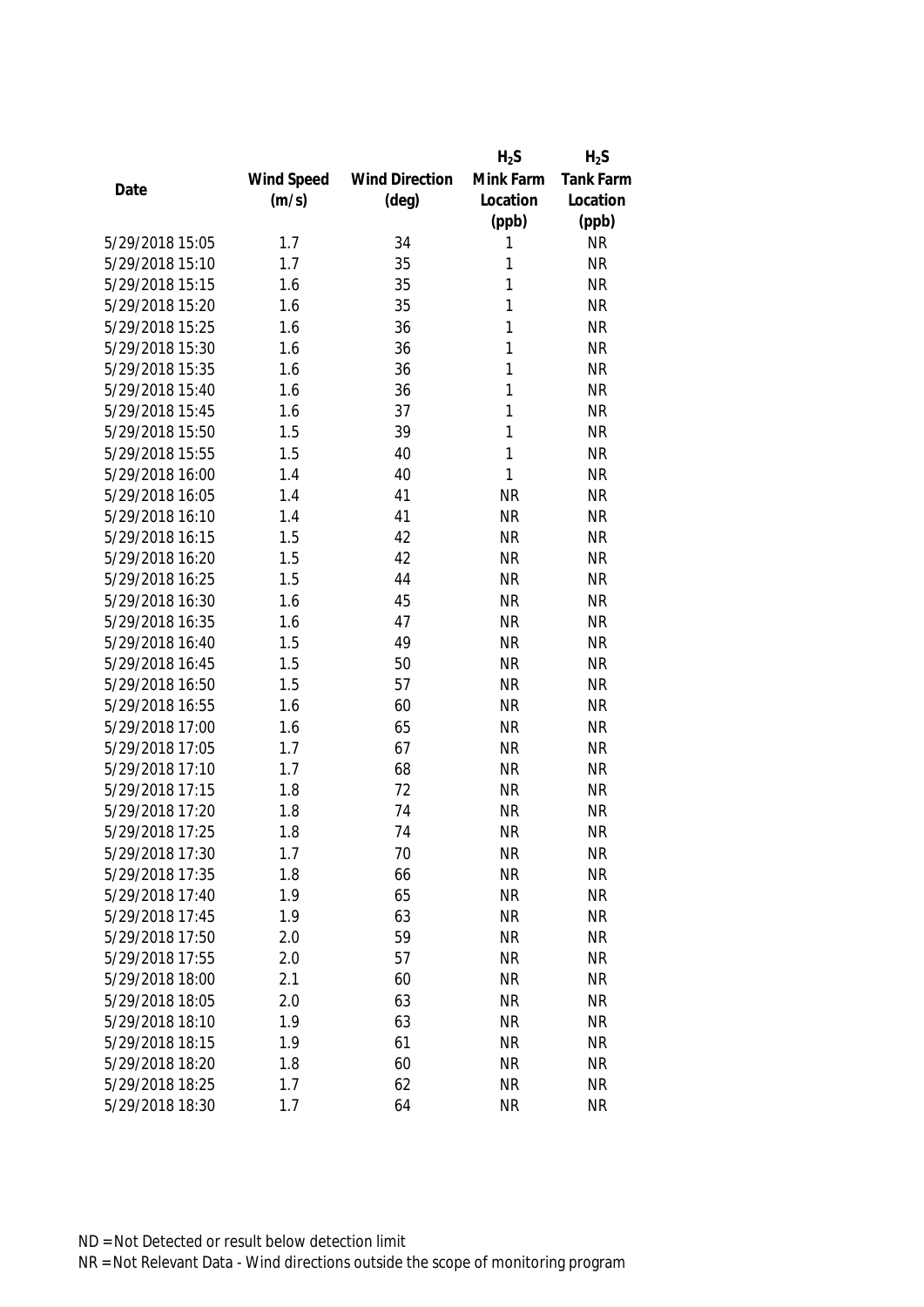|                 |            |                       | $H_2S$    | $H_2S$           |
|-----------------|------------|-----------------------|-----------|------------------|
|                 | Wind Speed | <b>Wind Direction</b> | Mink Farm | <b>Tank Farm</b> |
| Date            | (m/s)      | $(\text{deg})$        | Location  | Location         |
|                 |            |                       | (ppb)     | (ppb)            |
| 5/29/2018 18:35 | 1.8        | 66                    | <b>NR</b> | <b>NR</b>        |
| 5/29/2018 18:40 | 1.9        | 69                    | <b>NR</b> | <b>NR</b>        |
| 5/29/2018 18:45 | 1.9        | 71                    | <b>NR</b> | <b>NR</b>        |
| 5/29/2018 18:50 | 2.1        | 76                    | <b>NR</b> | <b>NR</b>        |
| 5/29/2018 18:55 | 2.3        | 78                    | <b>NR</b> | <b>NR</b>        |
| 5/29/2018 19:00 | 2.3        | 78                    | <b>NR</b> | <b>NR</b>        |
| 5/29/2018 19:05 | 2.5        | 79                    | <b>NR</b> | <b>NR</b>        |
| 5/29/2018 19:10 | 3.0        | 81                    | <b>NR</b> | <b>NR</b>        |
| 5/29/2018 19:15 | 3.2        | 82                    | <b>NR</b> | <b>NR</b>        |
| 5/29/2018 19:20 | 3.3        | 79                    | <b>NR</b> | <b>NR</b>        |
| 5/29/2018 19:25 | 3.4        | 76                    | <b>NR</b> | <b>NR</b>        |
| 5/29/2018 19:30 | 3.4        | 71                    | <b>NR</b> | <b>NR</b>        |
| 5/29/2018 19:35 | 3.3        | 66                    | <b>NR</b> | <b>NR</b>        |
| 5/29/2018 19:40 | 2.8        | 59                    | <b>NR</b> | <b>NR</b>        |
| 5/29/2018 19:45 | 2.6        | 55                    | <b>NR</b> | <b>NR</b>        |
| 5/29/2018 19:50 | 2.4        | 52                    | <b>NR</b> | <b>NR</b>        |
| 5/29/2018 19:55 | 2.2        | 52                    | <b>NR</b> | <b>NR</b>        |
| 5/29/2018 20:00 | 2.1        | 54                    | <b>NR</b> | <b>NR</b>        |
| 5/29/2018 20:05 | 2.0        | 56                    | <b>NR</b> | <b>NR</b>        |
| 5/29/2018 20:10 | 2.0        | 62                    | <b>NR</b> | <b>NR</b>        |
| 5/29/2018 20:15 | 2.0        | 68                    | <b>NR</b> | <b>NR</b>        |
| 5/29/2018 20:20 | 1.9        | 74                    | <b>NR</b> | <b>NR</b>        |
| 5/29/2018 20:25 | 2.0        | 77                    | <b>NR</b> | <b>NR</b>        |
| 5/29/2018 20:30 | 1.9        | 79                    | <b>NR</b> | <b>NR</b>        |
| 5/29/2018 20:35 | 2.0        | 81                    | <b>NR</b> | <b>NR</b>        |
| 5/29/2018 20:40 | 2.0        | 82                    | <b>NR</b> | <b>NR</b>        |
| 5/29/2018 20:45 | 2.0        | 83                    | <b>NR</b> | <b>NR</b>        |
| 5/29/2018 20:50 | 2.1        | 83                    | <b>NR</b> | <b>NR</b>        |
| 5/29/2018 20:55 | 2.3        | 85                    | <b>NR</b> | <b>NR</b>        |
| 5/29/2018 21:00 | 2.6        | 86                    | NR        | <b>NR</b>        |
| 5/29/2018 21:05 | 2.7        | 88                    | <b>NR</b> | <b>NR</b>        |
| 5/29/2018 21:10 | 2.8        | 91                    | <b>NR</b> | <b>NR</b>        |
| 5/29/2018 21:15 | 3.0        | 91                    | <b>NR</b> | <b>NR</b>        |
| 5/29/2018 21:20 | 3.0        | 93                    | <b>NR</b> | <b>NR</b>        |
| 5/29/2018 21:25 | 3.0        | 93                    | <b>NR</b> | <b>NR</b>        |
| 5/29/2018 21:30 | 2.8        | 93                    | <b>NR</b> | <b>NR</b>        |
| 5/29/2018 21:35 | 2.7        | 92                    | <b>NR</b> | <b>NR</b>        |
| 5/29/2018 21:40 | 2.6        | 89                    | <b>NR</b> | <b>NR</b>        |
| 5/29/2018 21:45 | 2.5        | 87                    | <b>NR</b> | <b>NR</b>        |
| 5/29/2018 21:50 | 2.4        | 85                    | <b>NR</b> | <b>NR</b>        |
| 5/29/2018 21:55 | 2.2        | 84                    | <b>NR</b> | <b>NR</b>        |
| 5/29/2018 22:00 | 2.2        | 83                    | <b>NR</b> | <b>NR</b>        |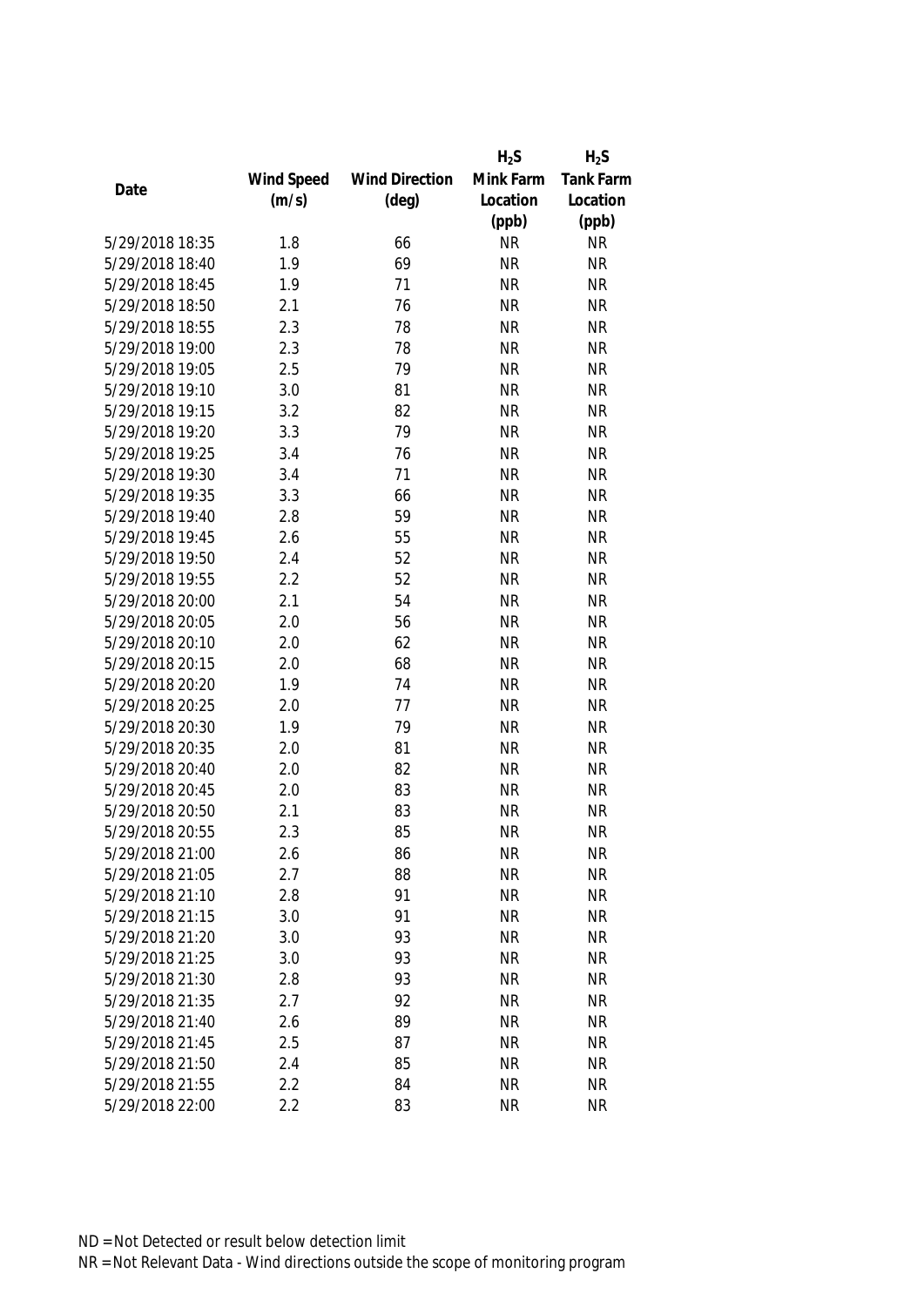|                 |            |                       | $H_2S$    | $H_2S$           |
|-----------------|------------|-----------------------|-----------|------------------|
|                 | Wind Speed | <b>Wind Direction</b> | Mink Farm | <b>Tank Farm</b> |
| Date            | (m/s)      | $(\text{deg})$        | Location  | Location         |
|                 |            |                       | (ppb)     | (ppb)            |
| 5/29/2018 22:05 | 2.3        | 84                    | <b>NR</b> | <b>NR</b>        |
| 5/29/2018 22:10 | 2.4        | 85                    | <b>NR</b> | <b>NR</b>        |
| 5/29/2018 22:15 | 2.4        | 87                    | <b>NR</b> | <b>NR</b>        |
| 5/29/2018 22:20 | 2.4        | 88                    | <b>NR</b> | <b>NR</b>        |
| 5/29/2018 22:25 | 2.4        | 87                    | <b>NR</b> | <b>NR</b>        |
| 5/29/2018 22:30 | 2.3        | 84                    | <b>NR</b> | <b>NR</b>        |
| 5/29/2018 22:35 | 2.1        | 80                    | <b>NR</b> | <b>NR</b>        |
| 5/29/2018 22:40 | 1.9        | 74                    | <b>NR</b> | <b>NR</b>        |
| 5/29/2018 22:45 | 1.9        | 67                    | <b>NR</b> | <b>NR</b>        |
| 5/29/2018 22:50 | 1.8        | 61                    | <b>NR</b> | <b>NR</b>        |
| 5/29/2018 22:55 | 1.8        | 57                    | <b>NR</b> | <b>NR</b>        |
| 5/29/2018 23:00 | 1.8        | 56                    | <b>NR</b> | <b>NR</b>        |
| 5/29/2018 23:05 | 1.9        | 56                    | <b>NR</b> | <b>NR</b>        |
| 5/29/2018 23:10 | 1.9        | 57                    | <b>NR</b> | <b>NR</b>        |
| 5/29/2018 23:15 | 1.9        | 58                    | <b>NR</b> | <b>NR</b>        |
| 5/29/2018 23:20 | 1.9        | 57                    | <b>NR</b> | <b>NR</b>        |
| 5/29/2018 23:25 | 1.9        | 55                    | <b>NR</b> | <b>NR</b>        |
| 5/29/2018 23:30 | 1.9        | 54                    | <b>NR</b> | <b>NR</b>        |
| 5/29/2018 23:35 | 1.8        | 54                    | <b>NR</b> | <b>NR</b>        |
| 5/29/2018 23:40 | 1.8        | 53                    | <b>NR</b> | <b>NR</b>        |
| 5/29/2018 23:45 | 1.9        | 54                    | <b>NR</b> | <b>NR</b>        |
| 5/29/2018 23:50 | 2.0        | 56                    | <b>NR</b> | <b>NR</b>        |
| 5/29/2018 23:55 | 2.0        | 59                    | <b>NR</b> | <b>NR</b>        |
| 5/29/2018 24:00 | 2.1        | 60                    | <b>NR</b> | <b>NR</b>        |
| 5/30/2018 00:05 | 2.1        | 59                    | <b>NR</b> | <b>NR</b>        |
| 5/30/2018 00:10 | 2.2        | 60                    | <b>NR</b> | <b>NR</b>        |
| 5/30/2018 00:15 | 2.2        | 61                    | <b>NR</b> | <b>NR</b>        |
| 5/30/2018 00:20 | 2.3        | 60                    | <b>NR</b> | <b>NR</b>        |
| 5/30/2018 00:25 | 2.3        | 59                    | <b>NR</b> | <b>NR</b>        |
| 5/30/2018 00:30 | 2.3        | 59                    | <b>NR</b> | <b>NR</b>        |
| 5/30/2018 00:35 | 2.2        | 60                    | <b>NR</b> | <b>NR</b>        |
| 5/30/2018 00:40 | 2.1        | 59                    | <b>NR</b> | <b>NR</b>        |
| 5/30/2018 00:45 | 2.0        | 58                    | <b>NR</b> | <b>NR</b>        |
| 5/30/2018 00:50 | 1.9        | 58                    | <b>NR</b> | <b>NR</b>        |
| 5/30/2018 00:55 | 1.8        | 57                    | <b>NR</b> | <b>NR</b>        |
| 5/30/2018 01:00 | 1.9        | 56                    | <b>NR</b> | <b>NR</b>        |
| 5/30/2018 01:05 | 2.0        | 55                    | <b>NR</b> | <b>NR</b>        |
| 5/30/2018 01:10 | 2.1        | 55                    | <b>NR</b> | <b>NR</b>        |
| 5/30/2018 01:15 | 2.2        | 56                    | <b>NR</b> | <b>NR</b>        |
| 5/30/2018 01:20 | 2.3        | 55                    | <b>NR</b> | <b>NR</b>        |
| 5/30/2018 01:25 | 2.3        | 56                    | <b>NR</b> | <b>NR</b>        |
|                 |            |                       |           |                  |
| 5/30/2018 01:30 | 2.2        | 55                    | <b>NR</b> | <b>NR</b>        |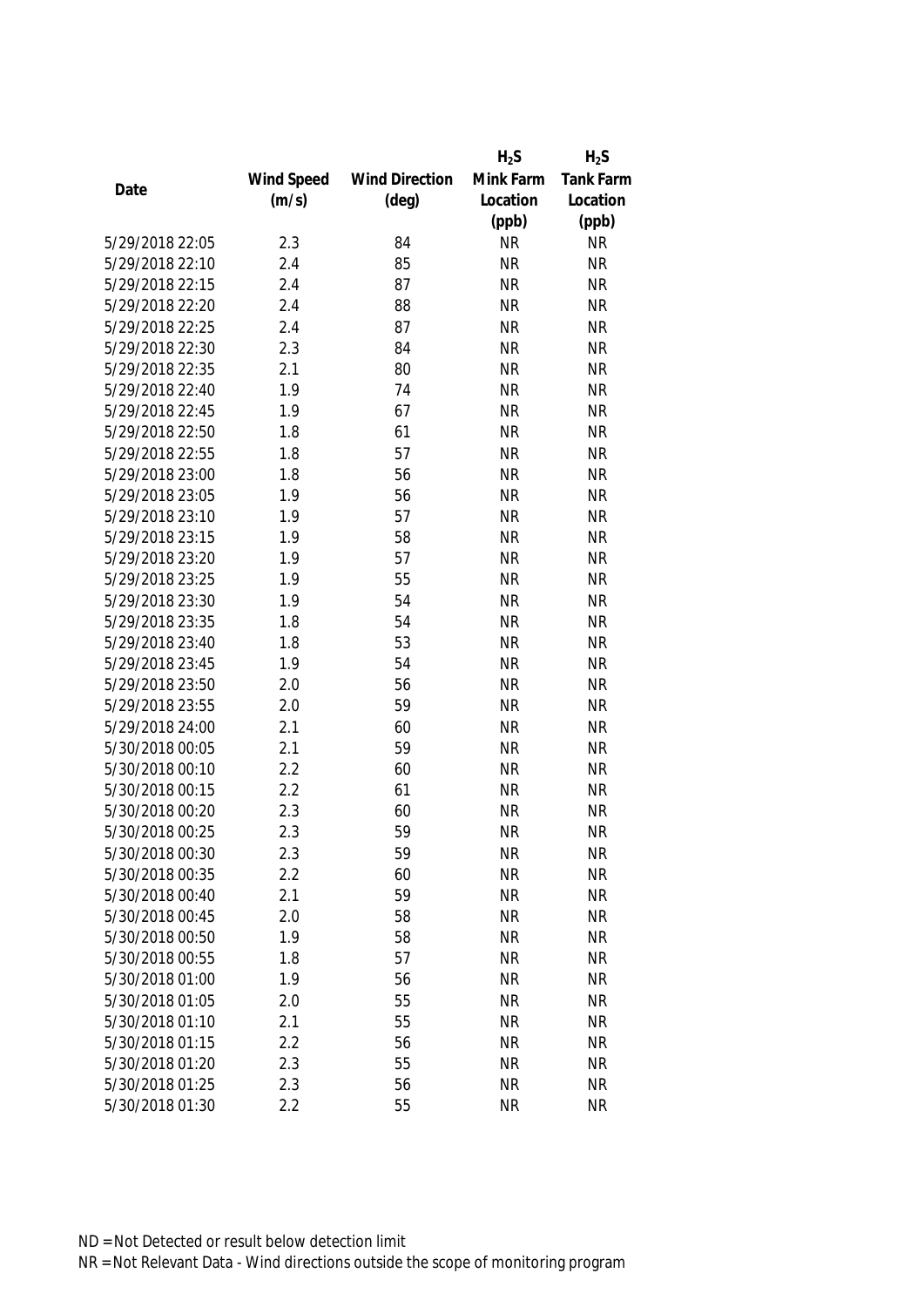|                 |            |                       | $H_2S$         | $H_2S$           |
|-----------------|------------|-----------------------|----------------|------------------|
|                 | Wind Speed | <b>Wind Direction</b> | Mink Farm      | <b>Tank Farm</b> |
| Date            | (m/s)      | $(\text{deg})$        | Location       | Location         |
|                 |            |                       | (ppb)          | (ppb)            |
| 5/30/2018 01:35 | 2.2        | 55                    | <b>NR</b>      | <b>NR</b>        |
| 5/30/2018 01:40 | 2.2        | 54                    | <b>NR</b>      | <b>NR</b>        |
| 5/30/2018 01:45 | 2.3        | 52                    | <b>NR</b>      | <b>NR</b>        |
| 5/30/2018 01:50 | 2.2        | 52                    | <b>NR</b>      | <b>NR</b>        |
| 5/30/2018 01:55 | 2.3        | 52                    | <b>NR</b>      | <b>NR</b>        |
| 5/30/2018 02:00 | 2.3        | 51                    | <b>NR</b>      | <b>NR</b>        |
| 5/30/2018 02:05 | 2.3        | 52                    | <b>NR</b>      | <b>NR</b>        |
| 5/30/2018 02:10 | 2.3        | 52                    | <b>NR</b>      | <b>NR</b>        |
| 5/30/2018 02:15 | 2.2        | 55                    | <b>NR</b>      | <b>NR</b>        |
| 5/30/2018 02:20 | 2.2        | 56                    | <b>NR</b>      | <b>NR</b>        |
| 5/30/2018 02:25 | 2.1        | 58                    | <b>NR</b>      | <b>NR</b>        |
| 5/30/2018 02:30 | 2.0        | 61                    | <b>NR</b>      | <b>NR</b>        |
| 5/30/2018 02:35 | 2.0        | 61                    | <b>NR</b>      | <b>NR</b>        |
| 5/30/2018 02:40 | 2.0        | 63                    | <b>NR</b>      | <b>NR</b>        |
| 5/30/2018 02:45 | 1.9        | 64                    | <b>NR</b>      | <b>NR</b>        |
| 5/30/2018 02:50 | 2.0        | 66                    | <b>NR</b>      | <b>NR</b>        |
| 5/30/2018 02:55 | 2.2        | 76                    | <b>NR</b>      | <b>NR</b>        |
| 5/30/2018 03:00 | 2.4        | 81                    | <b>NR</b>      | <b>NR</b>        |
| 5/30/2018 03:05 | 2.3        | 101                   | <b>NR</b>      | <b>NR</b>        |
| 5/30/2018 03:10 | 2.3        | 131                   | <b>NR</b>      | <b>NR</b>        |
| 5/30/2018 03:15 | 2.2        | 147                   | <b>NR</b>      | <b>NR</b>        |
| 5/30/2018 03:20 | 2.0        | 159                   | <b>NR</b>      | <b>NR</b>        |
| 5/30/2018 03:25 | 1.6        | 137                   | <b>NR</b>      | <b>NR</b>        |
| 5/30/2018 03:30 | 1.4        | 136                   | <b>NR</b>      | <b>NR</b>        |
| 5/30/2018 03:35 | 1.3        | 124                   | <b>NR</b>      | <b>NR</b>        |
| 5/30/2018 03:40 | 1.0        | 109                   | <b>NR</b>      | <b>NR</b>        |
| 5/30/2018 03:45 | 0.9        | 92                    | <b>NR</b>      | <b>NR</b>        |
| 5/30/2018 03:50 | 0.8        | 83                    | <b>NR</b>      | <b>NR</b>        |
| 5/30/2018 03:55 | 0.7        | 81                    | <b>NR</b>      | <b>NR</b>        |
| 5/30/2018 04:00 | 0.5        | 64                    | <b>NR</b>      | <b>NR</b>        |
| 5/30/2018 04:05 | 0.7        | 41                    | <b>NR</b>      | <b>NR</b>        |
| 5/30/2018 04:10 | 0.9        | 38                    | 1              | <b>NR</b>        |
| 5/30/2018 04:15 | 1.0        | 33                    | 1              | <b>NR</b>        |
| 5/30/2018 04:20 | 1.3        | 34                    | 1              | <b>NR</b>        |
| 5/30/2018 04:25 | 1.6        | 36                    | 1              | <b>NR</b>        |
| 5/30/2018 04:30 | 1.7        | 37                    | 1              | <b>NR</b>        |
| 5/30/2018 04:35 | 1.7        | 36                    | 1              | <b>NR</b>        |
| 5/30/2018 04:40 |            |                       |                |                  |
| 5/30/2018 04:45 | 1.8        | 33                    | 1<br>1         | <b>NR</b>        |
|                 | 2.0        | 33                    | $\overline{2}$ | <b>NR</b>        |
| 5/30/2018 04:50 | 2.1        | 32                    |                | <b>NR</b>        |
| 5/30/2018 04:55 | 2.1        | 30                    | 1              | <b>NR</b>        |
| 5/30/2018 05:00 | 2.2        | 29                    | 2              | <b>NR</b>        |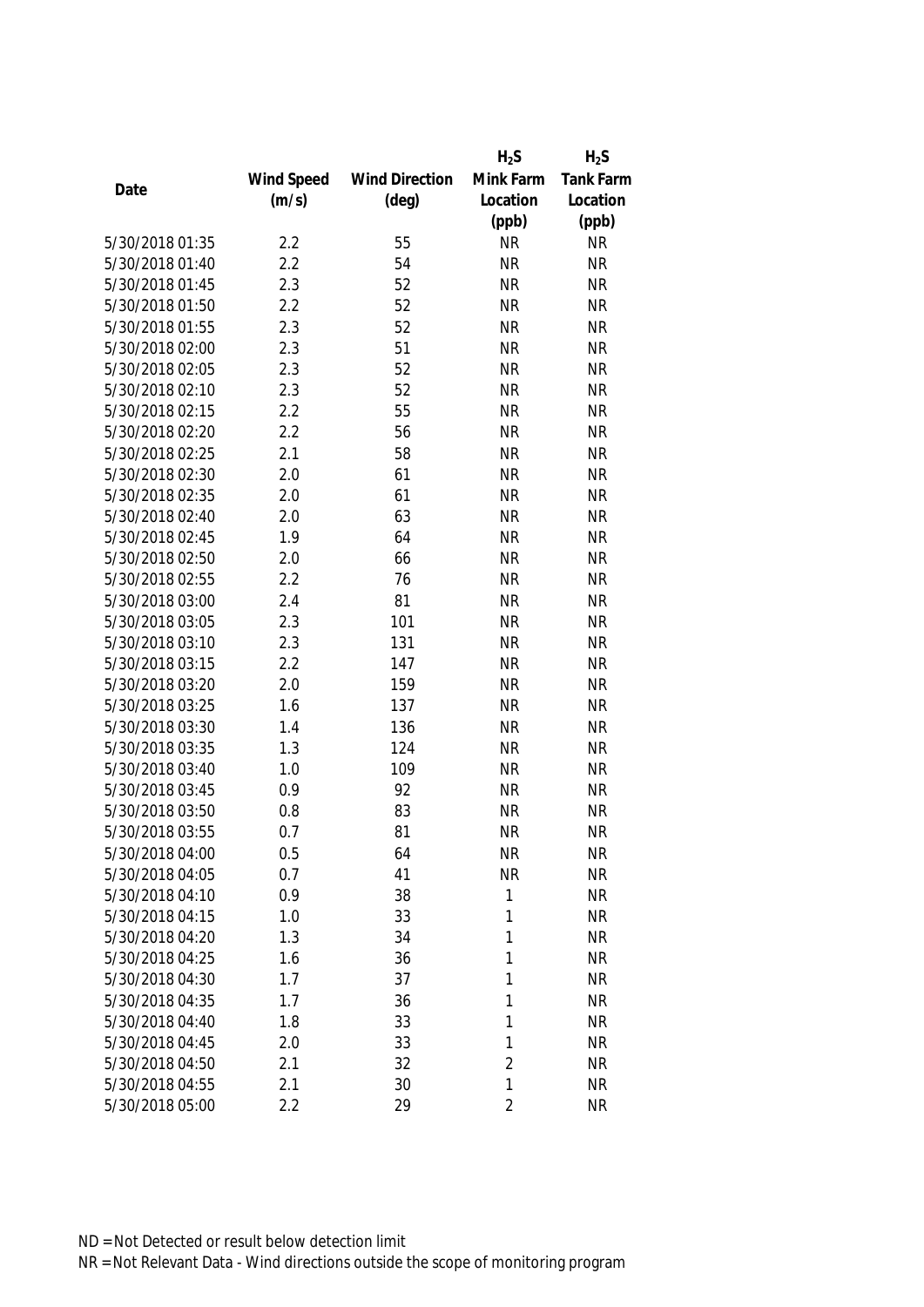|                 |            |                       | $H_2S$         | $H_2S$           |
|-----------------|------------|-----------------------|----------------|------------------|
|                 | Wind Speed | <b>Wind Direction</b> | Mink Farm      | <b>Tank Farm</b> |
| Date            | (m/s)      | $(\text{deg})$        | Location       | Location         |
|                 |            |                       | (ppb)          | (ppb)            |
| 5/30/2018 05:05 | 2.2        | 32                    | $\overline{2}$ | <b>NR</b>        |
| 5/30/2018 05:10 | 2.2        | 36                    | $\overline{2}$ | <b>NR</b>        |
| 5/30/2018 05:15 | 2.1        | 38                    | $\overline{2}$ | <b>NR</b>        |
| 5/30/2018 05:20 | 2.0        | 42                    | <b>NR</b>      | <b>NR</b>        |
| 5/30/2018 05:25 | 1.9        | 46                    | <b>NR</b>      | <b>NR</b>        |
| 5/30/2018 05:30 | 1.8        | 50                    | <b>NR</b>      | <b>NR</b>        |
| 5/30/2018 05:35 | 1.7        | 53                    | <b>NR</b>      | <b>NR</b>        |
| 5/30/2018 05:40 | 1.6        | 56                    | <b>NR</b>      | <b>NR</b>        |
| 5/30/2018 05:45 | 1.6        | 56                    | <b>NR</b>      | <b>NR</b>        |
| 5/30/2018 05:50 | 1.6        | 57                    | <b>NR</b>      | <b>NR</b>        |
| 5/30/2018 05:55 | 1.5        | 57                    | <b>NR</b>      | <b>NR</b>        |
| 5/30/2018 06:00 | 1.5        | 57                    | <b>NR</b>      | <b>NR</b>        |
| 5/30/2018 06:05 | 1.5        | 54                    | <b>NR</b>      | <b>NR</b>        |
| 5/30/2018 06:10 | 1.5        | 51                    | <b>NR</b>      | <b>NR</b>        |
| 5/30/2018 06:15 | 1.6        | 52                    | <b>NR</b>      | <b>NR</b>        |
| 5/30/2018 06:20 | 1.6        | 51                    | <b>NR</b>      | <b>NR</b>        |
| 5/30/2018 06:25 | 1.6        | 53                    | <b>NR</b>      | <b>NR</b>        |
| 5/30/2018 06:30 | 1.8        | 54                    | <b>NR</b>      | <b>NR</b>        |
| 5/30/2018 06:35 | 1.8        | 55                    | <b>NR</b>      | <b>NR</b>        |
| 5/30/2018 06:40 | 1.8        | 59                    | <b>NR</b>      | <b>NR</b>        |
| 5/30/2018 06:45 | 1.8        | 61                    | <b>NR</b>      | <b>NR</b>        |
| 5/30/2018 06:50 | 1.8        | 63                    | <b>NR</b>      | <b>NR</b>        |
| 5/30/2018 06:55 | 1.7        | 61                    | <b>NR</b>      | <b>NR</b>        |
| 5/30/2018 07:00 | 1.7        | 62                    | <b>NR</b>      | <b>NR</b>        |
| 5/30/2018 07:05 | 1.7        | 64                    | <b>NR</b>      | <b>NR</b>        |
| 5/30/2018 07:10 | 1.7        | 65                    | <b>NR</b>      | <b>NR</b>        |
| 5/30/2018 07:15 | 1.7        | 68                    | <b>NR</b>      | <b>NR</b>        |
| 5/30/2018 07:20 | 1.7        | 69                    | <b>NR</b>      | <b>NR</b>        |
| 5/30/2018 07:25 | 1.7        | 73                    | <b>NR</b>      | <b>NR</b>        |
| 5/30/2018 07:30 | 1.7        | 76                    | <b>NR</b>      | <b>NR</b>        |
| 5/30/2018 07:35 | 1.8        | 78                    | <b>NR</b>      | <b>NR</b>        |
| 5/30/2018 07:40 | 1.9        | 79                    | <b>NR</b>      | <b>NR</b>        |
| 5/30/2018 07:45 | 1.9        | 80                    | <b>NR</b>      | <b>NR</b>        |
| 5/30/2018 07:50 | 1.9        | 80                    | <b>NR</b>      | <b>NR</b>        |
| 5/30/2018 07:55 | 1.9        | 81                    | <b>NR</b>      | <b>NR</b>        |
| 5/30/2018 08:00 | 2.0        | 82                    | <b>NR</b>      | <b>NR</b>        |
| 5/30/2018 08:05 | 1.9        | 85                    | <b>NR</b>      | <b>NR</b>        |
| 5/30/2018 08:10 | 1.8        | 88                    | <b>NR</b>      | <b>NR</b>        |
| 5/30/2018 08:15 | 2.0        | 90                    | <b>NR</b>      | <b>NR</b>        |
| 5/30/2018 08:20 | 2.0        | 95                    | <b>NR</b>      | <b>NR</b>        |
|                 |            |                       |                |                  |
| 5/30/2018 08:25 | 2.0        | 98                    | <b>NR</b>      | <b>NR</b>        |
| 5/30/2018 08:30 | 2.0        | 102                   | <b>NR</b>      | <b>NR</b>        |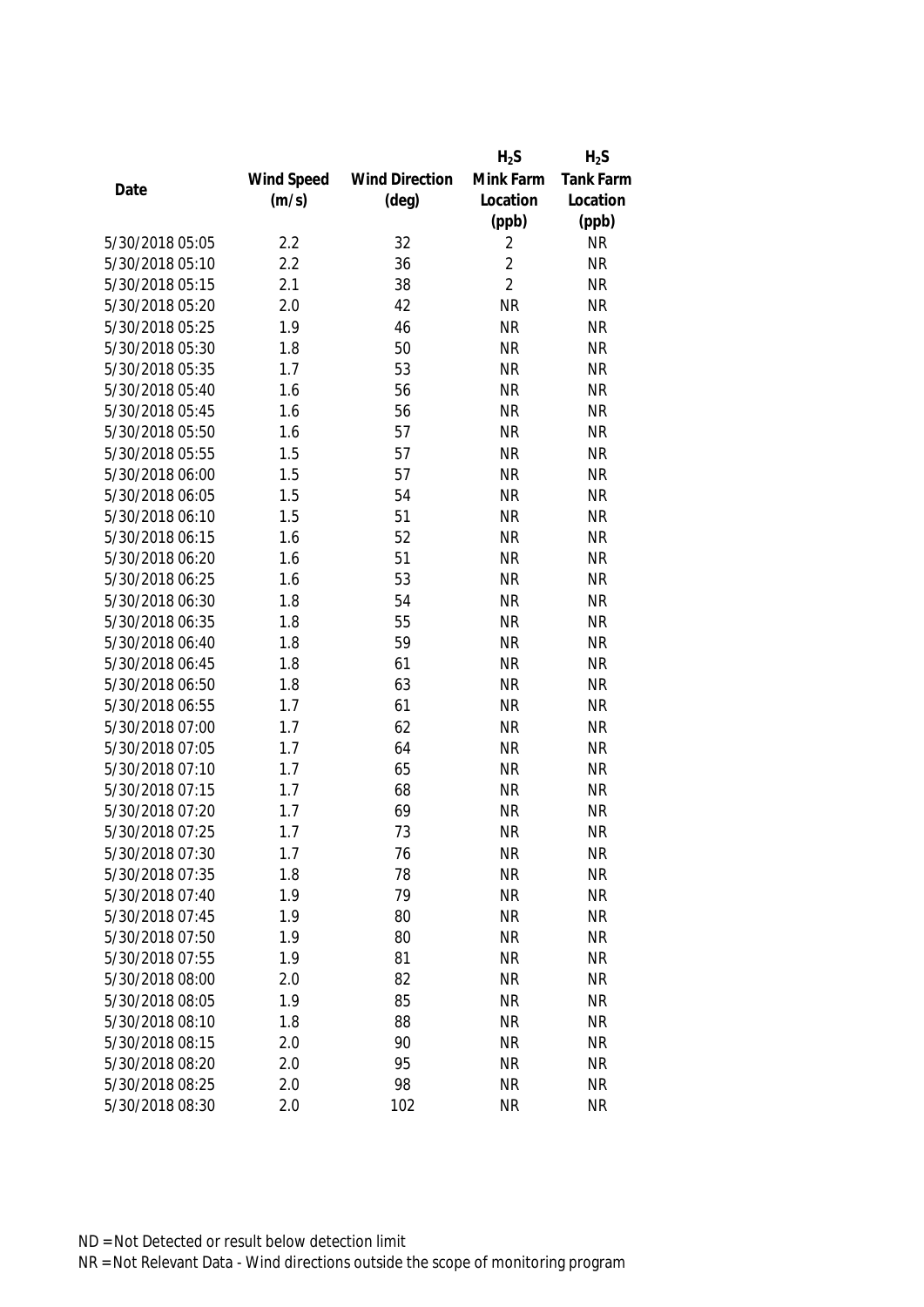|                 |            |                       | $H_2S$    | $H_2S$    |
|-----------------|------------|-----------------------|-----------|-----------|
|                 | Wind Speed | <b>Wind Direction</b> | Mink Farm | Tank Farm |
| Date            | (m/s)      | $(\text{deg})$        | Location  | Location  |
|                 |            |                       | (ppb)     | (ppb)     |
| 5/30/2018 08:35 | 2.0        | 105                   | <b>NR</b> | <b>NR</b> |
| 5/30/2018 08:40 | 2.1        | 109                   | <b>NR</b> | <b>NR</b> |
| 5/30/2018 08:45 | 2.0        | 113                   | <b>NR</b> | <b>NR</b> |
| 5/30/2018 08:50 | 2.1        | 115                   | <b>NR</b> | <b>NR</b> |
| 5/30/2018 08:55 | 2.2        | 118                   | <b>NR</b> | <b>NR</b> |
| 5/30/2018 09:00 | 2.3        | 120                   | <b>NR</b> | <b>NR</b> |
| 5/30/2018 09:05 | 2.5        | 123                   | <b>NR</b> | <b>NR</b> |
| 5/30/2018 09:10 | 2.6        | 125                   | <b>NR</b> | <b>NR</b> |
| 5/30/2018 09:15 | 2.8        | 128                   | <b>NR</b> | <b>NR</b> |
| 5/30/2018 09:20 | 3.1        | 132                   | <b>NR</b> | <b>NR</b> |
| 5/30/2018 09:25 | 3.4        | 137                   | <b>NR</b> | <b>NR</b> |
| 5/30/2018 09:30 | 3.7        | 139                   | <b>NR</b> | <b>NR</b> |
| 5/30/2018 09:35 | 3.9        | 141                   | <b>NR</b> | <b>NR</b> |
| 5/30/2018 09:40 | 4.1        | 143                   | <b>NR</b> | <b>NR</b> |
| 5/30/2018 09:45 | 4.2        | 144                   | <b>NR</b> | <b>NR</b> |
| 5/30/2018 09:50 | 4.3        | 143                   | <b>NR</b> | <b>NR</b> |
| 5/30/2018 09:55 | 4.2        | 142                   | <b>NR</b> | <b>NR</b> |
| 5/30/2018 10:00 | 4.1        | 144                   | <b>NR</b> | <b>NR</b> |
| 5/30/2018 10:05 | 4.0        | 146                   | <b>NR</b> | <b>NR</b> |
| 5/30/2018 10:10 | 4.0        | 148                   | <b>NR</b> | <b>NR</b> |
| 5/30/2018 10:15 | 4.0        | 150                   | <b>NR</b> | <b>NR</b> |
| 5/30/2018 10:20 | 3.9        | 151                   | <b>NR</b> | <b>NR</b> |
| 5/30/2018 10:25 | 3.7        | 151                   | <b>NR</b> | <b>NR</b> |
| 5/30/2018 10:30 | 3.5        | 149                   | <b>NR</b> | <b>NR</b> |
| 5/30/2018 10:35 | 3.5        | 147                   | <b>NR</b> | <b>NR</b> |
| 5/30/2018 10:40 | 3.3        | 145                   | <b>NR</b> | <b>NR</b> |
| 5/30/2018 10:45 | 3.2        | 147                   | <b>NR</b> | <b>NR</b> |
| 5/30/2018 10:50 | 3.2        | 147                   | <b>NR</b> | <b>NR</b> |
| 5/30/2018 10:55 | 3.3        | 149                   | <b>NR</b> | <b>NR</b> |
| 5/30/2018 11:00 | 3.4        | 150                   | <b>NR</b> | <b>NR</b> |
| 5/30/2018 11:05 | 3.5        | 150                   | <b>NR</b> | <b>NR</b> |
| 5/30/2018 11:10 | 3.4        | 153                   | <b>NR</b> | <b>NR</b> |
| 5/30/2018 11:15 | 3.4        | 155                   | <b>NR</b> | <b>NR</b> |
| 5/30/2018 11:20 | 3.4        | 156                   | <b>NR</b> | <b>NR</b> |
| 5/30/2018 11:25 | 3.4        | 157                   | <b>NR</b> | <b>NR</b> |
| 5/30/2018 11:30 | 3.4        | 160                   | <b>NR</b> | <b>NR</b> |
| 5/30/2018 11:35 | 3.4        | 162                   | <b>NR</b> | <b>NR</b> |
| 5/30/2018 11:40 | 3.5        | 163                   | <b>NR</b> | <b>NR</b> |
| 5/30/2018 11:45 | 3.5        | 160                   | <b>NR</b> | <b>NR</b> |
| 5/30/2018 11:50 | 3.6        | 156                   | <b>NR</b> | <b>NR</b> |
| 5/30/2018 11:55 | 3.5        | 150                   | <b>NR</b> | <b>NR</b> |
| 5/30/2018 12:00 | 3.3        | 148                   | <b>NR</b> | <b>NR</b> |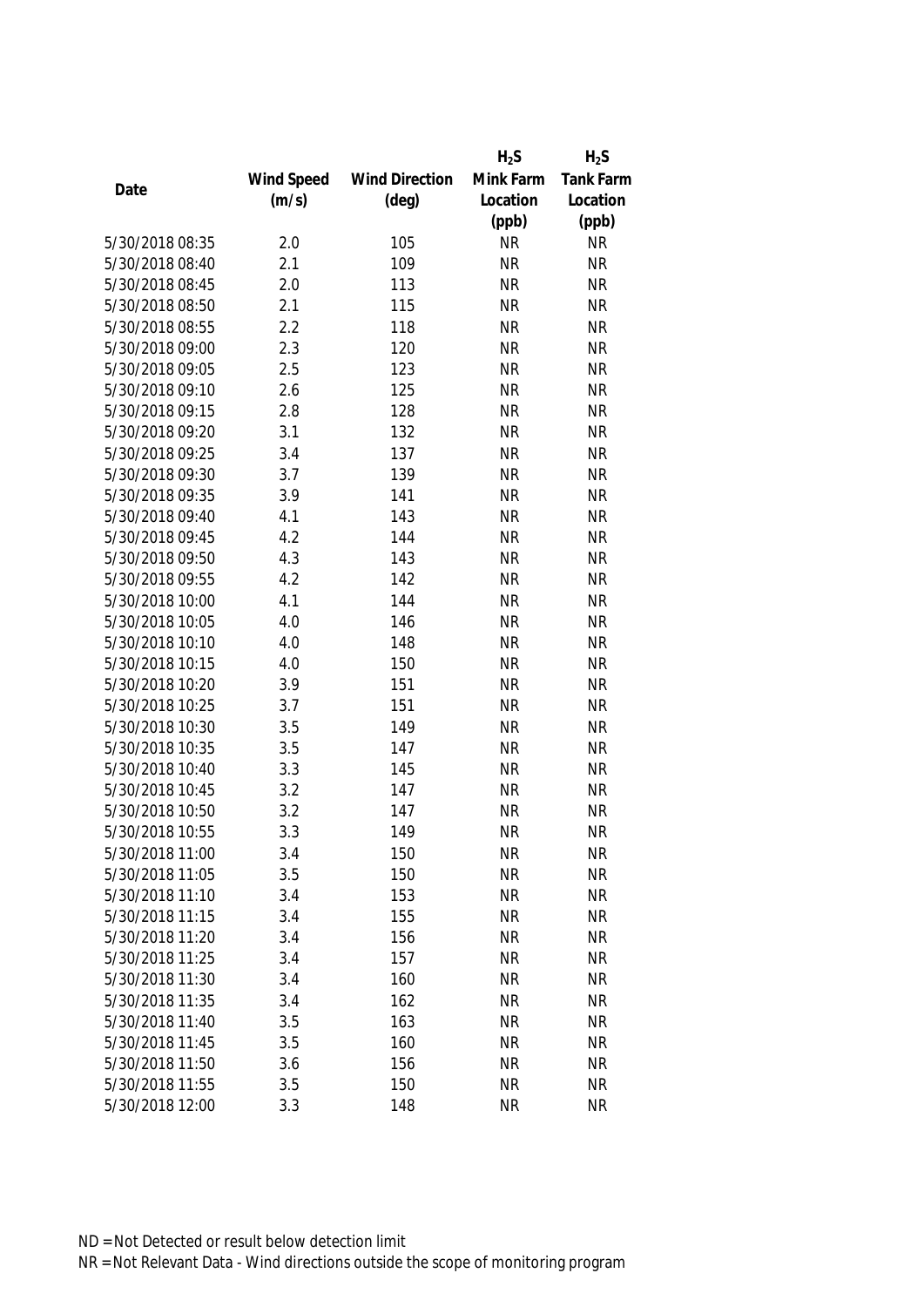|                 |            |                       | $H_2S$    | $H_2S$    |
|-----------------|------------|-----------------------|-----------|-----------|
|                 | Wind Speed | <b>Wind Direction</b> | Mink Farm | Tank Farm |
| Date            | (m/s)      | $(\text{deg})$        | Location  | Location  |
|                 |            |                       | (ppb)     | (ppb)     |
| 5/30/2018 12:05 | 3.5        | 144                   | <b>NR</b> | <b>NR</b> |
| 5/30/2018 12:10 | 3.4        | 141                   | <b>NR</b> | <b>NR</b> |
| 5/30/2018 12:15 | 3.5        | 139                   | <b>NR</b> | <b>NR</b> |
| 5/30/2018 12:20 | 3.3        | 141                   | <b>NR</b> | <b>NR</b> |
| 5/30/2018 12:25 | 3.2        | 142                   | <b>NR</b> | <b>NR</b> |
| 5/30/2018 12:30 | 3.2        | 142                   | <b>NR</b> | <b>NR</b> |
| 5/30/2018 12:35 | 2.9        | 147                   | <b>NR</b> | <b>NR</b> |
| 5/30/2018 12:40 | 2.7        | 152                   | <b>NR</b> | <b>NR</b> |
| 5/30/2018 12:45 | 2.5        | 160                   | <b>NR</b> | <b>NR</b> |
| 5/30/2018 12:50 | 2.4        | 167                   | <b>NR</b> | <b>NR</b> |
| 5/30/2018 12:55 | 2.2        | 173                   | <b>NR</b> | 1         |
| 5/30/2018 13:00 | 2.1        | 172                   | <b>NR</b> | 1         |
| 5/30/2018 13:05 | 2.0        | 167                   | <b>NR</b> | <b>NR</b> |
| 5/30/2018 13:10 | 2.1        | 153                   | <b>NR</b> | <b>NR</b> |
| 5/30/2018 13:15 | 2.4        | 142                   | <b>NR</b> | <b>NR</b> |
| 5/30/2018 13:20 | 2.6        | 134                   | <b>NR</b> | <b>NR</b> |
| 5/30/2018 13:25 | 2.7        | 131                   | <b>NR</b> | <b>NR</b> |
| 5/30/2018 13:30 | 2.8        | 130                   | <b>NR</b> | <b>NR</b> |
| 5/30/2018 13:35 | 2.8        | 131                   | <b>NR</b> | <b>NR</b> |
| 5/30/2018 13:40 | 3.0        | 133                   | <b>NR</b> | <b>NR</b> |
| 5/30/2018 13:45 | 2.8        | 132                   | <b>NR</b> | <b>NR</b> |
| 5/30/2018 13:50 | 3.1        | 130                   | <b>NR</b> | <b>NR</b> |
| 5/30/2018 13:55 | 3.2        | 130                   | <b>NR</b> | <b>NR</b> |
| 5/30/2018 14:00 | 3.3        | 130                   | <b>NR</b> | <b>NR</b> |
| 5/30/2018 14:05 | 3.5        | 131                   | <b>NR</b> | <b>NR</b> |
| 5/30/2018 14:10 | 3.6        | 137                   | <b>NR</b> | <b>NR</b> |
| 5/30/2018 14:15 | 4.0        | 143                   | <b>NR</b> | <b>NR</b> |
| 5/30/2018 14:20 | 3.9        | 151                   | <b>NR</b> | <b>NR</b> |
| 5/30/2018 14:25 | 3.6        | 154                   | <b>NR</b> | <b>NR</b> |
| 5/30/2018 14:30 | 3.1        | 158                   | <b>NR</b> | <b>NR</b> |
| 5/30/2018 14:35 | 2.6        | 169                   | <b>NR</b> | <b>NR</b> |
| 5/30/2018 14:40 | 2.0        | 191                   | <b>NR</b> | <b>NR</b> |
| 5/30/2018 14:45 | 1.2        | 251                   | <b>NR</b> | <b>NR</b> |
| 5/30/2018 14:50 | 0.6        | 312                   | <b>NR</b> | <b>NR</b> |
| 5/30/2018 14:55 | 0.4        | 326                   | <b>ND</b> | <b>NR</b> |
| 5/30/2018 15:00 | 0.5        | 315                   | <b>NR</b> | <b>NR</b> |
| 5/30/2018 15:05 | 0.4        | 307                   | <b>NR</b> | <b>NR</b> |
| 5/30/2018 15:10 | 0.3        | 149                   | <b>NR</b> | <b>NR</b> |
| 5/30/2018 15:15 | 0.5        | 147                   | <b>NR</b> | <b>NR</b> |
| 5/30/2018 15:20 | 0.7        | 150                   | <b>NR</b> | <b>NR</b> |
| 5/30/2018 15:25 | 1.1        | 163                   | <b>NR</b> | <b>NR</b> |
| 5/30/2018 15:30 | 1.3        | 177                   | <b>NR</b> | 1         |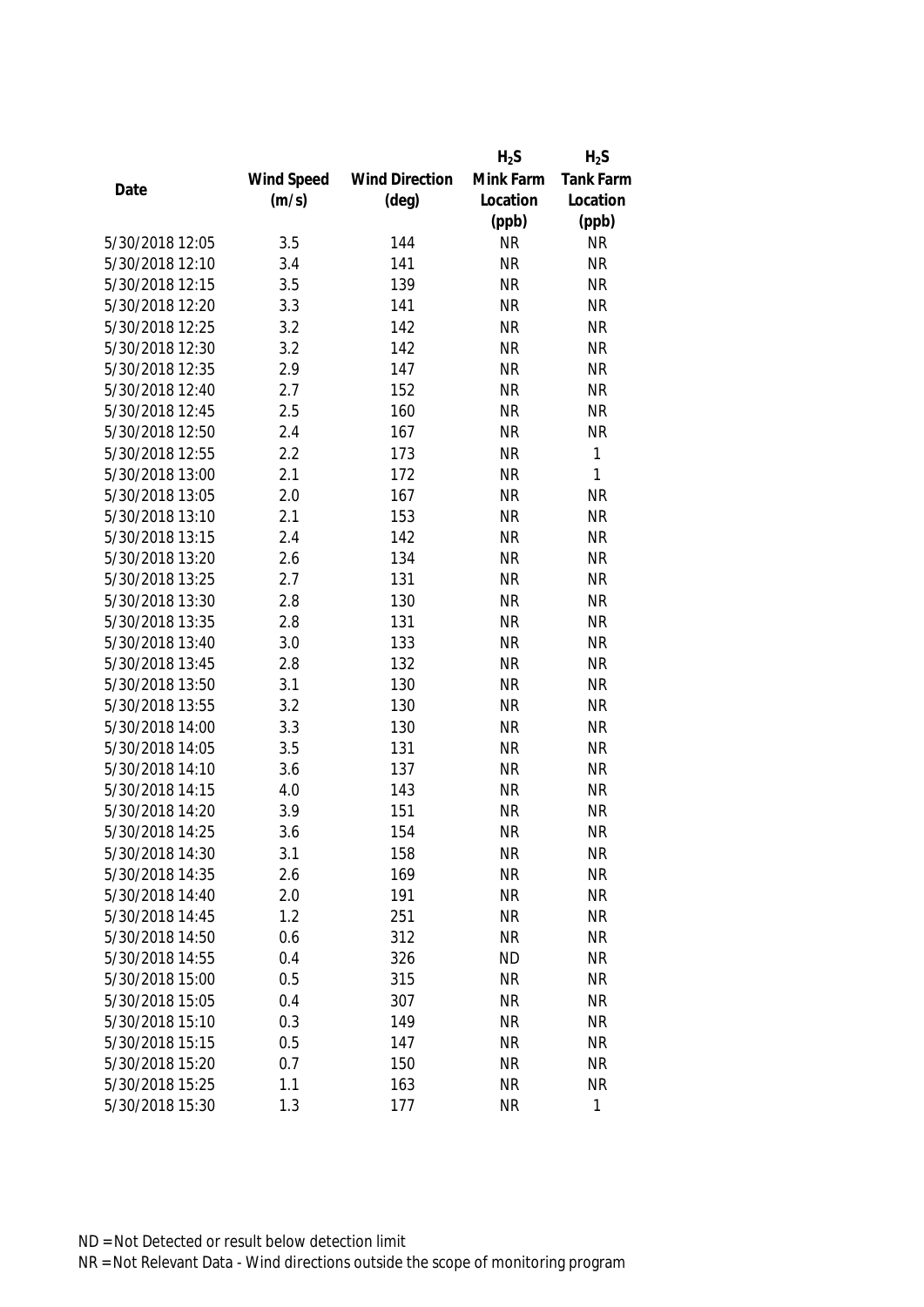|                 |            |                       | $H_2S$    | $H_2S$       |
|-----------------|------------|-----------------------|-----------|--------------|
|                 | Wind Speed | <b>Wind Direction</b> | Mink Farm | Tank Farm    |
| Date            | (m/s)      | $(\text{deg})$        | Location  | Location     |
|                 |            |                       | (ppb)     | (ppb)        |
| 5/30/2018 15:35 | 1.6        | 178                   | <b>NR</b> | 1            |
| 5/30/2018 15:40 | 1.9        | 177                   | <b>NR</b> | 1            |
| 5/30/2018 15:45 | 2.1        | 178                   | <b>NR</b> | 1            |
| 5/30/2018 15:50 | 2.8        | 178                   | <b>NR</b> | 1            |
| 5/30/2018 15:55 | 3.2        | 173                   | <b>NR</b> | 1            |
| 5/30/2018 16:00 | 3.6        | 170                   | <b>NR</b> | 1            |
| 5/30/2018 16:05 | 4.0        | 165                   | <b>NR</b> | <b>NR</b>    |
| 5/30/2018 16:10 | 4.4        | 161                   | <b>NR</b> | <b>NR</b>    |
| 5/30/2018 16:15 | 4.4        | 160                   | <b>NR</b> | <b>NR</b>    |
| 5/30/2018 16:20 | 3.9        | 161                   | <b>NR</b> | <b>NR</b>    |
| 5/30/2018 16:25 | 3.4        | 163                   | <b>NR</b> | <b>NR</b>    |
| 5/30/2018 16:30 | 2.9        | 161                   | <b>NR</b> | <b>NR</b>    |
| 5/30/2018 16:35 | 2.7        | 158                   | <b>NR</b> | <b>NR</b>    |
| 5/30/2018 16:40 | 2.5        | 160                   | <b>NR</b> | <b>NR</b>    |
| 5/30/2018 16:45 | 2.7        | 162                   | <b>NR</b> | <b>NR</b>    |
| 5/30/2018 16:50 | 2.9        | 163                   | <b>NR</b> | <b>NR</b>    |
| 5/30/2018 16:55 | 3.1        | 161                   | <b>NR</b> | <b>NR</b>    |
| 5/30/2018 17:00 | 3.3        | 164                   | <b>NR</b> | <b>NR</b>    |
| 5/30/2018 17:05 | 3.3        | 176                   | <b>NR</b> | $\mathbf{1}$ |
| 5/30/2018 17:10 | 3.1        | 188                   | <b>NR</b> | 1            |
| 5/30/2018 17:15 | 2.8        | 204                   | <b>NR</b> | <b>NR</b>    |
| 5/30/2018 17:20 | 2.7        | 220                   | <b>NR</b> | <b>NR</b>    |
| 5/30/2018 17:25 | 2.3        | 235                   | 1         | $\mathbf{1}$ |
| 5/30/2018 17:30 | 2.4        | 241                   | 1         | $\mathbf{1}$ |
| 5/30/2018 17:35 | 2.6        | 241                   | 1         | $\mathbf{1}$ |
| 5/30/2018 17:40 | 3.0        | 236                   | 1         | 1            |
| 5/30/2018 17:45 | 3.2        | 228                   | <b>NR</b> | 1            |
| 5/30/2018 17:50 | 3.5        | 220                   | <b>NR</b> | 1            |
| 5/30/2018 17:55 | 3.8        | 214                   | <b>NR</b> | 1            |
| 5/30/2018 18:00 | 3.9        | 212                   | <b>NR</b> | 1            |
| 5/30/2018 18:05 | 3.9        | 212                   | <b>NR</b> | 1            |
| 5/30/2018 18:10 | 3.7        | 212                   | <b>NR</b> | 1            |
| 5/30/2018 18:15 | 3.6        | 214                   | <b>NR</b> | 1            |
| 5/30/2018 18:20 | 3.2        | 222                   | <b>NR</b> | 1            |
| 5/30/2018 18:25 | 2.9        | 231                   | 1         | 1            |
| 5/30/2018 18:30 | 2.5        | 237                   | 1         | 1            |
| 5/30/2018 18:35 | 2.1        | 250                   | 1         | 1            |
| 5/30/2018 18:40 | 1.8        | 262                   | 1         | 1            |
| 5/30/2018 18:45 | 1.6        | 279                   | <b>NR</b> | <b>NR</b>    |
| 5/30/2018 18:50 | 1.5        | 296                   | <b>NR</b> | <b>NR</b>    |
| 5/30/2018 18:55 | 1.4        | 327                   | <b>NR</b> | <b>NR</b>    |
| 5/30/2018 19:00 | 1.4        | 360                   | <b>NR</b> | <b>NR</b>    |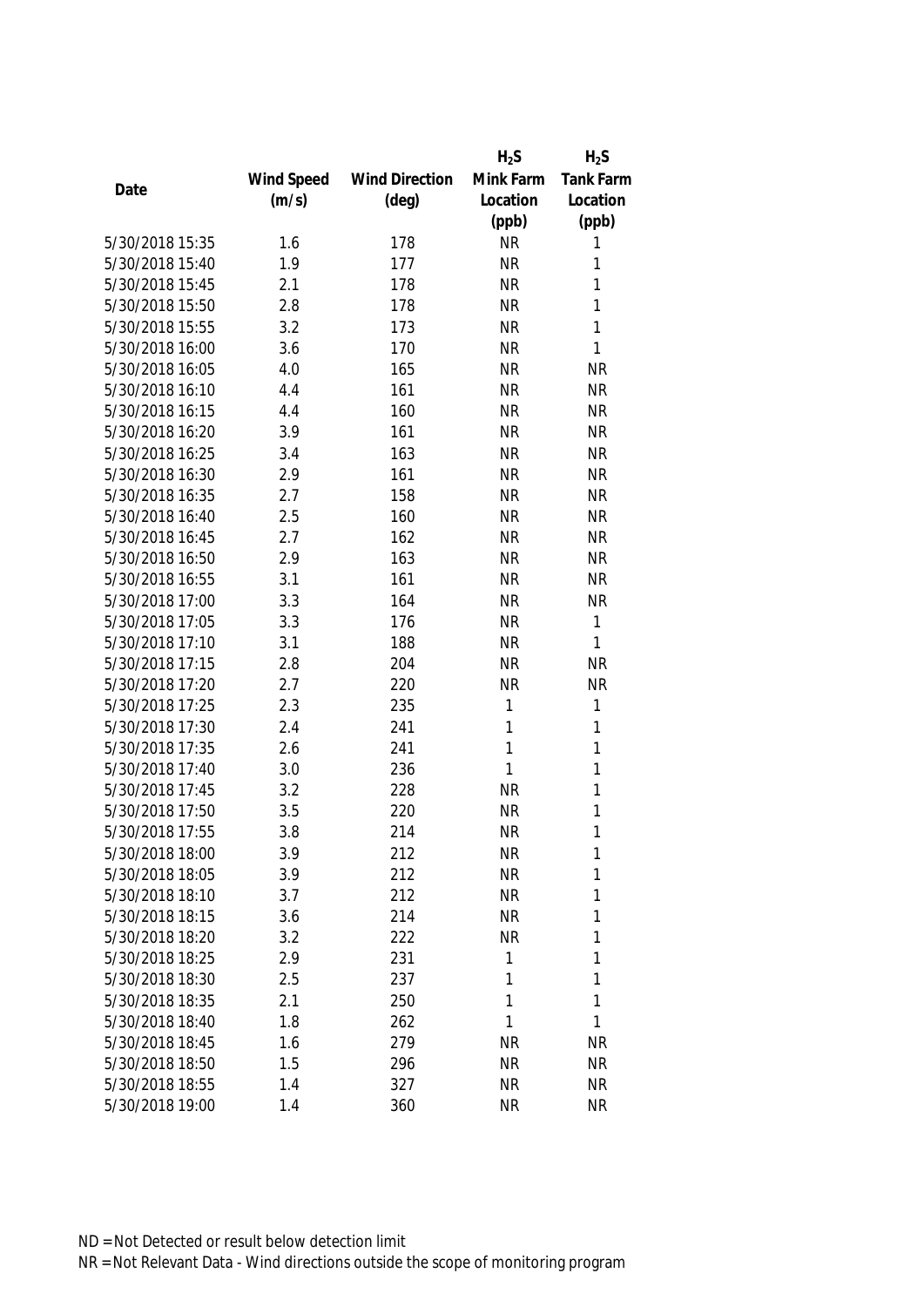|                 |            |                       | $H_2S$    | $H_2S$         |
|-----------------|------------|-----------------------|-----------|----------------|
|                 | Wind Speed | <b>Wind Direction</b> | Mink Farm | Tank Farm      |
| Date            | (m/s)      | $(\text{deg})$        | Location  | Location       |
|                 |            |                       | (ppb)     | (ppb)          |
| 5/30/2018 19:05 | 1.3        | 21                    | <b>NR</b> | <b>NR</b>      |
| 5/30/2018 19:10 | 1.1        | 38                    | <b>ND</b> | <b>NR</b>      |
| 5/30/2018 19:15 | 1.1        | 46                    | <b>NR</b> | <b>NR</b>      |
| 5/30/2018 19:20 | 1.1        | 46                    | <b>NR</b> | <b>NR</b>      |
| 5/30/2018 19:25 | 1.1        | 41                    | <b>NR</b> | <b>NR</b>      |
| 5/30/2018 19:30 | 1.0        | 39                    | <b>ND</b> | <b>NR</b>      |
| 5/30/2018 19:35 | 0.8        | 37                    | 1         | <b>NR</b>      |
| 5/30/2018 19:40 | 0.9        | 14                    | <b>NR</b> | <b>NR</b>      |
| 5/30/2018 19:45 | 0.9        | 342                   | <b>NR</b> | <b>NR</b>      |
| 5/30/2018 19:50 | 1.0        | 295                   | <b>NR</b> | <b>NR</b>      |
| 5/30/2018 19:55 | 1.1        | 276                   | 1         | <b>NR</b>      |
| 5/30/2018 20:00 | 1.4        | 264                   | 1         | $\mathbf{1}$   |
| 5/30/2018 20:05 | 1.8        | 263                   | 1         | 1              |
| 5/30/2018 20:10 | 2.1        | 259                   | 1         | $\overline{2}$ |
| 5/30/2018 20:15 | 2.3        | 259                   | 1         | $\mathbf{1}$   |
| 5/30/2018 20:20 | 2.6        | 256                   | 1         | $\mathbf{1}$   |
| 5/30/2018 20:25 | 2.9        | 254                   | 1         | 1              |
| 5/30/2018 20:30 | 3.0        | 253                   | 1         | 1              |
| 5/30/2018 20:35 | 3.2        | 250                   | 1         | 1              |
| 5/30/2018 20:40 | 3.5        | 249                   | 1         | 1              |
| 5/30/2018 20:45 | 3.7        | 248                   | 1         | 1              |
| 5/30/2018 20:50 | 3.6        | 247                   | 1         | $\mathbf{1}$   |
| 5/30/2018 20:55 | 3.6        | 245                   | 1         | $\overline{2}$ |
| 5/30/2018 21:00 | 3.4        | 239                   | 1         | 1              |
| 5/30/2018 21:05 | 3.3        | 233                   | 1         | 1              |
| 5/30/2018 21:10 | 2.9        | 226                   | <b>NR</b> | 1              |
| 5/30/2018 21:15 | 2.7        | 219                   | <b>NR</b> | 1              |
| 5/30/2018 21:20 | 2.7        | 214                   | <b>NR</b> | 1              |
| 5/30/2018 21:25 | 2.9        | 208                   | <b>NR</b> | 1              |
| 5/30/2018 21:30 | 3.2        | 207                   | <b>NR</b> | 1              |
| 5/30/2018 21:35 | 3.5        | 204                   | <b>NR</b> | 1              |
| 5/30/2018 21:40 | 3.8        | 203                   | <b>NR</b> | 1              |
| 5/30/2018 21:45 | 4.0        | 200                   | <b>NR</b> | 1              |
| 5/30/2018 21:50 | 4.1        | 196                   | NR        | 1              |
| 5/30/2018 21:55 | 4.1        | 196                   | <b>NR</b> | 1              |
| 5/30/2018 22:00 | 4.0        | 195                   | <b>NR</b> | 1              |
| 5/30/2018 22:05 | 3.8        | 195                   | <b>NR</b> | 1              |
| 5/30/2018 22:10 | 3.7        | 192                   | <b>NR</b> | 1              |
| 5/30/2018 22:15 | 3.6        | 192                   | <b>NR</b> | 1              |
| 5/30/2018 22:20 | 3.5        | 193                   | <b>NR</b> | 1              |
| 5/30/2018 22:25 | 3.4        | 194                   | <b>NR</b> | 1              |
| 5/30/2018 22:30 | 3.3        | 193                   | <b>NR</b> | 1              |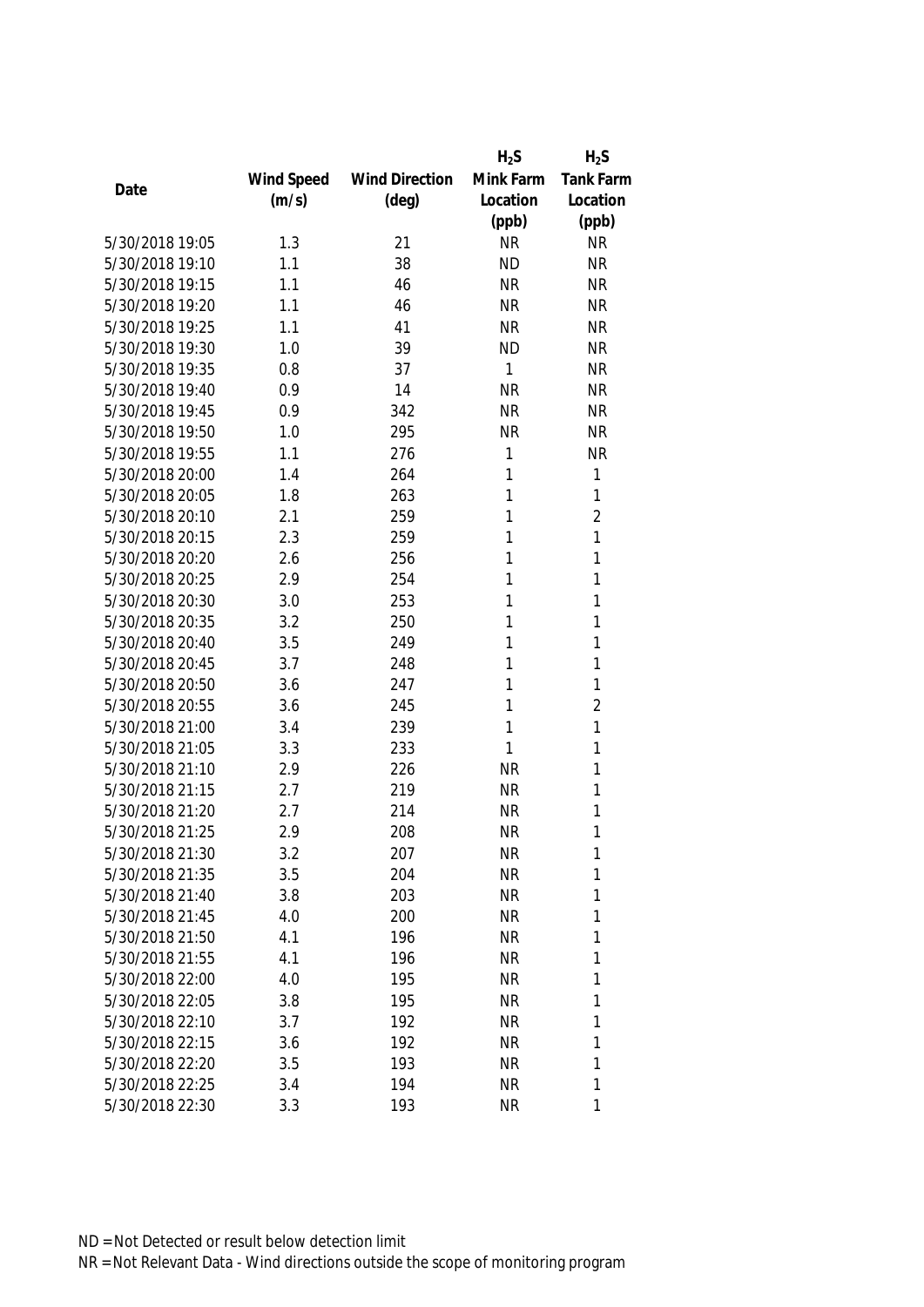|                 |            |                       | $H_2S$    | $H_2S$         |
|-----------------|------------|-----------------------|-----------|----------------|
|                 | Wind Speed | <b>Wind Direction</b> | Mink Farm | Tank Farm      |
| Date            | (m/s)      | $(\text{deg})$        | Location  | Location       |
|                 |            |                       | (ppb)     | (ppb)          |
| 5/30/2018 22:35 | 3.2        | 195                   | <b>NR</b> | 1              |
| 5/30/2018 22:40 | 3.2        | 203                   | <b>NR</b> | 1              |
| 5/30/2018 22:45 | 3.1        | 209                   | <b>NR</b> | 1              |
| 5/30/2018 22:50 | 3.0        | 212                   | <b>NR</b> | 1              |
| 5/30/2018 22:55 | 2.8        | 214                   | <b>NR</b> | 1              |
| 5/30/2018 23:00 | 2.8        | 217                   | <b>NR</b> | 1              |
| 5/30/2018 23:05 | 2.6        | 218                   | <b>NR</b> | 1              |
| 5/30/2018 23:10 | 2.5        | 215                   | <b>NR</b> | 1              |
| 5/30/2018 23:15 | 2.5        | 210                   | <b>NR</b> | 1              |
| 5/30/2018 23:20 | 2.4        | 214                   | <b>NR</b> | 1              |
| 5/30/2018 23:25 | 2.4        | 216                   | <b>NR</b> | $\overline{2}$ |
| 5/30/2018 23:30 | 2.3        | 222                   | <b>NR</b> | $\overline{2}$ |
| 5/30/2018 23:35 | 2.3        | 226                   | <b>NR</b> | 1              |
| 5/30/2018 23:40 | 2.4        | 230                   | 1         | 1              |
| 5/30/2018 23:45 | 2.3        | 234                   | 1         | 1              |
| 5/30/2018 23:50 | 2.3        | 228                   | <b>NR</b> | $\mathbf{1}$   |
| 5/30/2018 23:55 | 2.4        | 226                   | <b>NR</b> | 1              |
| 5/30/2018 24:00 | 2.5        | 220                   | <b>NR</b> | 1              |
| 5/31/2018 00:05 | 2.6        | 218                   | <b>NR</b> | 1              |
| 5/31/2018 00:10 | 2.6        | 216                   | <b>NR</b> | 1              |
| 5/31/2018 00:15 | 2.8        | 215                   | <b>NR</b> | 1              |
| 5/31/2018 00:20 | 2.8        | 214                   | <b>NR</b> | 1              |
| 5/31/2018 00:25 | 2.8        | 214                   | <b>NR</b> | 1              |
| 5/31/2018 00:30 | 2.9        | 213                   | <b>NR</b> | 1              |
| 5/31/2018 00:35 | 2.8        | 211                   | <b>NR</b> | 1              |
| 5/31/2018 00:40 | 2.9        | 210                   | <b>NR</b> | 1              |
| 5/31/2018 00:45 | 2.9        | 209                   | <b>NR</b> | 1              |
| 5/31/2018 00:50 | 3.0        | 208                   | <b>NR</b> | 1              |
| 5/31/2018 00:55 | 3.1        | 207                   | <b>NR</b> | 1              |
| 5/31/2018 01:00 | 3.2        | 204                   | <b>NR</b> | 1              |
| 5/31/2018 01:05 | 3.3        | 201                   | <b>NR</b> | 1              |
| 5/31/2018 01:10 | 3.3        | 198                   | <b>NR</b> | 1              |
| 5/31/2018 01:15 | 3.2        | 195                   | <b>NR</b> | 1              |
| 5/31/2018 01:20 | 3.3        | 193                   | NR        | 1              |
| 5/31/2018 01:25 | 3.3        | 191                   | <b>NR</b> | 1              |
| 5/31/2018 01:30 | 3.2        | 193                   | <b>NR</b> | 1              |
| 5/31/2018 01:35 | 3.3        | 196                   | <b>NR</b> | 1              |
| 5/31/2018 01:40 | 3.4        | 200                   | <b>NR</b> | 1              |
| 5/31/2018 01:45 | 3.5        | 204                   | <b>NR</b> | 1              |
| 5/31/2018 01:50 | 3.4        | 206                   | <b>NR</b> | 1              |
| 5/31/2018 01:55 | 3.4        | 208                   | <b>NR</b> | 1              |
| 5/31/2018 02:00 | 3.6        | 209                   | <b>NR</b> | $\overline{2}$ |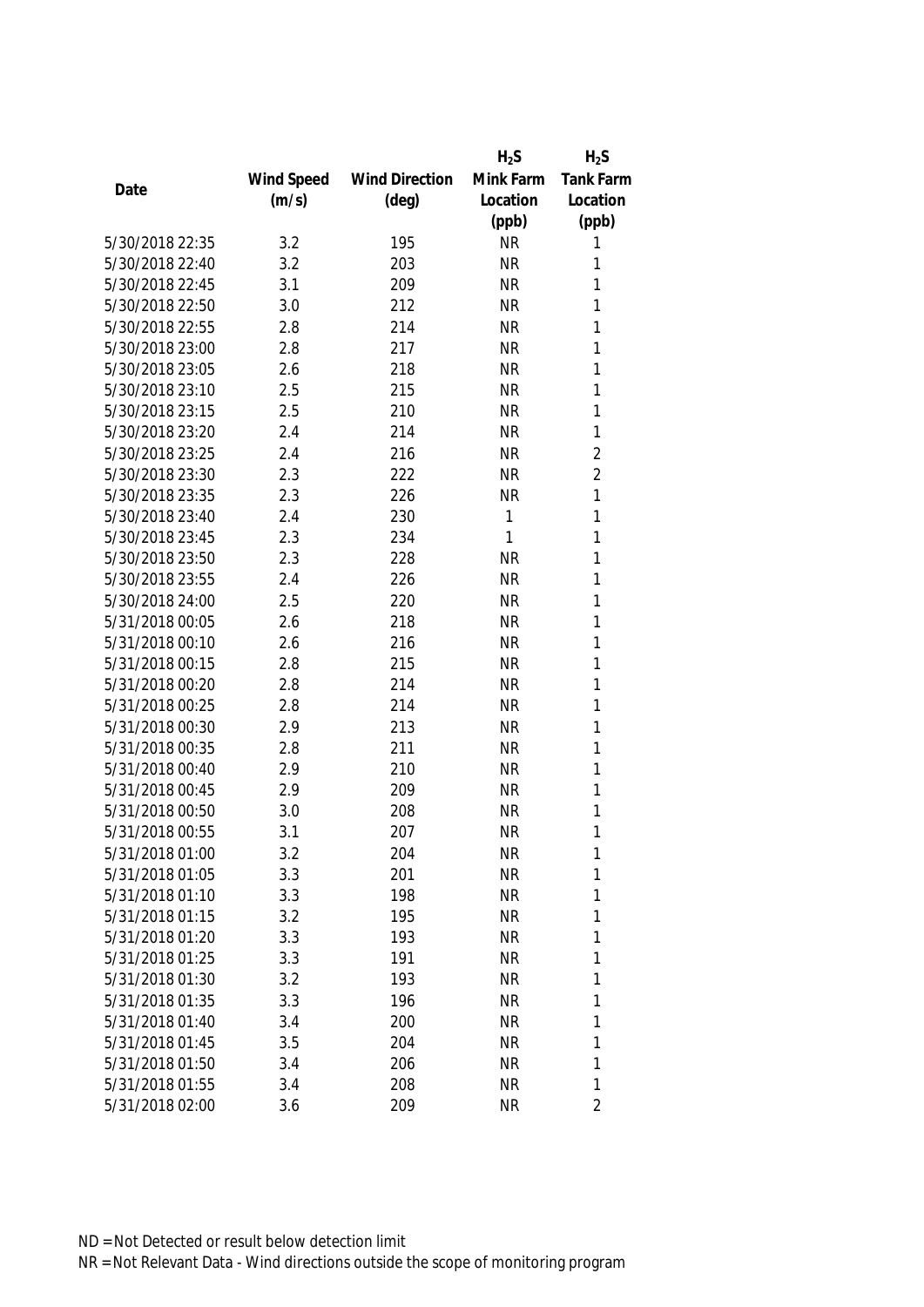|                 |            |                       | $H_2S$    | $H_2S$           |
|-----------------|------------|-----------------------|-----------|------------------|
|                 | Wind Speed | <b>Wind Direction</b> | Mink Farm | <b>Tank Farm</b> |
| Date            | (m/s)      | $(\text{deg})$        | Location  | Location         |
|                 |            |                       | (ppb)     | (ppb)            |
| 5/31/2018 02:05 | 3.6        | 211                   | <b>NR</b> | 1                |
| 5/31/2018 02:10 | 3.6        | 212                   | <b>NR</b> | 1                |
| 5/31/2018 02:15 | 3.5        | 212                   | <b>NR</b> | 1                |
| 5/31/2018 02:20 | 3.5        | 215                   | <b>NR</b> | 1                |
| 5/31/2018 02:25 | 3.5        | 215                   | <b>NR</b> | 1                |
| 5/31/2018 02:30 | 3.5        | 216                   | <b>NR</b> | 1                |
| 5/31/2018 02:35 | 3.5        | 216                   | <b>NR</b> | 1                |
| 5/31/2018 02:40 | 3.4        | 215                   | <b>NR</b> | 1                |
| 5/31/2018 02:45 | 3.4        | 215                   | <b>NR</b> | 1                |
| 5/31/2018 02:50 | 3.4        | 214                   | <b>NR</b> | 1                |
| 5/31/2018 02:55 | 3.2        | 213                   | <b>NR</b> | $\overline{2}$   |
| 5/31/2018 03:00 | 3.2        | 213                   | <b>NR</b> | $\mathbf{1}$     |
| 5/31/2018 03:05 | 3.0        | 213                   | <b>NR</b> | 1                |
| 5/31/2018 03:10 | 2.9        | 214                   | <b>NR</b> | 1                |
| 5/31/2018 03:15 | 2.9        | 213                   | <b>NR</b> | 1                |
| 5/31/2018 03:20 | 2.9        | 213                   | <b>NR</b> | 1                |
| 5/31/2018 03:25 | 2.9        | 213                   | <b>NR</b> | <b>ND</b>        |
| 5/31/2018 03:30 | 2.9        | 212                   | <b>NR</b> | <b>ND</b>        |
| 5/31/2018 03:35 | 2.9        | 211                   | <b>NR</b> | <b>ND</b>        |
| 5/31/2018 03:40 | 3.0        | 210                   | <b>NR</b> | <b>ND</b>        |
| 5/31/2018 03:45 | 3.0        | 210                   | <b>NR</b> | 1                |
| 5/31/2018 03:50 | 3.0        | 209                   | <b>NR</b> | 1                |
| 5/31/2018 03:55 | 2.9        | 209                   | <b>NR</b> | 1                |
| 5/31/2018 04:00 | 2.8        | 209                   | <b>NR</b> | 1                |
| 5/31/2018 04:05 | 2.8        | 208                   | <b>NR</b> | 1                |
| 5/31/2018 04:10 | 2.7        | 207                   | <b>NR</b> | 1                |
| 5/31/2018 04:15 | 2.6        | 205                   | <b>NR</b> | 1                |
| 5/31/2018 04:20 | 2.6        | 203                   | <b>NR</b> | 1                |
| 5/31/2018 04:25 | 2.6        | 200                   | <b>NR</b> | 1                |
| 5/31/2018 04:30 | 2.6        | 197                   | <b>NR</b> | 1                |
| 5/31/2018 04:35 | 2.5        | 196                   | <b>NR</b> | 1                |
| 5/31/2018 04:40 | 2.4        | 194                   | <b>NR</b> | 1                |
| 5/31/2018 04:45 | 2.5        | 191                   | <b>NR</b> | 1                |
| 5/31/2018 04:50 | 2.5        | 189                   | NR        | 1                |
| 5/31/2018 04:55 | 2.5        | 188                   | <b>NR</b> | 1                |
| 5/31/2018 05:00 | 2.5        | 188                   | <b>NR</b> | 1                |
| 5/31/2018 05:05 | 2.6        | 186                   | <b>NR</b> | 1                |
| 5/31/2018 05:10 | 2.7        | 186                   | <b>NR</b> | 1                |
| 5/31/2018 05:15 | 2.8        | 185                   | <b>NR</b> | 1                |
| 5/31/2018 05:20 | 2.9        | 184                   | <b>NR</b> | 1                |
| 5/31/2018 05:25 | 3.0        | 184                   | <b>NR</b> | 1                |
| 5/31/2018 05:30 | 3.1        | 183                   | <b>NR</b> | 1                |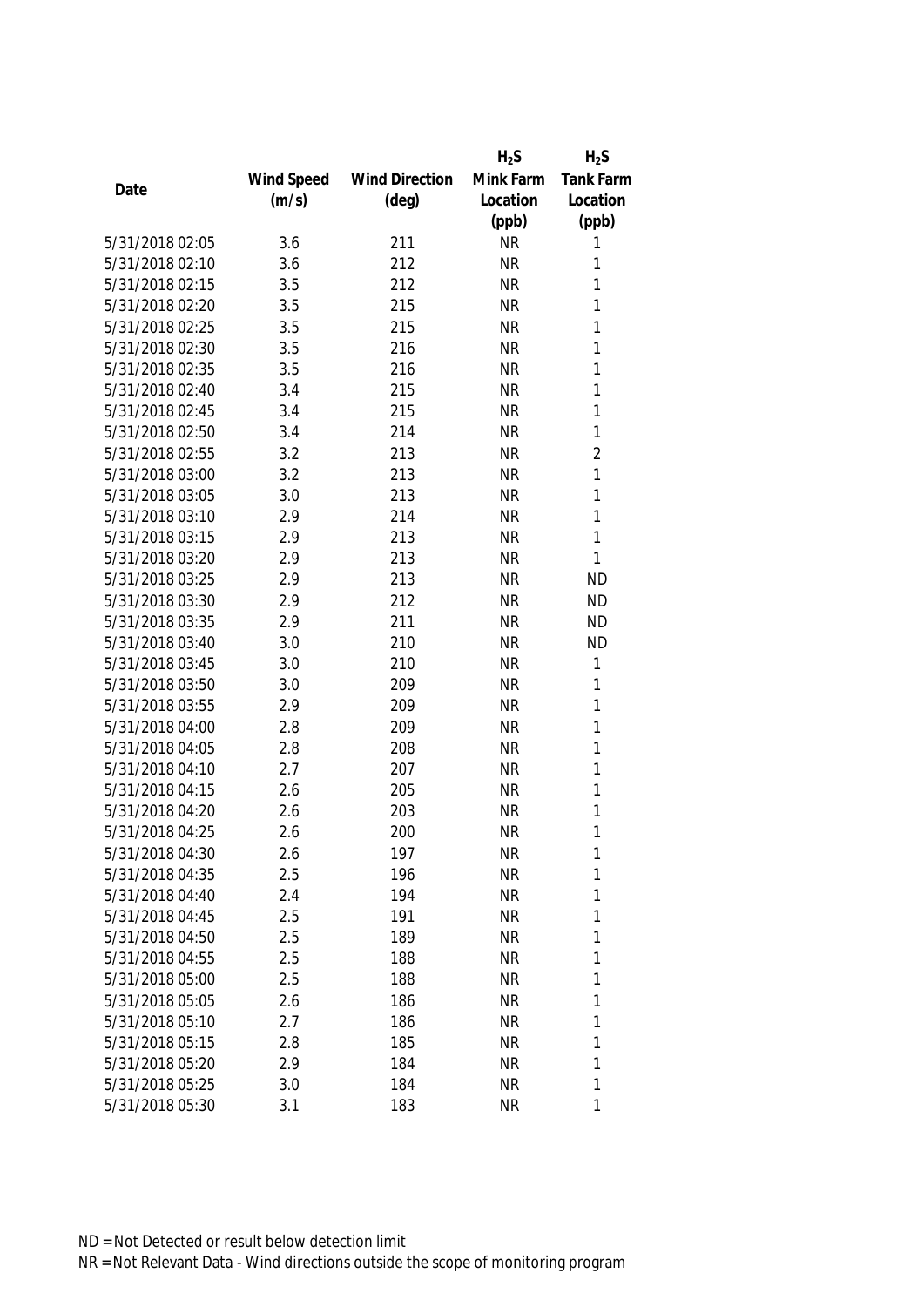|                 |            |                       | $H_2S$    | $H_2S$         |
|-----------------|------------|-----------------------|-----------|----------------|
|                 | Wind Speed | <b>Wind Direction</b> | Mink Farm | Tank Farm      |
| Date            | (m/s)      | $(\text{deg})$        | Location  | Location       |
|                 |            |                       | (ppb)     | (ppb)          |
| 5/31/2018 05:35 | 3.1        | 182                   | <b>NR</b> | 1              |
| 5/31/2018 05:40 | 3.1        | 180                   | <b>NR</b> | 1              |
| 5/31/2018 05:45 | 3.2        | 180                   | <b>NR</b> | 1              |
| 5/31/2018 05:50 | 3.1        | 181                   | <b>NR</b> | $\mathbf{1}$   |
| 5/31/2018 05:55 | 3.1        | 181                   | <b>NR</b> | $\overline{2}$ |
| 5/31/2018 06:00 | 3.0        | 180                   | <b>NR</b> | $\overline{2}$ |
| 5/31/2018 06:05 | 3.0        | 182                   | <b>NR</b> | $\overline{2}$ |
| 5/31/2018 06:10 | 3.0        | 184                   | <b>NR</b> | $\mathbf{1}$   |
| 5/31/2018 06:15 | 3.1        | 186                   | <b>NR</b> | 1              |
| 5/31/2018 06:20 | 3.1        | 186                   | <b>NR</b> | 1              |
| 5/31/2018 06:25 | 3.1        | 187                   | <b>NR</b> | 1              |
| 5/31/2018 06:30 | 3.2        | 188                   | <b>NR</b> | 1              |
| 5/31/2018 06:35 | 3.1        | 187                   | <b>NR</b> | 1              |
| 5/31/2018 06:40 | 3.1        | 187                   | <b>NR</b> | 1              |
| 5/31/2018 06:45 | 3.0        | 188                   | <b>NR</b> | 1              |
| 5/31/2018 06:50 | 3.0        | 188                   | <b>NR</b> | $\mathbf{1}$   |
| 5/31/2018 06:55 | 2.9        | 188                   | <b>NR</b> | 1              |
| 5/31/2018 07:00 | 2.9        | 187                   | <b>NR</b> | 1              |
| 5/31/2018 07:05 | 3.0        | 186                   | <b>NR</b> | $\mathbf{1}$   |
| 5/31/2018 07:10 | 3.0        | 185                   | <b>NR</b> | 1              |
| 5/31/2018 07:15 | 3.0        | 184                   | <b>NR</b> | 1              |
| 5/31/2018 07:20 | 3.1        | 183                   | <b>NR</b> | 1              |
| 5/31/2018 07:25 | 3.1        | 183                   | <b>NR</b> | $\overline{2}$ |
| 5/31/2018 07:30 | 3.0        | 184                   | <b>NR</b> | $\overline{2}$ |
| 5/31/2018 07:35 | 3.0        | 186                   | <b>NR</b> | $\overline{2}$ |
| 5/31/2018 07:40 | 3.1        | 187                   | <b>NR</b> | $\overline{2}$ |
| 5/31/2018 07:45 | 3.2        | 190                   | <b>NR</b> | $\overline{2}$ |
| 5/31/2018 07:50 | 3.2        | 191                   | <b>NR</b> | $\overline{2}$ |
| 5/31/2018 07:55 | 3.2        | 192                   | <b>NR</b> | 1              |
| 5/31/2018 08:00 | 3.2        | 192                   | <b>NR</b> | 1              |
| 5/31/2018 08:05 | 3.2        | 195                   | <b>NR</b> | 1              |
| 5/31/2018 08:10 | 3.1        | 198                   | <b>NR</b> | 1              |
| 5/31/2018 08:15 | 3.1        | 196                   | <b>NR</b> | 1              |
| 5/31/2018 08:20 | 3.1        | 196                   | NR        | 1              |
| 5/31/2018 08:25 | 3.1        | 197                   | <b>NR</b> | 1              |
| 5/31/2018 08:30 | 3.1        | 199                   | <b>NR</b> | 1              |
| 5/31/2018 08:35 | 3.2        | 199                   | <b>NR</b> | 1              |
| 5/31/2018 08:40 | 3.2        | 198                   | <b>NR</b> | 1              |
| 5/31/2018 08:45 | 3.2        | 201                   | <b>NR</b> | 1              |
| 5/31/2018 08:50 | 3.3        | 205                   | <b>NR</b> | 1              |
| 5/31/2018 08:55 | 3.3        | 210                   | <b>NR</b> | 1              |
| 5/31/2018 09:00 | 3.3        | 214                   | <b>NR</b> | 1              |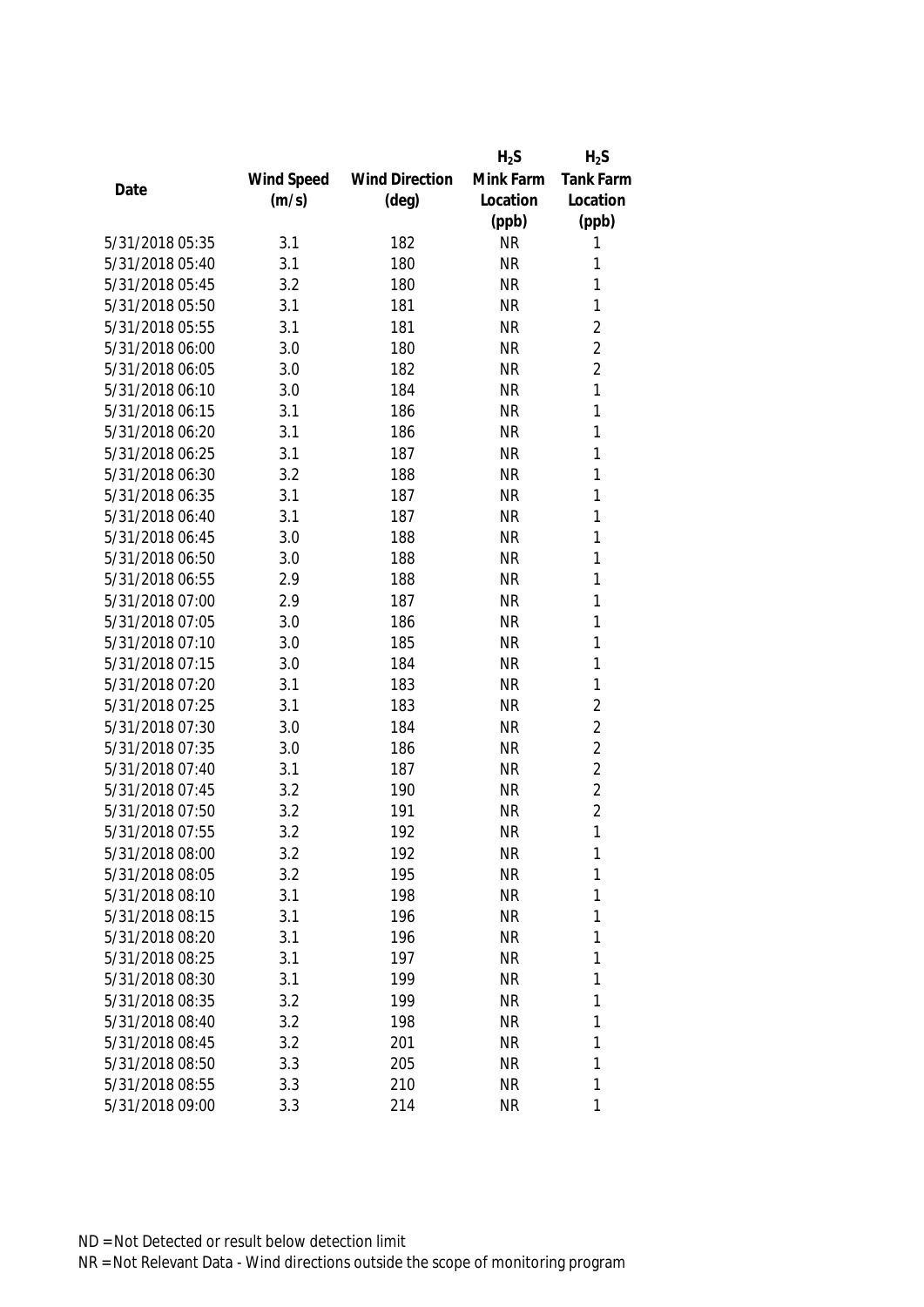|                 |            |                       | $H_2S$    | $H_2S$         |
|-----------------|------------|-----------------------|-----------|----------------|
|                 | Wind Speed | <b>Wind Direction</b> | Mink Farm | Tank Farm      |
| Date            | (m/s)      | $(\text{deg})$        | Location  | Location       |
|                 |            |                       | (ppb)     | (ppb)          |
| 5/31/2018 09:05 | 3.2        | 218                   | <b>NR</b> | 1              |
| 5/31/2018 09:10 | 3.2        | 224                   | <b>NR</b> | 1              |
| 5/31/2018 09:15 | 3.1        | 227                   | <b>NR</b> | 1              |
| 5/31/2018 09:20 | 3.0        | 227                   | <b>NR</b> | 1              |
| 5/31/2018 09:25 | 3.1        | 227                   | <b>NR</b> | 1              |
| 5/31/2018 09:30 | 3.3        | 227                   | <b>NR</b> | 1              |
| 5/31/2018 09:35 | 3.4        | 225                   | <b>NR</b> | 1              |
| 5/31/2018 09:40 | 3.8        | 226                   | <b>NR</b> | 1              |
| 5/31/2018 09:45 | 4.0        | 230                   | 1         | 1              |
| 5/31/2018 09:50 | 4.1        | 233                   | 1         | 1              |
| 5/31/2018 09:55 | 4.3        | 238                   | 1         | 1              |
| 5/31/2018 10:00 | 4.6        | 242                   | 1         | 1              |
| 5/31/2018 10:05 | 4.6        | 246                   | 1         | 1              |
| 5/31/2018 10:10 | 4.6        | 245                   | 1         | 1              |
| 5/31/2018 10:15 | 4.5        | 242                   | 1         | 1              |
| 5/31/2018 10:20 | 4.6        | 239                   | 1         | 1              |
| 5/31/2018 10:25 | 4.5        | 235                   | 1         | $\overline{2}$ |
| 5/31/2018 10:30 | 4.6        | 234                   | 1         | 1              |
| 5/31/2018 10:35 | 4.8        | 231                   | 1         | $\sqrt{2}$     |
| 5/31/2018 10:40 | 5.0        | 230                   | <b>ND</b> | $\overline{2}$ |
| 5/31/2018 10:45 | 5.2        | 232                   | <b>ND</b> | $\overline{2}$ |
| 5/31/2018 10:50 | 5.3        | 235                   | <b>ND</b> | $\overline{2}$ |
| 5/31/2018 10:55 | 5.6        | 239                   | <b>ND</b> | $\overline{2}$ |
| 5/31/2018 11:00 | 5.3        | 239                   | <b>ND</b> | 1              |
| 5/31/2018 11:05 | 5.4        | 242                   | <b>ND</b> | 1              |
| 5/31/2018 11:10 | 5.4        | 247                   | <b>ND</b> | 1              |
| 5/31/2018 11:15 | 5.2        | 250                   | <b>ND</b> | 1              |
| 5/31/2018 11:20 | 5.1        | 252                   | <b>ND</b> | 1              |
| 5/31/2018 11:25 | 5.0        | 252                   | <b>ND</b> | 1              |
| 5/31/2018 11:30 | 5.1        | 252                   | <b>ND</b> | 1              |
| 5/31/2018 11:35 | 5.0        | 251                   | <b>ND</b> | 1              |
| 5/31/2018 11:40 | 4.8        | 250                   | <b>ND</b> | 1              |
| 5/31/2018 11:45 | 4.8        | 246                   | <b>ND</b> | 1              |
| 5/31/2018 11:50 | 5.0        | 245                   | <b>ND</b> | 1              |
| 5/31/2018 11:55 | 4.9        | 245                   | <b>ND</b> | 1              |
| 5/31/2018 12:00 | 4.9        | 244                   | <b>ND</b> | 1              |
| 5/31/2018 12:05 | 4.7        | 244                   | <b>ND</b> | 1              |
| 5/31/2018 12:10 | 4.7        | 250                   | <b>ND</b> | 1              |
| 5/31/2018 12:15 | 4.7        | 253                   | <b>ND</b> | 1              |
| 5/31/2018 12:20 | 4.6        | 257                   | <b>ND</b> | 1              |
| 5/31/2018 12:25 | 4.5        | 258                   | <b>ND</b> | 1              |
| 5/31/2018 12:30 | 4.4        | 260                   | <b>ND</b> | 1              |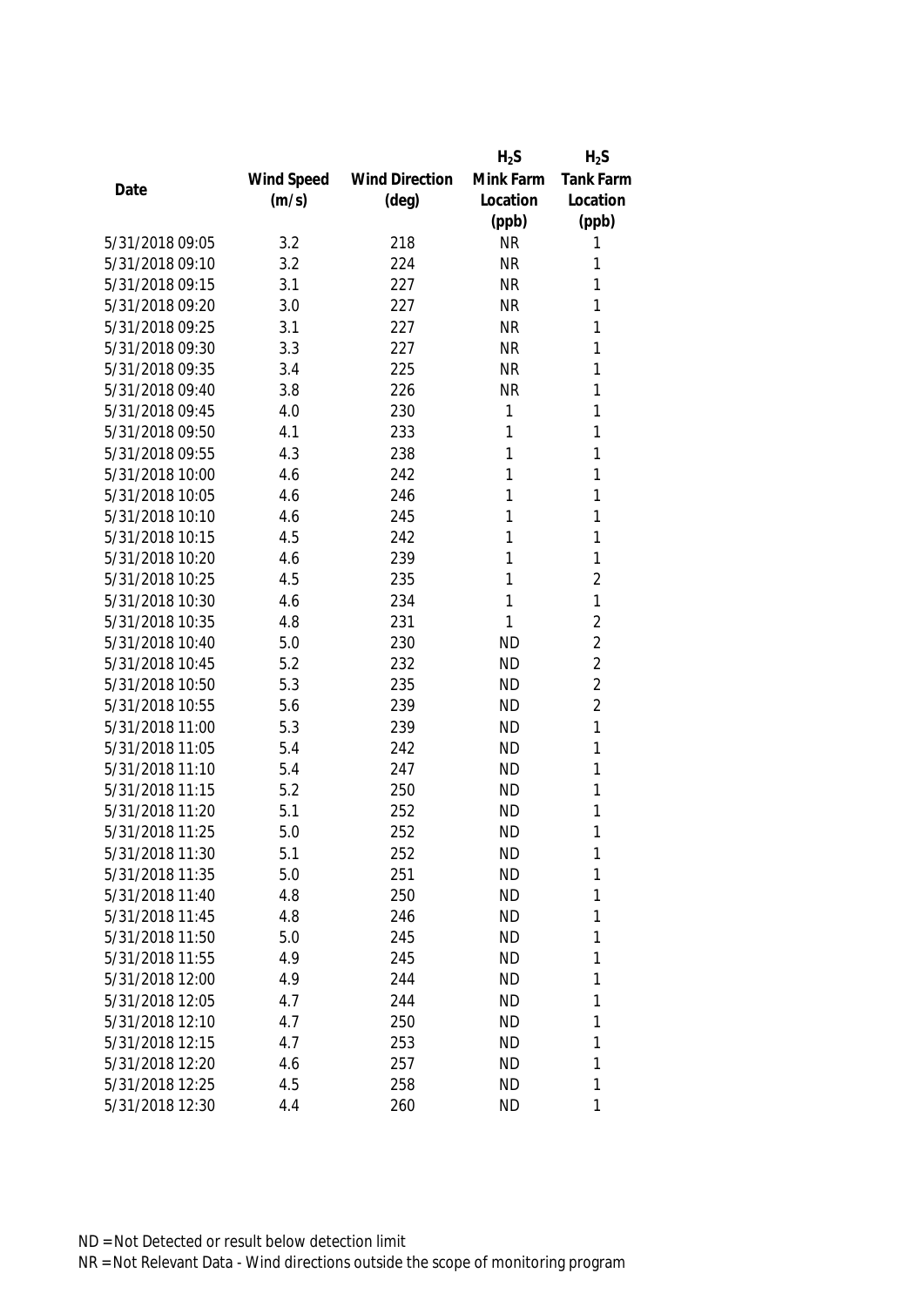|                 |            |                       | $H_2S$    | $H_2S$           |
|-----------------|------------|-----------------------|-----------|------------------|
|                 | Wind Speed | <b>Wind Direction</b> | Mink Farm | <b>Tank Farm</b> |
| Date            | (m/s)      | $(\text{deg})$        | Location  | Location         |
|                 |            |                       | (ppb)     | (ppb)            |
| 5/31/2018 12:35 | 4.4        | 266                   | <b>ND</b> | 1                |
| 5/31/2018 12:40 | 4.4        | 263                   | 1         | 1                |
| 5/31/2018 12:45 | 4.5        | 262                   | 1         | 1                |
| 5/31/2018 12:50 | 4.7        | 259                   | 1         | 1                |
| 5/31/2018 12:55 | 4.6        | 258                   | 1         | 1                |
| 5/31/2018 13:00 | 4.7        | 262                   | 1         | 1                |
| 5/31/2018 13:05 | 4.7        | 262                   | 1         | 1                |
| 5/31/2018 13:10 | 4.6        | 262                   | 1         | 1                |
| 5/31/2018 13:15 | 4.4        | 267                   | 1         | 1                |
| 5/31/2018 13:20 | 4.1        | 272                   | 1         | 1                |
| 5/31/2018 13:25 | 4.1        | 272                   | 1         | 1                |
| 5/31/2018 13:30 | 4.0        | 272                   | 1         | 1                |
| 5/31/2018 13:35 | 4.0        | 271                   | <b>ND</b> | 1                |
| 5/31/2018 13:40 | 4.2        | 271                   | 1         | 1                |
| 5/31/2018 13:45 | 4.3        | 265                   | 1         | 1                |
| 5/31/2018 13:50 | 4.4        | 261                   | <b>ND</b> | 1                |
| 5/31/2018 13:55 | 4.5        | 257                   | <b>ND</b> | 1                |
| 5/31/2018 14:00 | 4.3        | 255                   | <b>ND</b> | 1                |
| 5/31/2018 14:05 | 4.1        | 253                   | <b>ND</b> | 1                |
| 5/31/2018 14:10 | 3.8        | 254                   | 1         | 1                |
| 5/31/2018 14:15 | 3.6        | 255                   | 1         | 1                |
| 5/31/2018 14:20 | 4.1        | 247                   | 1         | 1                |
| 5/31/2018 14:25 | 4.4        | 242                   | 1         | 1                |
| 5/31/2018 14:30 | 4.9        | 231                   | 1         | 1                |
| 5/31/2018 14:35 | 5.4        | 219                   | <b>NR</b> | 1                |
| 5/31/2018 14:40 | 5.5        | 207                   | <b>NR</b> | 1                |
| 5/31/2018 14:45 | 5.4        | 199                   | <b>NR</b> | 1                |
| 5/31/2018 14:50 | 4.6        | 196                   | <b>NR</b> | 1                |
| 5/31/2018 14:55 | 3.9        | 196                   | <b>NR</b> | 1                |
| 5/31/2018 15:00 | 3.0        | 196                   | <b>NR</b> | 1                |
| 5/31/2018 15:05 | 2.3        | 196                   | <b>NR</b> | 1                |
| 5/31/2018 15:10 | 1.9        | 199                   | <b>NR</b> | 1                |
| 5/31/2018 15:15 | 1.4        | 200                   | <b>NR</b> | 1                |
| 5/31/2018 15:20 | 1.2        | 206                   | NR        | 1                |
| 5/31/2018 15:25 | 1.0        | 209                   | <b>NR</b> | 1                |
| 5/31/2018 15:30 | 1.1        | 211                   | <b>NR</b> | 1                |
| 5/31/2018 15:35 | 1.2        | 209                   | <b>NR</b> | 1                |
| 5/31/2018 15:40 | 1.2        | 206                   | <b>NR</b> | 1                |
| 5/31/2018 15:45 | 1.5        | 208                   | <b>NR</b> | 1                |
| 5/31/2018 15:50 | 2.1        | 203                   | <b>NR</b> | 1                |
| 5/31/2018 15:55 | 2.6        | 199                   | <b>NR</b> | 1                |
| 5/31/2018 16:00 | 2.8        | 196                   | <b>NR</b> | 1                |
|                 |            |                       |           |                  |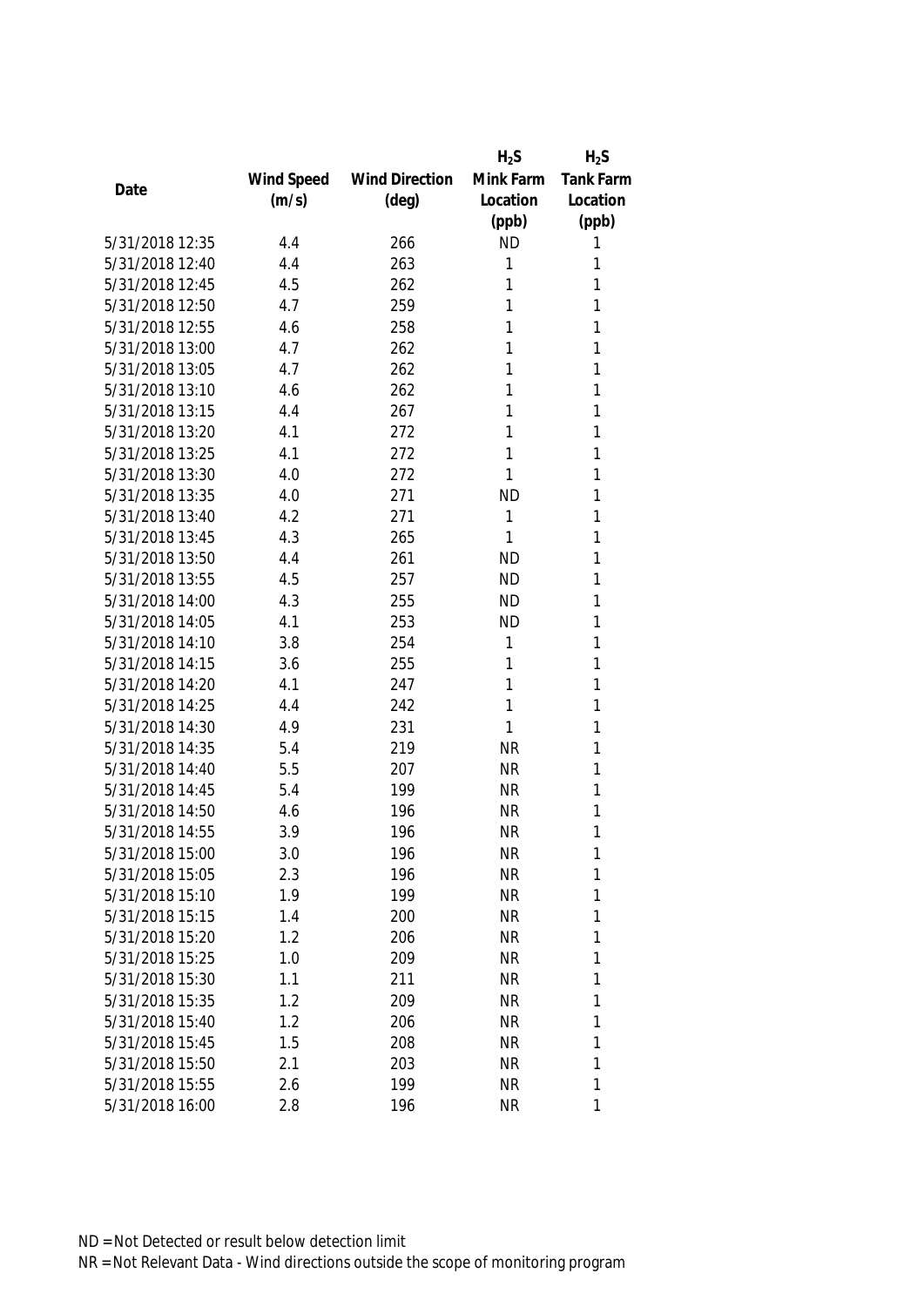|                 |            |                       | $H_2S$    | $H_2S$       |
|-----------------|------------|-----------------------|-----------|--------------|
|                 | Wind Speed | <b>Wind Direction</b> | Mink Farm | Tank Farm    |
| Date            | (m/s)      | $(\text{deg})$        | Location  | Location     |
|                 |            |                       | (ppb)     | (ppb)        |
| 5/31/2018 16:05 | 3.1        | 196                   | <b>NR</b> | 1            |
| 5/31/2018 16:10 | 3.5        | 194                   | <b>NR</b> | 1            |
| 5/31/2018 16:15 | 3.8        | 190                   | <b>NR</b> | 1            |
| 5/31/2018 16:20 | 3.6        | 190                   | <b>NR</b> | 1            |
| 5/31/2018 16:25 | 3.5        | 190                   | <b>NR</b> | 1            |
| 5/31/2018 16:30 | 3.4        | 190                   | <b>NR</b> | 1            |
| 5/31/2018 16:35 | 3.3        | 195                   | <b>NR</b> | 1            |
| 5/31/2018 16:40 | 3.0        | 200                   | <b>NR</b> | 1            |
| 5/31/2018 16:45 | 2.8        | 203                   | <b>NR</b> | 1            |
| 5/31/2018 16:50 | 2.5        | 209                   | <b>NR</b> | 1            |
| 5/31/2018 16:55 | 2.4        | 214                   | <b>NR</b> | 1            |
| 5/31/2018 17:00 | 2.2        | 219                   | <b>NR</b> | 1            |
| 5/31/2018 17:05 | 2.1        | 222                   | <b>NR</b> | 1            |
| 5/31/2018 17:10 | 2.1        | 225                   | <b>NR</b> | 1            |
| 5/31/2018 17:15 | 2.3        | 229                   | <b>NR</b> | 1            |
| 5/31/2018 17:20 | 2.4        | 233                   | 1         | 1            |
| 5/31/2018 17:25 | 2.5        | 240                   | 1         | 1            |
| 5/31/2018 17:30 | 2.8        | 247                   | 1         | 1            |
| 5/31/2018 17:35 | 3.2        | 255                   | 1         | 1            |
| 5/31/2018 17:40 | 3.5        | 263                   | 1         | 1            |
| 5/31/2018 17:45 | 3.5        | 274                   | 1         | 1            |
| 5/31/2018 17:50 | 3.7        | 279                   | 1         | <b>NR</b>    |
| 5/31/2018 17:55 | 3.8        | 286                   | 1         | <b>NR</b>    |
| 5/31/2018 18:00 | 3.8        | 293                   | 1         | <b>NR</b>    |
| 5/31/2018 18:05 | 3.7        | 297                   | 1         | <b>NR</b>    |
| 5/31/2018 18:10 | 3.6        | 302                   | 1         | <b>NR</b>    |
| 5/31/2018 18:15 | 3.7        | 300                   | 1         | <b>NR</b>    |
| 5/31/2018 18:20 | 3.8        | 298                   | 1         | <b>NR</b>    |
| 5/31/2018 18:25 | 3.7        | 294                   | 1         | <b>NR</b>    |
| 5/31/2018 18:30 | 3.6        | 290                   | 1         | <b>NR</b>    |
| 5/31/2018 18:35 | 3.4        | 284                   | 1         | <b>NR</b>    |
| 5/31/2018 18:40 | 3.3        | 278                   | 1         | <b>NR</b>    |
| 5/31/2018 18:45 | 3.1        | 273                   | 1         | $\mathbf{1}$ |
| 5/31/2018 18:50 | 2.8        | 274                   | 1         | 1            |
| 5/31/2018 18:55 | 2.6        | 279                   | 1         | <b>NR</b>    |
| 5/31/2018 19:00 | 2.6        | 279                   | 1         | <b>NR</b>    |
| 5/31/2018 19:05 | 2.7        | 281                   | 1         | <b>NR</b>    |
| 5/31/2018 19:10 | 2.7        | 285                   | 1         | <b>NR</b>    |
| 5/31/2018 19:15 | 2.8        | 289                   | 1         | <b>NR</b>    |
| 5/31/2018 19:20 | 2.9        | 292                   | 1         | <b>NR</b>    |
| 5/31/2018 19:25 | 3.0        | 293                   | 1         | <b>NR</b>    |
| 5/31/2018 19:30 | 3.0        | 293                   | 1         | <b>NR</b>    |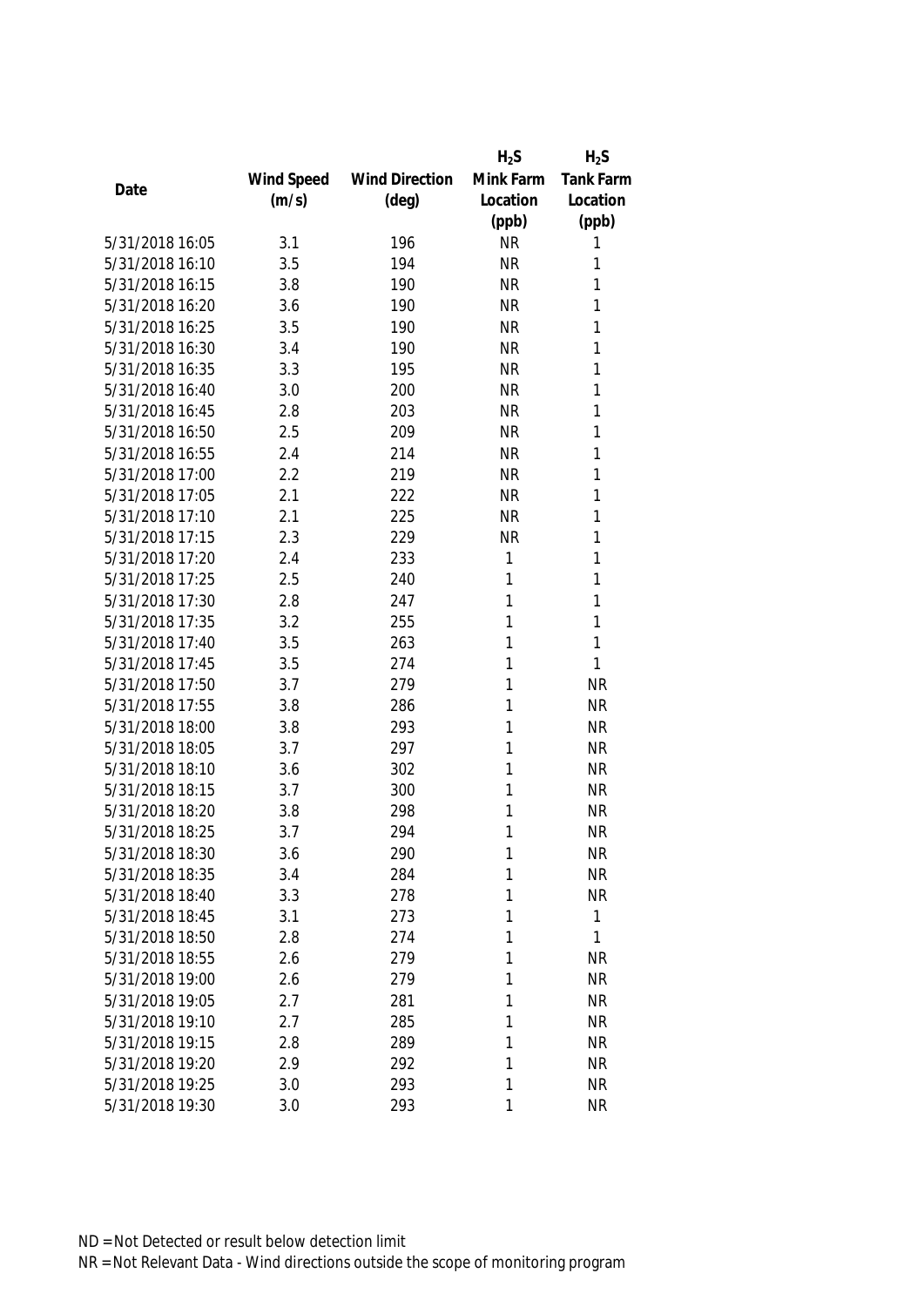|                 |            |                       | $H_2S$    | $H_2S$           |
|-----------------|------------|-----------------------|-----------|------------------|
|                 | Wind Speed | <b>Wind Direction</b> | Mink Farm | <b>Tank Farm</b> |
| Date            | (m/s)      | $(\text{deg})$        | Location  | Location         |
|                 |            |                       | (ppb)     | (ppb)            |
| 5/31/2018 19:35 | 3.0        | 294                   | 1         | <b>NR</b>        |
| 5/31/2018 19:40 | 3.0        | 296                   | <b>ND</b> | <b>NR</b>        |
| 5/31/2018 19:45 | 2.9        | 298                   | <b>ND</b> | <b>NR</b>        |
| 5/31/2018 19:50 | 2.7        | 300                   | <b>ND</b> | <b>NR</b>        |
| 5/31/2018 19:55 | 2.6        | 301                   | <b>ND</b> | <b>NR</b>        |
| 5/31/2018 20:00 | 2.4        | 302                   | <b>ND</b> | <b>NR</b>        |
| 5/31/2018 20:05 | 2.4        | 303                   | <b>ND</b> | <b>NR</b>        |
| 5/31/2018 20:10 | 2.2        | 302                   | 1         | <b>NR</b>        |
| 5/31/2018 20:15 | 2.2        | 302                   | 1         | <b>NR</b>        |
| 5/31/2018 20:20 | 2.3        | 301                   | 1         | <b>NR</b>        |
| 5/31/2018 20:25 | 2.3        | 298                   | 1         | <b>NR</b>        |
| 5/31/2018 20:30 | 2.3        | 292                   | 1         | <b>NR</b>        |
| 5/31/2018 20:35 | 2.2        | 285                   | 1         | <b>NR</b>        |
| 5/31/2018 20:40 | 2.1        | 278                   | 1         | <b>NR</b>        |
| 5/31/2018 20:45 | 2.0        | 272                   | 1         | $\mathbf{1}$     |
| 5/31/2018 20:50 | 2.0        | 267                   | 1         | 1                |
| 5/31/2018 20:55 | 2.0        | 261                   | 1         | 1                |
| 5/31/2018 21:00 | 2.0        | 262                   | 1         | 1                |
| 5/31/2018 21:05 | 2.0        | 262                   | 1         | 1                |
| 5/31/2018 21:10 | 2.1        | 260                   | 1         | 1                |
| 5/31/2018 21:15 | 2.1        | 259                   | 1         | 1                |
| 5/31/2018 21:20 | 2.1        | 258                   | 1         | 1                |
| 5/31/2018 21:25 | 2.2        | 257                   | 1         | 1                |
| 5/31/2018 21:30 | 2.2        | 258                   | 1         | 1                |
| 5/31/2018 21:35 | 2.3        | 260                   | 1         | 1                |
| 5/31/2018 21:40 | 2.3        | 266                   | 1         | 1                |
| 5/31/2018 21:45 | 2.6        | 273                   | 1         | 1                |
| 5/31/2018 21:50 | 2.8        | 280                   | 1         | <b>NR</b>        |
| 5/31/2018 21:55 | 2.8        | 283                   | 1         | <b>NR</b>        |
| 5/31/2018 22:00 | 3.0        | 282                   | 1         | <b>NR</b>        |
| 5/31/2018 22:05 | 3.1        | 279                   | 1         | <b>NR</b>        |
| 5/31/2018 22:10 | 3.2        | 275                   | 1         | 1                |
| 5/31/2018 22:15 | 3.0        | 273                   | 1         | 1                |
| 5/31/2018 22:20 | 3.1        | 266                   | 1         | 1                |
| 5/31/2018 22:25 | 3.0        | 263                   | 1         | 1                |
| 5/31/2018 22:30 | 2.9        | 263                   | 1         | 1                |
| 5/31/2018 22:35 | 2.6        | 261                   | 1         | 1                |
| 5/31/2018 22:40 | 2.3        | 257                   | 1         | 1                |
| 5/31/2018 22:45 | 2.0        | 245                   | 1         | 1                |
| 5/31/2018 22:50 | 1.6        | 240                   | 1         | 1                |
| 5/31/2018 22:55 | 1.4        | 232                   | 1         | 1                |
| 5/31/2018 23:00 | 1.2        | 220                   | <b>NR</b> | 1                |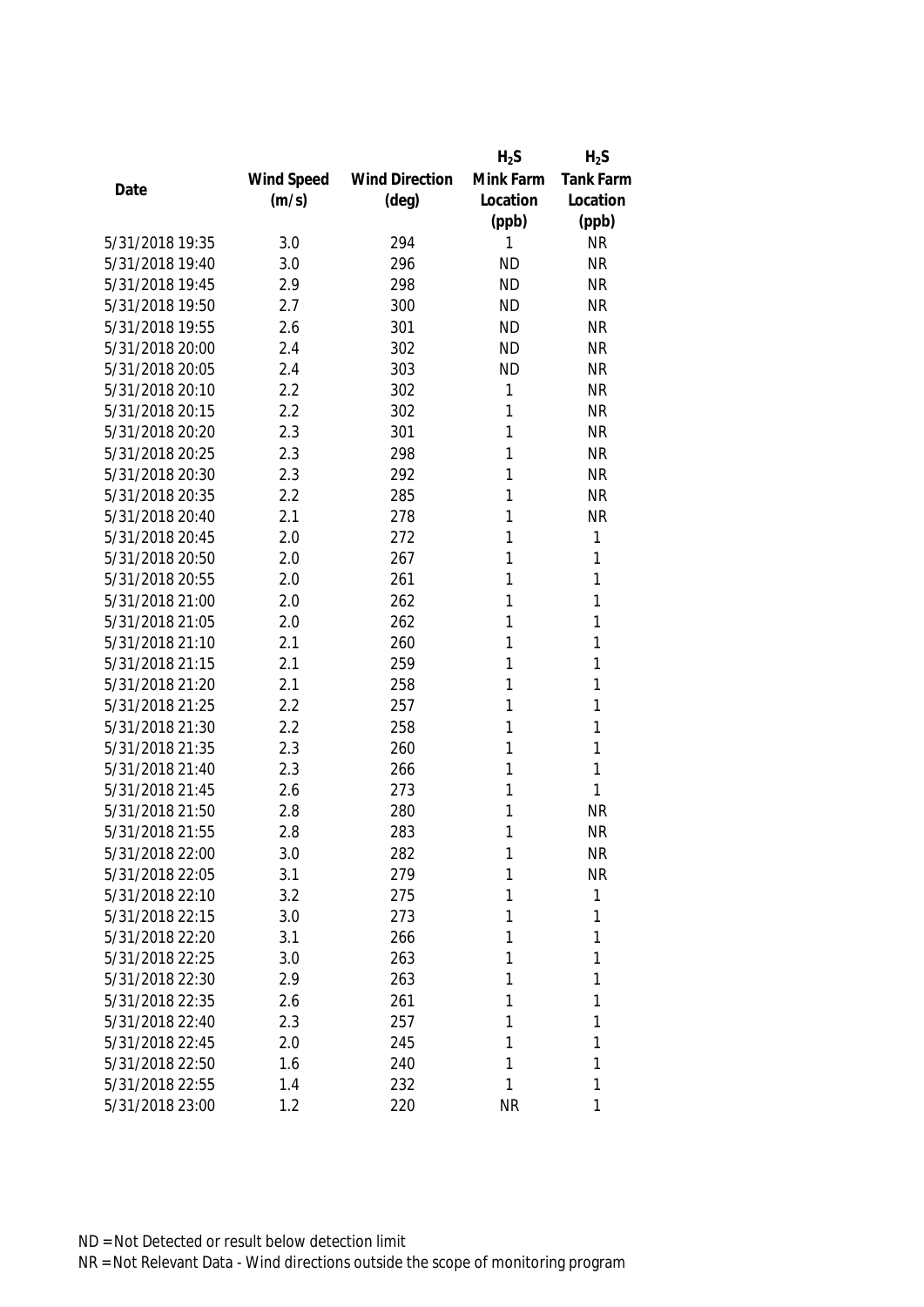|                 |            |                       | $H_2S$    | $H_2S$           |
|-----------------|------------|-----------------------|-----------|------------------|
|                 | Wind Speed | <b>Wind Direction</b> | Mink Farm | <b>Tank Farm</b> |
| Date            | (m/s)      | $(\text{deg})$        | Location  | Location         |
|                 |            |                       | (ppb)     | (ppb)            |
| 5/31/2018 23:05 | 1.1        | 207                   | <b>NR</b> | 1                |
| 5/31/2018 23:10 | 1.2        | 194                   | <b>NR</b> | 1                |
| 5/31/2018 23:15 | 1.3        | 180                   | <b>NR</b> | 1                |
| 5/31/2018 23:20 | 1.5        | 172                   | <b>NR</b> | $\mathbf{1}$     |
| 5/31/2018 23:25 | 1.6        | 168                   | <b>NR</b> | <b>NR</b>        |
| 5/31/2018 23:30 | 1.7        | 165                   | <b>NR</b> | <b>NR</b>        |
| 5/31/2018 23:35 | 1.9        | 160                   | <b>NR</b> | <b>NR</b>        |
| 5/31/2018 23:40 | 2.1        | 162                   | <b>NR</b> | <b>NR</b>        |
| 5/31/2018 23:45 | 2.3        | 166                   | <b>NR</b> | <b>NR</b>        |
| 5/31/2018 23:50 | 2.4        | 166                   | <b>NR</b> | <b>NR</b>        |
| 5/31/2018 23:55 | 2.5        | 164                   | <b>NR</b> | <b>NR</b>        |
| 5/31/2018 24:00 | 2.7        | 163                   | <b>NR</b> | <b>NR</b>        |
| 6/1/2018 00:05  | 2.7        | 167                   | <b>NR</b> | <b>NR</b>        |
| 6/1/2018 00:10  | 2.6        | 169                   | <b>NR</b> | <b>NR</b>        |
| 6/1/2018 00:15  | 2.2        | 170                   | <b>NR</b> | $\mathbf{1}$     |
| 6/1/2018 00:20  | 1.8        | 175                   | <b>NR</b> | <b>NR</b>        |
| 6/1/2018 00:25  | 1.6        | 178                   | <b>NR</b> | <b>NR</b>        |
| 6/1/2018 00:30  | 1.2        | 180                   | <b>NR</b> | <b>NR</b>        |
| 6/1/2018 00:35  | 0.9        | 182                   | <b>NR</b> | <b>NR</b>        |
| 6/1/2018 00:40  | 0.7        | 189                   | <b>NR</b> | <b>NR</b>        |
| 6/1/2018 00:45  | 0.6        | 181                   | <b>NR</b> | $\mathbf{1}$     |
| 6/1/2018 00:50  | 0.7        | 178                   | <b>NR</b> | 1                |
| 6/1/2018 00:55  | 0.7        | 177                   | <b>NR</b> | $\mathbf{1}$     |
| 6/1/2018 01:00  | 0.9        | 179                   | <b>NR</b> | $\mathbf{1}$     |
| 6/1/2018 01:05  | 0.9        | 180                   | <b>NR</b> | $\mathbf{1}$     |
| 6/1/2018 01:10  | 1.0        | 174                   | <b>NR</b> | $\mathbf{1}$     |
| 6/1/2018 01:15  | 1.1        | 172                   | <b>NR</b> | $\mathbf{1}$     |
| 6/1/2018 01:20  | 1.2        | 169                   | <b>NR</b> | <b>NR</b>        |
| 6/1/2018 01:25  | 1.1        | 168                   | <b>NR</b> | <b>NR</b>        |
| 6/1/2018 01:30  | 1.0        | 170                   | <b>NR</b> | 1                |
| 6/1/2018 01:35  | 1.2        | 180                   | <b>NR</b> | 1                |
| 6/1/2018 01:40  | 1.3        | 189                   | <b>NR</b> | 1                |
| 6/1/2018 01:45  | 1.4        | 195                   | <b>NR</b> | 1                |
| 6/1/2018 01:50  | 1.5        | 202                   | <b>NR</b> | 1                |
| 6/1/2018 01:55  | 1.6        | 207                   | <b>NR</b> | 1                |
| 6/1/2018 02:00  | 1.7        | 204                   | <b>NR</b> | 1                |
| 6/1/2018 02:05  | 1.8        | 198                   | <b>NR</b> | 1                |
| 6/1/2018 02:10  | 1.7        | 193                   | <b>NR</b> | 1                |
| 6/1/2018 02:15  | 1.6        | 188                   | <b>NR</b> | 1                |
| 6/1/2018 02:20  | 1.5        | 186                   | <b>NR</b> | 1                |
| 6/1/2018 02:25  | 1.3        | 182                   | <b>NR</b> | 1                |
| 6/1/2018 02:30  | 1.2        | 181                   | <b>NR</b> | 1                |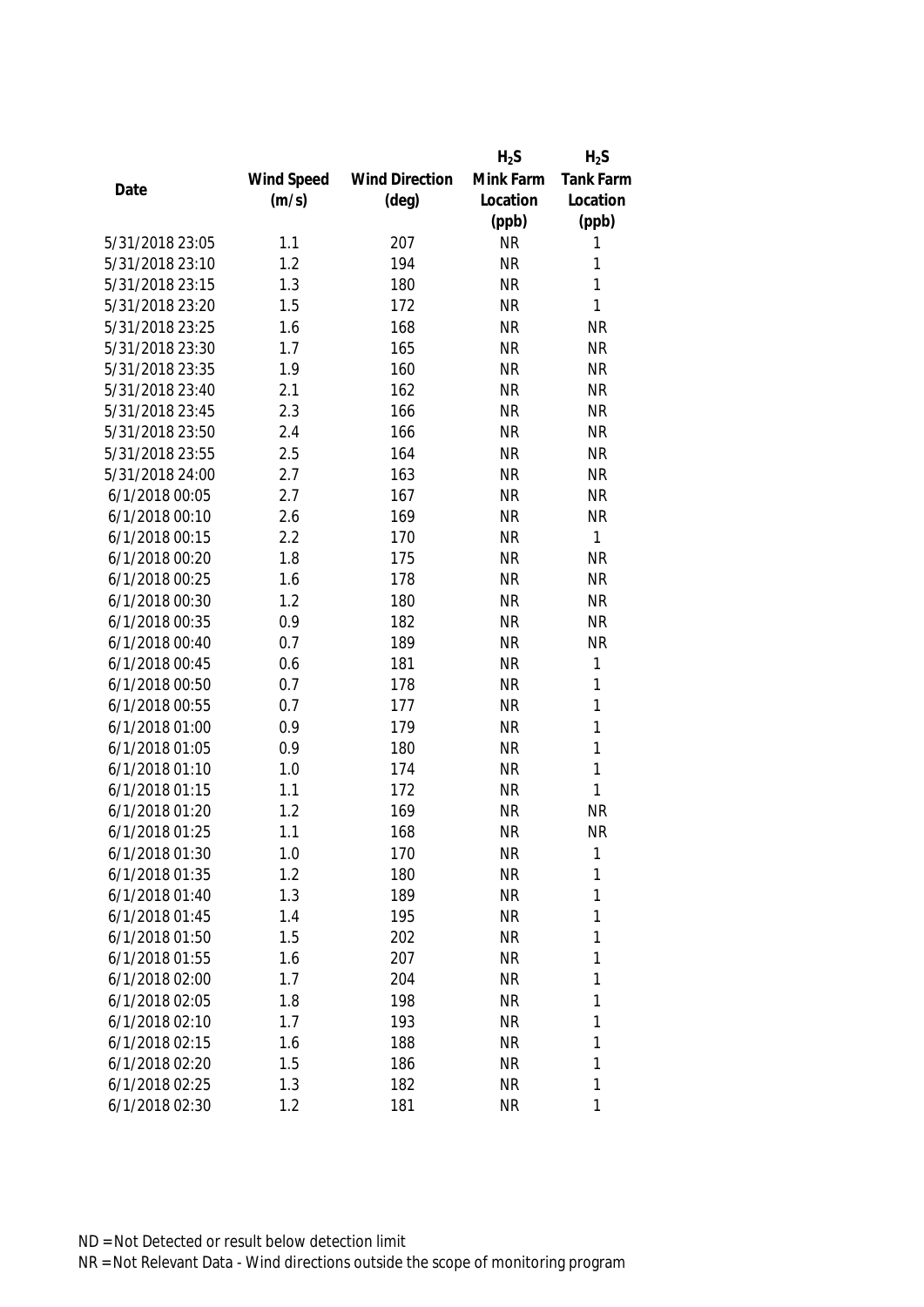|                |            |                       | $H_2S$    | $H_2S$           |
|----------------|------------|-----------------------|-----------|------------------|
|                | Wind Speed | <b>Wind Direction</b> | Mink Farm | <b>Tank Farm</b> |
| Date           | (m/s)      | $(\text{deg})$        | Location  | Location         |
|                |            |                       | (ppb)     | (ppb)            |
| 6/1/2018 02:35 | 1.1        | 181                   | <b>NR</b> | 1                |
| 6/1/2018 02:40 | 1.0        | 182                   | <b>NR</b> | 1                |
| 6/1/2018 02:45 | 1.0        | 185                   | <b>NR</b> | 1                |
| 6/1/2018 02:50 | 1.0        | 182                   | <b>NR</b> | $\mathbf{1}$     |
| 6/1/2018 02:55 | 1.2        | 180                   | <b>NR</b> | 1                |
| 6/1/2018 03:00 | 1.3        | 180                   | <b>NR</b> | $\mathbf{1}$     |
| 6/1/2018 03:05 | 1.4        | 180                   | <b>NR</b> | $\mathbf{1}$     |
| 6/1/2018 03:10 | 1.5        | 178                   | <b>NR</b> | $\overline{2}$   |
| 6/1/2018 03:15 | 1.6        | 177                   | <b>NR</b> | $\overline{2}$   |
| 6/1/2018 03:20 | 1.6        | 179                   | <b>NR</b> | $\overline{2}$   |
| 6/1/2018 03:25 | 1.4        | 180                   | <b>NR</b> | $\overline{2}$   |
| 6/1/2018 03:30 | 1.3        | 187                   | <b>NR</b> | $\mathbf{1}$     |
| 6/1/2018 03:35 | 1.3        | 196                   | <b>NR</b> | 1                |
| 6/1/2018 03:40 | 1.3        | 203                   | <b>NR</b> | 1                |
| 6/1/2018 03:45 | 1.1        | 207                   | <b>NR</b> | 1                |
| 6/1/2018 03:50 | 0.9        | 211                   | <b>NR</b> | $\mathbf{1}$     |
| 6/1/2018 03:55 | 0.8        | 216                   | <b>NR</b> | 1                |
| 6/1/2018 04:00 | 0.6        | 214                   | <b>NR</b> | 1                |
| 6/1/2018 04:05 | 0.4        | 210                   | <b>NR</b> | 1                |
| 6/1/2018 04:10 | 0.2        | 205                   | <b>NR</b> | $\mathbf{1}$     |
| 6/1/2018 04:15 | 0.3        | 186                   | <b>NR</b> | 1                |
| 6/1/2018 04:20 | 0.4        | 180                   | <b>NR</b> | 1                |
| 6/1/2018 04:25 | 0.5        | 177                   | <b>NR</b> | 1                |
| 6/1/2018 04:30 | 0.7        | 175                   | <b>NR</b> | $\mathbf{1}$     |
| 6/1/2018 04:35 | 0.8        | 178                   | <b>NR</b> | 1                |
| 6/1/2018 04:40 | 0.9        | 179                   | <b>NR</b> | $\overline{2}$   |
| 6/1/2018 04:45 | 0.8        | 186                   | <b>NR</b> | $\mathbf{1}$     |
| 6/1/2018 04:50 | 0.8        | 197                   | <b>NR</b> | 1                |
| 6/1/2018 04:55 | 0.8        | 205                   | <b>NR</b> | 1                |
| 6/1/2018 05:00 | 0.6        | 211                   | <b>NR</b> | 1                |
| 6/1/2018 05:05 | 0.5        | 218                   | <b>NR</b> | 1                |
| 6/1/2018 05:10 | 0.5        | 214                   | <b>NR</b> | 1                |
| 6/1/2018 05:15 | 0.6        | 193                   | <b>NR</b> | 1                |
| 6/1/2018 05:20 | 0.5        | 185                   | <b>NR</b> | 1                |
| 6/1/2018 05:25 | 0.5        | 177                   | <b>NR</b> | 1                |
| 6/1/2018 05:30 | 0.7        | 176                   | <b>NR</b> | 1                |
| 6/1/2018 05:35 | 0.7        | 175                   | <b>NR</b> | 1                |
| 6/1/2018 05:40 | 0.7        | 177                   | <b>NR</b> | 1                |
| 6/1/2018 05:45 | 0.6        | 192                   | <b>NR</b> | 1                |
| 6/1/2018 05:50 | 0.6        | 192                   | <b>NR</b> | 1                |
| 6/1/2018 05:55 | 0.5        | 200                   | <b>NR</b> | $\overline{2}$   |
| 6/1/2018 06:00 | 0.4        | 225                   | <b>NR</b> | $\overline{2}$   |
|                |            |                       |           |                  |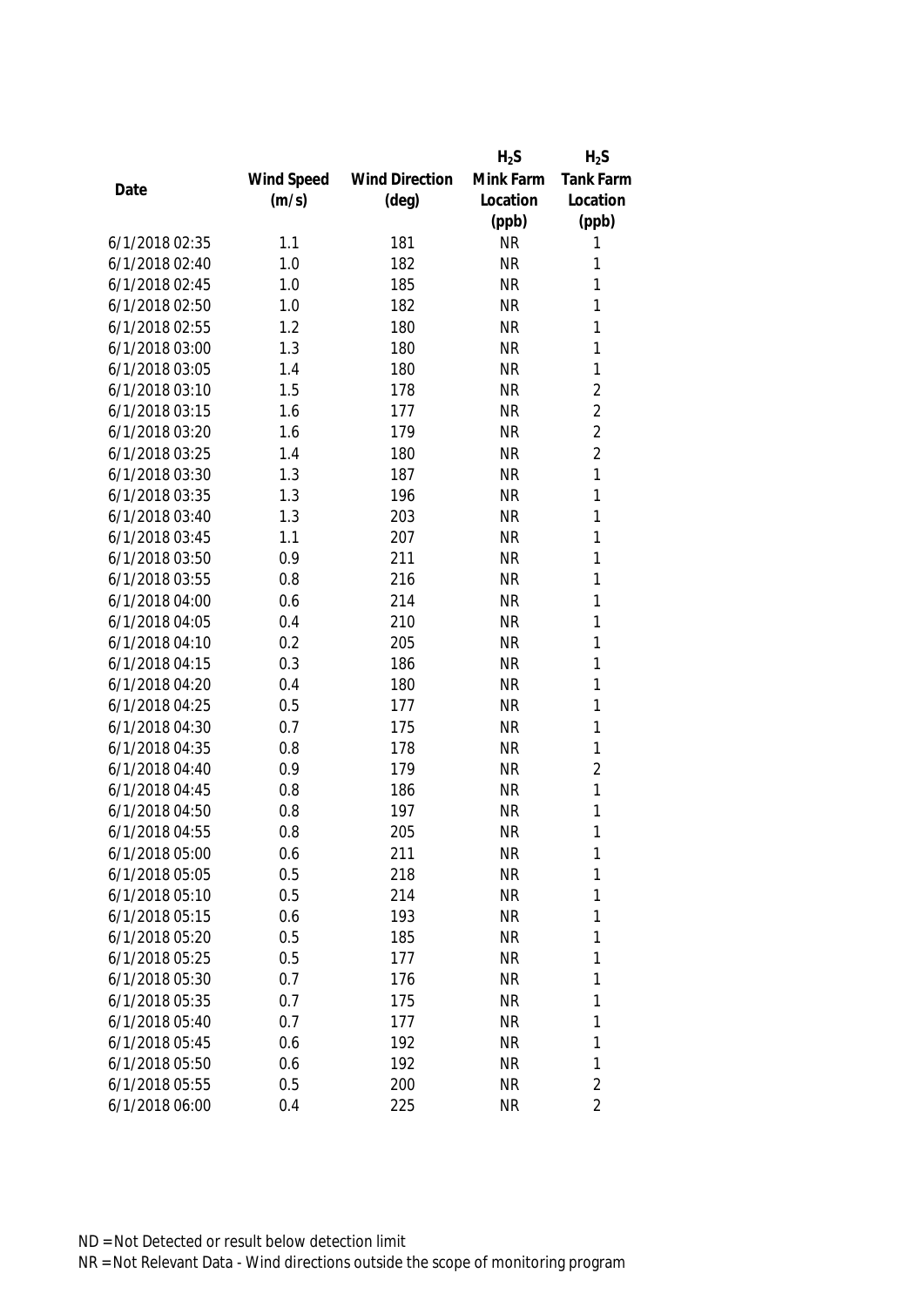|                |            |                       | $H_2S$         | $H_2S$           |
|----------------|------------|-----------------------|----------------|------------------|
|                | Wind Speed | <b>Wind Direction</b> | Mink Farm      | <b>Tank Farm</b> |
| Date           | (m/s)      | $(\text{deg})$        | Location       | Location         |
|                |            |                       | (ppb)          | (ppb)            |
| 6/1/2018 06:05 | 0.4        | 247                   | 1              | 2                |
| 6/1/2018 06:10 | 0.4        | 258                   | 1              | $\overline{2}$   |
| 6/1/2018 06:15 | 0.3        | 282                   | 1              | <b>NR</b>        |
| 6/1/2018 06:20 | 0.5        | 322                   | 1              | <b>NR</b>        |
| 6/1/2018 06:25 | 0.7        | 330                   | 1              | <b>NR</b>        |
| 6/1/2018 06:30 | 0.9        | 339                   | 1              | <b>NR</b>        |
| 6/1/2018 06:35 | 1.0        | 343                   | 1              | <b>NR</b>        |
| 6/1/2018 06:40 | 1.0        | 344                   | 1              | <b>NR</b>        |
| 6/1/2018 06:45 | 1.0        | 345                   | 1              | <b>NR</b>        |
| 6/1/2018 06:50 | 1.0        | 347                   | 1              | <b>NR</b>        |
| 6/1/2018 06:55 | 0.8        | 351                   | 1              | <b>NR</b>        |
| 6/1/2018 07:00 | 0.5        | 356                   | 1              | <b>NR</b>        |
| 6/1/2018 07:05 | 0.5        | 5                     | 1              | <b>NR</b>        |
| 6/1/2018 07:10 | 0.6        | 11                    | 1              | <b>NR</b>        |
| 6/1/2018 07:15 | 0.6        | 13                    | 1              | <b>NR</b>        |
| 6/1/2018 07:20 | 0.5        | 11                    | 1              | <b>NR</b>        |
| 6/1/2018 07:25 | 0.6        | 5                     | 1              | <b>NR</b>        |
| 6/1/2018 07:30 | 0.7        | 359                   | 1              | <b>NR</b>        |
| 6/1/2018 07:35 | 0.7        | 349                   | 1              | <b>NR</b>        |
| 6/1/2018 07:40 | 0.7        | 338                   | 1              | <b>NR</b>        |
| 6/1/2018 07:45 | 0.8        | 331                   | 1              | <b>NR</b>        |
| 6/1/2018 07:50 | 0.9        | 333                   | $\overline{2}$ | <b>NR</b>        |
| 6/1/2018 07:55 | 0.9        | 339                   | 1              | <b>NR</b>        |
| 6/1/2018 08:00 | 0.9        | 339                   | 1              | <b>NR</b>        |
| 6/1/2018 08:05 | 1.0        | 343                   | 1              | <b>NR</b>        |
| 6/1/2018 08:10 | 1.0        | 347                   | 1              | <b>NR</b>        |
| 6/1/2018 08:15 | 1.2        | 347                   | 1              | <b>NR</b>        |
| 6/1/2018 08:20 | 1.3        | 347                   | 1              | <b>NR</b>        |
| 6/1/2018 08:25 | 1.3        | 344                   | 1              | <b>NR</b>        |
| 6/1/2018 08:30 | 1.2        | 343                   | 1              | <b>NR</b>        |
| 6/1/2018 08:35 | 1.1        | 342                   | 1              | <b>NR</b>        |
| 6/1/2018 08:40 | 1.0        | 344                   | 1              | <b>NR</b>        |
| 6/1/2018 08:45 | 0.9        | 343                   | 1              | <b>NR</b>        |
| 6/1/2018 08:50 | 0.8        | 349                   | 1              | <b>NR</b>        |
| 6/1/2018 08:55 | 1.0        | 358                   | 1              | <b>NR</b>        |
| 6/1/2018 09:00 | 1.4        | 5                     | 1              | <b>NR</b>        |
| 6/1/2018 09:05 | 1.7        | 14                    | 1              | <b>NR</b>        |
| 6/1/2018 09:10 | 2.3        | 19                    | 1              | <b>NR</b>        |
| 6/1/2018 09:15 | 2.7        | 28                    | 1              | <b>NR</b>        |
| 6/1/2018 09:20 | 3.0        | 30                    | 1              | <b>NR</b>        |
| 6/1/2018 09:25 | 3.3        | 34                    | 1              | <b>NR</b>        |
| 6/1/2018 09:30 | 3.5        | 37                    | 1              | <b>NR</b>        |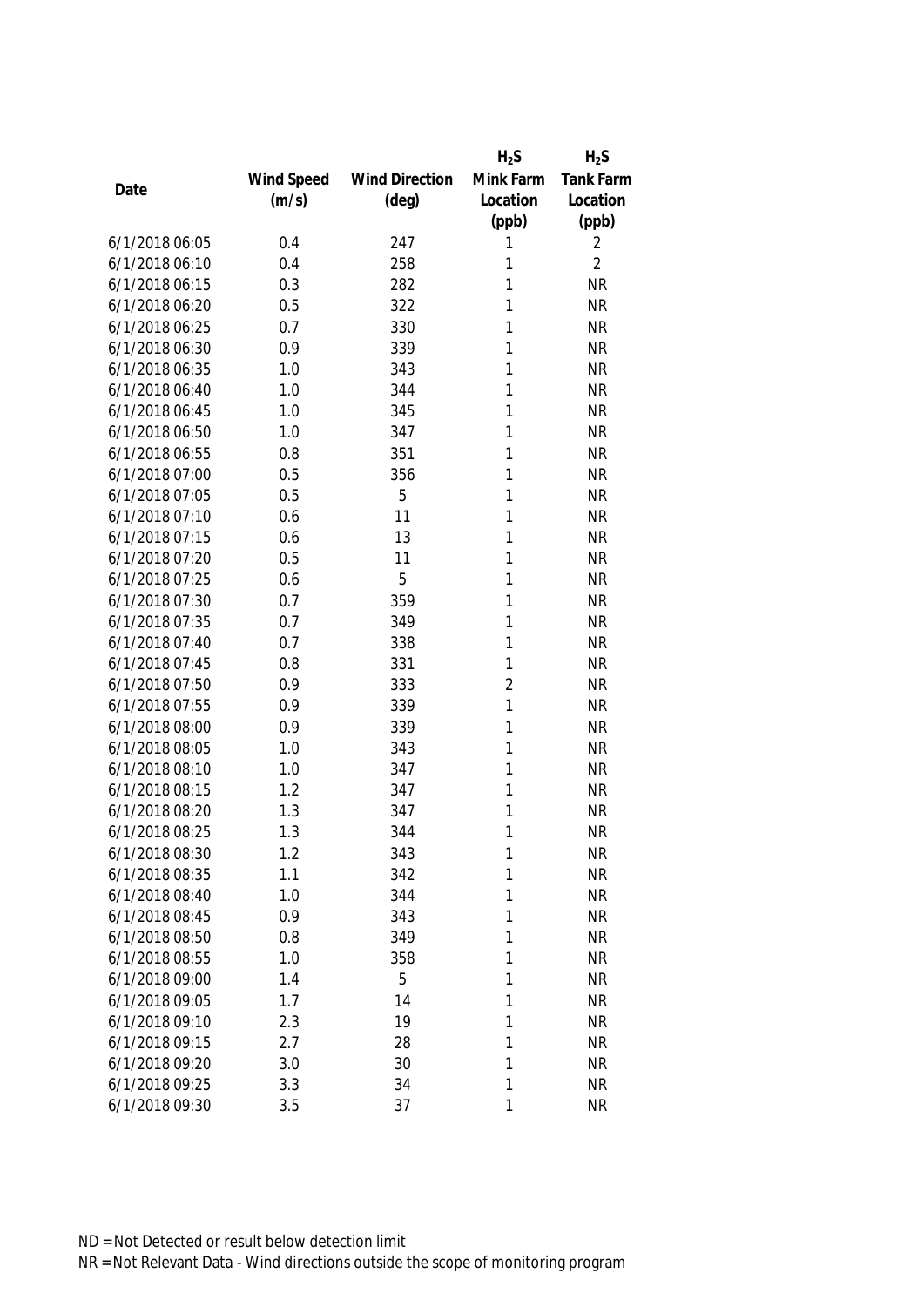|                |            |                       | $H_2S$    | $H_2S$           |
|----------------|------------|-----------------------|-----------|------------------|
|                | Wind Speed | <b>Wind Direction</b> | Mink Farm | <b>Tank Farm</b> |
| Date           | (m/s)      | $(\text{deg})$        | Location  | Location         |
|                |            |                       | (ppb)     | (ppb)            |
| 6/1/2018 09:35 | 3.8        | 35                    | 1         | <b>NR</b>        |
| 6/1/2018 09:40 | 3.7        | 36                    | 1         | <b>NR</b>        |
| 6/1/2018 09:45 | 3.8        | 37                    | 1         | <b>NR</b>        |
| 6/1/2018 09:50 | 4.2        | 36                    | 1         | <b>NR</b>        |
| 6/1/2018 09:55 | 4.5        | 33                    | 1         | <b>NR</b>        |
| 6/1/2018 10:00 | 4.6        | 30                    | 1         | <b>NR</b>        |
| 6/1/2018 10:05 | 4.6        | 30                    | 1         | <b>NR</b>        |
| 6/1/2018 10:10 | 4.5        | 31                    | 1         | <b>NR</b>        |
| 6/1/2018 10:15 | 4.5        | 31                    | 1         | <b>NR</b>        |
| 6/1/2018 10:20 | 4.4        | 34                    | 1         | <b>NR</b>        |
| 6/1/2018 10:25 | 4.3        | 35                    | 1         | <b>NR</b>        |
| 6/1/2018 10:30 | 4.3        | 37                    | 1         | <b>NR</b>        |
| 6/1/2018 10:35 | 4.3        | 37                    | 1         | <b>NR</b>        |
| 6/1/2018 10:40 | 4.4        | 35                    | 1         | <b>NR</b>        |
| 6/1/2018 10:45 | 4.3        | 34                    | 1         | <b>NR</b>        |
| 6/1/2018 10:50 | 4.3        | 35                    | 1         | <b>NR</b>        |
| 6/1/2018 10:55 | 4.3        | 35                    | 1         | <b>NR</b>        |
| 6/1/2018 11:00 | 4.3        | 34                    | 1         | <b>NR</b>        |
| 6/1/2018 11:05 | 4.4        | 35                    | 1         | <b>NR</b>        |
| 6/1/2018 11:10 | 4.5        | 35                    | 1         | <b>NR</b>        |
| 6/1/2018 11:15 | 4.6        | 36                    | <b>ND</b> | <b>NR</b>        |
| 6/1/2018 11:20 | 4.6        | 34                    | <b>ND</b> | <b>NR</b>        |
| 6/1/2018 11:25 | 4.6        | 34                    | <b>ND</b> | <b>NR</b>        |
| 6/1/2018 11:30 | 4.4        | 36                    | <b>ND</b> | <b>NR</b>        |
| 6/1/2018 11:35 | 4.4        | 37                    | <b>ND</b> | <b>NR</b>        |
| 6/1/2018 11:40 | 4.3        | 37                    | <b>ND</b> | <b>NR</b>        |
| 6/1/2018 11:45 | 4.3        | 34                    | <b>ND</b> | <b>NR</b>        |
| 6/1/2018 11:50 | 4.3        | 36                    | <b>ND</b> | <b>NR</b>        |
| 6/1/2018 11:55 | 4.5        | 36                    | <b>ND</b> | <b>NR</b>        |
| 6/1/2018 12:00 | 4.7        | 35                    | 1         | <b>NR</b>        |
| 6/1/2018 12:05 | 4.7        | 36                    | 1         | <b>NR</b>        |
| 6/1/2018 12:10 | 4.7        | 36                    | 1         | <b>NR</b>        |
| 6/1/2018 12:15 | 4.9        | 38                    | <b>ND</b> | <b>NR</b>        |
| 6/1/2018 12:20 | 4.9        | 37                    | 1         | <b>NR</b>        |
| 6/1/2018 12:25 | 4.8        | 35                    | 1         | <b>NR</b>        |
| 6/1/2018 12:30 | 4.8        | 34                    | 1         | <b>NR</b>        |
| 6/1/2018 12:35 | 5.0        | 33                    | <b>ND</b> | <b>NR</b>        |
| 6/1/2018 12:40 | 5.2        | 32                    | <b>ND</b> | <b>NR</b>        |
| 6/1/2018 12:45 | 5.2        | 30                    | <b>ND</b> | <b>NR</b>        |
| 6/1/2018 12:50 | 5.0        | 31                    | <b>ND</b> | <b>NR</b>        |
| 6/1/2018 12:55 | 4.9        | 33                    | <b>ND</b> | <b>NR</b>        |
| 6/1/2018 13:00 |            | 33                    |           |                  |
|                | 4.8        |                       | <b>ND</b> | <b>NR</b>        |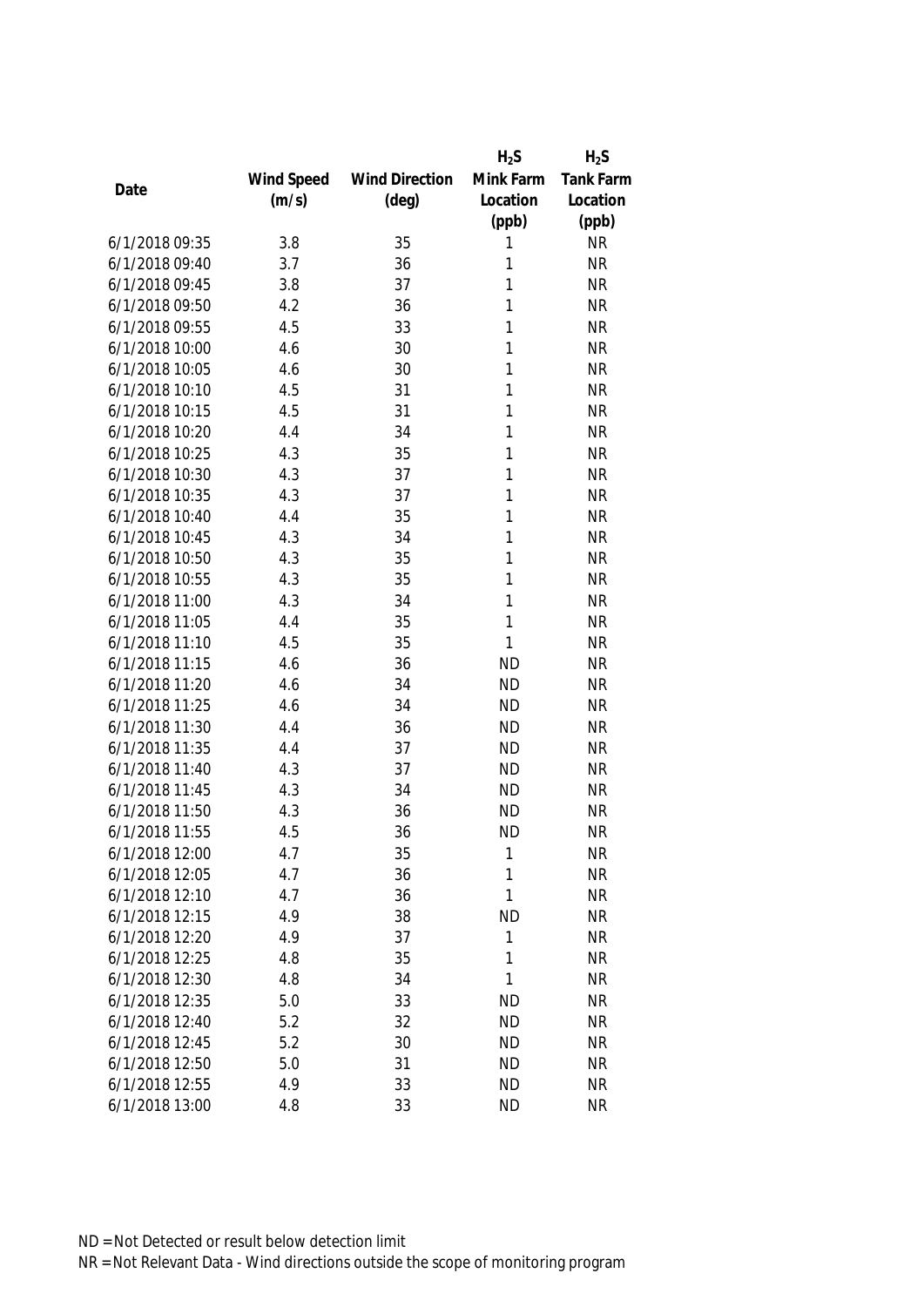|                |            |                       | $H_2S$       | $H_2S$           |
|----------------|------------|-----------------------|--------------|------------------|
|                | Wind Speed | <b>Wind Direction</b> | Mink Farm    | <b>Tank Farm</b> |
| Date           | (m/s)      | $(\text{deg})$        | Location     | Location         |
|                |            |                       | (ppb)        | (ppb)            |
| 6/1/2018 13:05 | 4.7        | 35                    | <b>ND</b>    | <b>NR</b>        |
| 6/1/2018 13:10 | 4.3        | 37                    | <b>ND</b>    | <b>NR</b>        |
| 6/1/2018 13:15 | 4.3        | 39                    | 1            | <b>NR</b>        |
| 6/1/2018 13:20 | 4.6        | 36                    | 1            | <b>NR</b>        |
| 6/1/2018 13:25 | 4.7        | 35                    | 1            | <b>NR</b>        |
| 6/1/2018 13:30 | 4.6        | 35                    | 1            | <b>NR</b>        |
| 6/1/2018 13:35 | 4.6        | 33                    | 1            | <b>NR</b>        |
| 6/1/2018 13:40 | 4.7        | 32                    | 1            | <b>NR</b>        |
| 6/1/2018 13:45 | 4.5        | 37                    | 1            | <b>NR</b>        |
| 6/1/2018 13:50 | 4.3        | 39                    | 1            | <b>NR</b>        |
| 6/1/2018 13:55 | 3.9        | 43                    | <b>NR</b>    | <b>NR</b>        |
| 6/1/2018 14:00 | 3.8        | 44                    | <b>NR</b>    | <b>NR</b>        |
| 6/1/2018 14:05 | 3.7        | 46                    | <b>NR</b>    | <b>NR</b>        |
| 6/1/2018 14:10 | 3.6        | 47                    | <b>NR</b>    | <b>NR</b>        |
| 6/1/2018 14:15 | 3.8        | 43                    | <b>NR</b>    | <b>NR</b>        |
| 6/1/2018 14:20 | 3.7        | 42                    | <b>NR</b>    | <b>NR</b>        |
| 6/1/2018 14:25 | 4.0        | 41                    | <b>NR</b>    | <b>NR</b>        |
| 6/1/2018 14:30 | 4.0        | 41                    | <b>NR</b>    | <b>NR</b>        |
| 6/1/2018 14:35 | 4.0        | 41                    | <b>NR</b>    | <b>NR</b>        |
| 6/1/2018 14:40 | 3.9        | 40                    | <b>ND</b>    | <b>NR</b>        |
| 6/1/2018 14:45 | 3.9        | 39                    | 1            | <b>NR</b>        |
| 6/1/2018 14:50 | 4.0        | 39                    | $\mathbf{1}$ | <b>NR</b>        |
| 6/1/2018 14:55 | 4.0        | 38                    | <b>ND</b>    | <b>NR</b>        |
| 6/1/2018 15:00 | 4.1        | 38                    | <b>ND</b>    | <b>NR</b>        |
| 6/1/2018 15:05 | 3.9        | 38                    | <b>ND</b>    | <b>NR</b>        |
| 6/1/2018 15:10 | 4.0        | 39                    | <b>ND</b>    | <b>NR</b>        |
| 6/1/2018 15:15 | 3.9        | 38                    | <b>ND</b>    | <b>NR</b>        |
| 6/1/2018 15:20 | 3.9        | 38                    | <b>ND</b>    | <b>NR</b>        |
| 6/1/2018 15:25 | 3.8        | 38                    | <b>ND</b>    | <b>NR</b>        |
| 6/1/2018 15:30 | 3.8        | 37                    | <b>ND</b>    | <b>NR</b>        |
| 6/1/2018 15:35 | 3.9        | 36                    | <b>ND</b>    | <b>NR</b>        |
| 6/1/2018 15:40 | 3.8        | 35                    | <b>ND</b>    | <b>NR</b>        |
| 6/1/2018 15:45 | 3.8        | 38                    | <b>ND</b>    | <b>NR</b>        |
| 6/1/2018 15:50 | 4.0        | 37                    | <b>ND</b>    | <b>NR</b>        |
| 6/1/2018 15:55 | 4.2        | 36                    | <b>ND</b>    | <b>NR</b>        |
| 6/1/2018 16:00 | 4.3        | 36                    | <b>ND</b>    | <b>NR</b>        |
| 6/1/2018 16:05 | 4.6        | 33                    | <b>ND</b>    | <b>NR</b>        |
| 6/1/2018 16:10 | 4.9        | 31                    | <b>ND</b>    | <b>NR</b>        |
| 6/1/2018 16:15 | 5.1        | 28                    | <b>ND</b>    | <b>NR</b>        |
| 6/1/2018 16:20 | 5.1        | 26                    | <b>ND</b>    | <b>NR</b>        |
| 6/1/2018 16:25 | 5.2        | 26                    | <b>ND</b>    | <b>NR</b>        |
| 6/1/2018 16:30 | 5.3        | 26                    | <b>ND</b>    | <b>NR</b>        |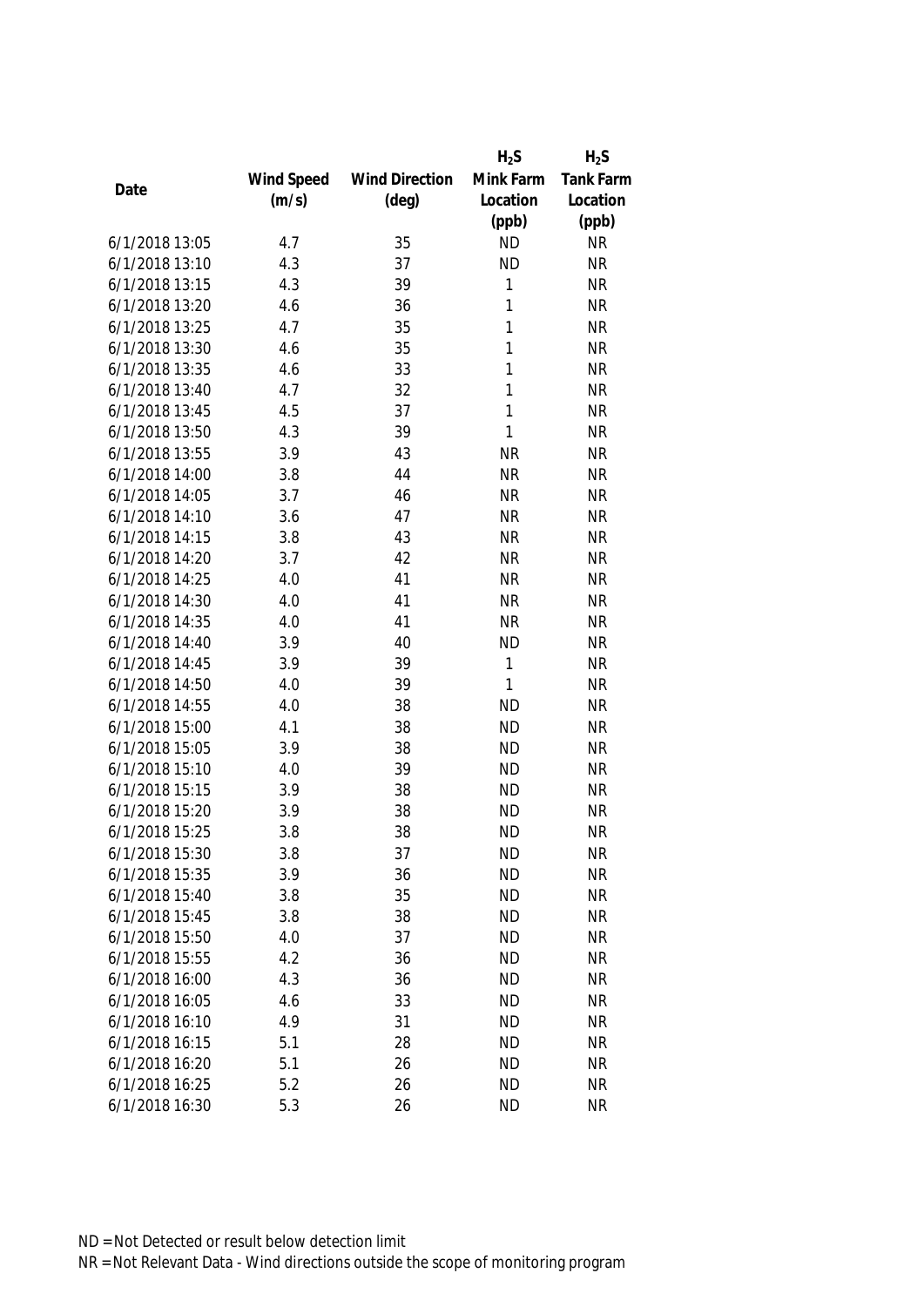|                |            |                       | $H_2S$    | $H_2S$           |
|----------------|------------|-----------------------|-----------|------------------|
|                | Wind Speed | <b>Wind Direction</b> | Mink Farm | <b>Tank Farm</b> |
| Date           | (m/s)      | $(\text{deg})$        | Location  | Location         |
|                |            |                       | (ppb)     | (ppb)            |
| 6/1/2018 16:35 | 5.3        | 28                    | <b>ND</b> | <b>NR</b>        |
| 6/1/2018 16:40 | 5.4        | 29                    | <b>ND</b> | <b>NR</b>        |
| 6/1/2018 16:45 | 5.1        | 31                    | <b>ND</b> | <b>NR</b>        |
| 6/1/2018 16:50 | 5.1        | 33                    | <b>ND</b> | <b>NR</b>        |
| 6/1/2018 16:55 | 5.1        | 36                    | 1         | <b>NR</b>        |
| 6/1/2018 17:00 | 5.1        | 38                    | 1         | <b>NR</b>        |
| 6/1/2018 17:05 | 5.0        | 39                    | 1         | <b>NR</b>        |
| 6/1/2018 17:10 | 4.9        | 40                    | 1         | <b>NR</b>        |
| 6/1/2018 17:15 | 5.1        | 39                    | 1         | <b>NR</b>        |
| 6/1/2018 17:20 | 5.2        | 38                    | 1         | <b>NR</b>        |
| 6/1/2018 17:25 | 5.2        | 37                    | 1         | <b>NR</b>        |
| 6/1/2018 17:30 | 5.0        | 36                    | 1         | <b>NR</b>        |
| 6/1/2018 17:35 | 4.9        | 35                    | 1         | <b>NR</b>        |
| 6/1/2018 17:40 | 4.9        | 35                    | 1         | <b>NR</b>        |
| 6/1/2018 17:45 | 4.6        | 36                    | 1         | <b>NR</b>        |
| 6/1/2018 17:50 | 4.6        | 36                    | 1         | <b>NR</b>        |
| 6/1/2018 17:55 | 4.6        | 36                    | <b>ND</b> | <b>NR</b>        |
| 6/1/2018 18:00 | 4.5        | 38                    | <b>ND</b> | <b>NR</b>        |
| 6/1/2018 18:05 | 4.5        | 38                    | <b>ND</b> | <b>NR</b>        |
| 6/1/2018 18:10 | 4.5        | 37                    | <b>ND</b> | <b>NR</b>        |
| 6/1/2018 18:15 | 4.7        | 37                    | <b>ND</b> | <b>NR</b>        |
| 6/1/2018 18:20 | 4.6        | 39                    | <b>ND</b> | <b>NR</b>        |
| 6/1/2018 18:25 | 4.6        | 40                    | <b>ND</b> | <b>NR</b>        |
| 6/1/2018 18:30 | 4.7        | 39                    | 1         | <b>NR</b>        |
| 6/1/2018 18:35 | 4.7        | 39                    | 1         | <b>NR</b>        |
| 6/1/2018 18:40 | 4.6        | 41                    | <b>NR</b> | <b>NR</b>        |
| 6/1/2018 18:45 | 4.4        | 41                    | <b>NR</b> | <b>NR</b>        |
| 6/1/2018 18:50 | 4.2        | 41                    | <b>NR</b> | <b>NR</b>        |
| 6/1/2018 18:55 | 4.1        | 41                    | <b>NR</b> | <b>NR</b>        |
| 6/1/2018 19:00 | 4.0        | 42                    | <b>NR</b> | <b>NR</b>        |
| 6/1/2018 19:05 | 3.9        | 41                    | <b>NR</b> | <b>NR</b>        |
| 6/1/2018 19:10 | 4.0        | 42                    | <b>NR</b> | <b>NR</b>        |
| 6/1/2018 19:15 | 4.0        | 42                    | <b>NR</b> | <b>NR</b>        |
| 6/1/2018 19:20 | 3.9        | 42                    | <b>NR</b> | <b>NR</b>        |
| 6/1/2018 19:25 | 3.8        | 42                    | <b>NR</b> | <b>NR</b>        |
| 6/1/2018 19:30 | 3.6        | 43                    | <b>NR</b> | <b>NR</b>        |
| 6/1/2018 19:35 | 3.4        | 43                    | <b>NR</b> | <b>NR</b>        |
| 6/1/2018 19:40 | 3.4        | 43                    | <b>NR</b> | <b>NR</b>        |
| 6/1/2018 19:45 | 3.5        | 43                    | <b>NR</b> | <b>NR</b>        |
| 6/1/2018 19:50 | 3.6        | 41                    | <b>NR</b> | <b>NR</b>        |
| 6/1/2018 19:55 | 3.8        | 39                    | 1         | <b>NR</b>        |
| 6/1/2018 20:00 | 4.1        | 38                    | 1         | <b>NR</b>        |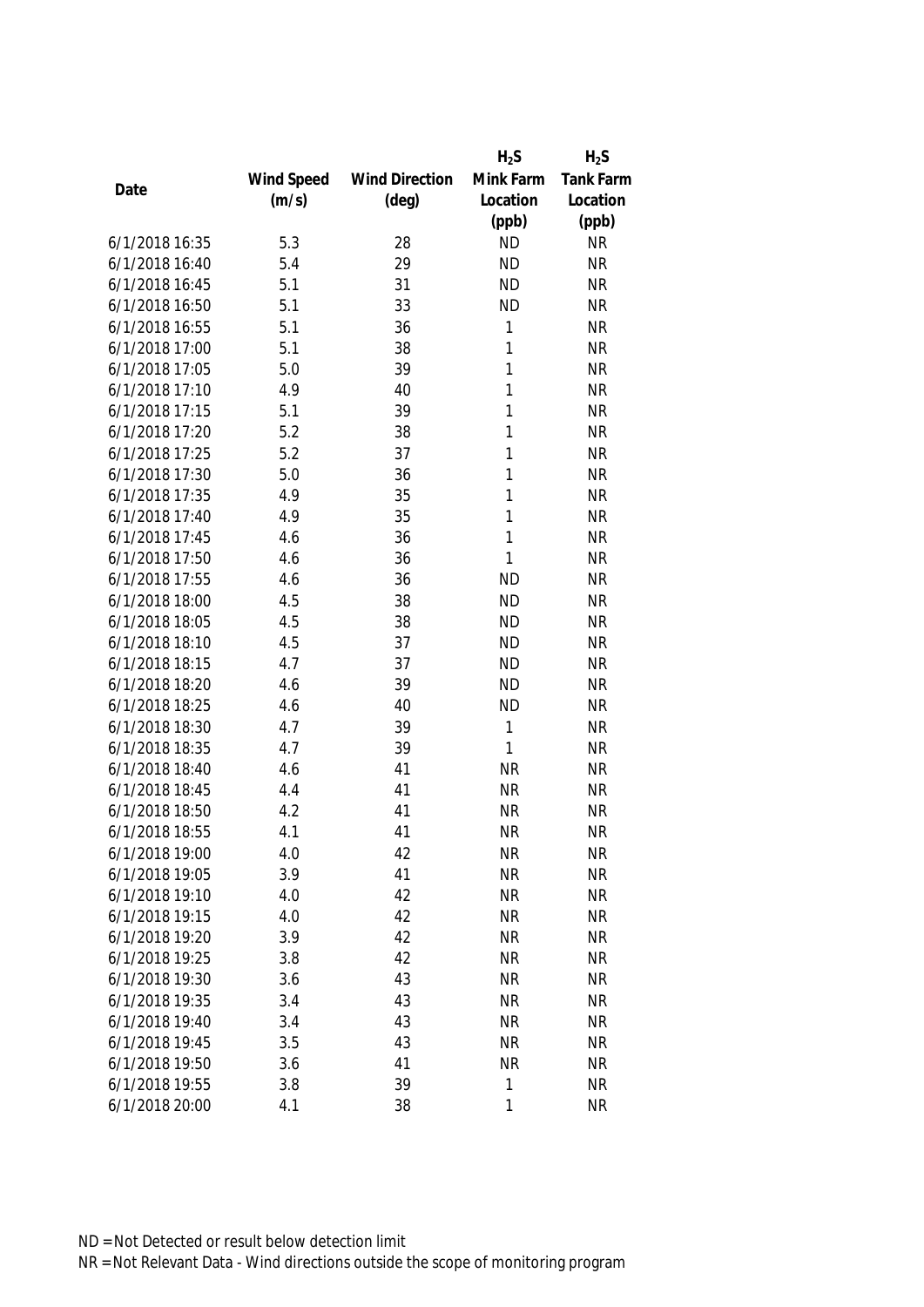|                |            |                       | $H_2S$    | $H_2S$           |
|----------------|------------|-----------------------|-----------|------------------|
|                | Wind Speed | <b>Wind Direction</b> | Mink Farm | <b>Tank Farm</b> |
| Date           | (m/s)      | $(\text{deg})$        | Location  | Location         |
|                |            |                       | (ppb)     | (ppb)            |
| 6/1/2018 20:05 | 4.3        | 37                    | 1         | <b>NR</b>        |
| 6/1/2018 20:10 | 4.5        | 36                    | 1         | <b>NR</b>        |
| 6/1/2018 20:15 | 4.6        | 35                    | 1         | <b>NR</b>        |
| 6/1/2018 20:20 | 4.7        | 36                    | 1         | <b>NR</b>        |
| 6/1/2018 20:25 | 4.6        | 36                    | <b>ND</b> | <b>NR</b>        |
| 6/1/2018 20:30 | 4.6        | 35                    | <b>ND</b> | <b>NR</b>        |
| 6/1/2018 20:35 | 4.6        | 34                    | <b>ND</b> | <b>NR</b>        |
| 6/1/2018 20:40 | 4.5        | 33                    | <b>ND</b> | <b>NR</b>        |
| 6/1/2018 20:45 | 4.3        | 33                    | <b>ND</b> | <b>NR</b>        |
| 6/1/2018 20:50 | 4.2        | 31                    | <b>ND</b> | <b>NR</b>        |
| 6/1/2018 20:55 | 4.3        | 30                    | 1         | <b>NR</b>        |
| 6/1/2018 21:00 | 4.4        | 29                    | 1         | <b>NR</b>        |
| 6/1/2018 21:05 | 4.5        | 28                    | 1         | <b>NR</b>        |
| 6/1/2018 21:10 | 4.6        | 28                    | 1         | <b>NR</b>        |
| 6/1/2018 21:15 | 4.6        | 29                    | <b>ND</b> | <b>NR</b>        |
| 6/1/2018 21:20 | 4.5        | 29                    | <b>ND</b> | <b>NR</b>        |
| 6/1/2018 21:25 | 4.3        | 29                    | <b>ND</b> | <b>NR</b>        |
| 6/1/2018 21:30 | 4.1        | 29                    | <b>ND</b> | <b>NR</b>        |
| 6/1/2018 21:35 | 4.1        | 31                    | <b>ND</b> | <b>NR</b>        |
| 6/1/2018 21:40 | 4.0        | 30                    | <b>ND</b> | <b>NR</b>        |
| 6/1/2018 21:45 | 4.2        | 30                    | <b>ND</b> | <b>NR</b>        |
| 6/1/2018 21:50 | 4.5        | 30                    | <b>ND</b> | <b>NR</b>        |
| 6/1/2018 21:55 | 4.6        | 31                    | <b>ND</b> | <b>NR</b>        |
| 6/1/2018 22:00 | 4.7        | 31                    | <b>ND</b> | <b>NR</b>        |
| 6/1/2018 22:05 | 4.5        | 32                    | <b>ND</b> | <b>NR</b>        |
| 6/1/2018 22:10 | 4.5        | 32                    | <b>ND</b> | <b>NR</b>        |
| 6/1/2018 22:15 | 4.4        | 34                    | <b>ND</b> | <b>NR</b>        |
| 6/1/2018 22:20 | 4.2        | 35                    | <b>ND</b> | <b>NR</b>        |
| 6/1/2018 22:25 | 4.1        | 34                    | <b>ND</b> | <b>NR</b>        |
| 6/1/2018 22:30 | 3.8        | 34                    | 1         | <b>NR</b>        |
| 6/1/2018 22:35 | 3.9        | 33                    | 1         | <b>NR</b>        |
| 6/1/2018 22:40 | 3.9        | 33                    | 1         | <b>NR</b>        |
| 6/1/2018 22:45 | 3.8        | 31                    | 1         | <b>NR</b>        |
| 6/1/2018 22:50 | 3.8        | 30                    | 1         | <b>NR</b>        |
| 6/1/2018 22:55 | 3.8        | 29                    | <b>ND</b> | <b>NR</b>        |
| 6/1/2018 23:00 | 3.9        | 28                    | <b>ND</b> | <b>NR</b>        |
| 6/1/2018 23:05 | 4.0        | 28                    | <b>ND</b> | <b>NR</b>        |
| 6/1/2018 23:10 | 4.0        | 27                    | 1         | <b>NR</b>        |
| 6/1/2018 23:15 | 3.9        | 27                    | 1         | <b>NR</b>        |
| 6/1/2018 23:20 | 3.9        | 28                    | 1         | <b>NR</b>        |
| 6/1/2018 23:25 | 3.9        | 28                    | 1         | <b>NR</b>        |
| 6/1/2018 23:30 | 3.9        | 28                    | 1         | <b>NR</b>        |
|                |            |                       |           |                  |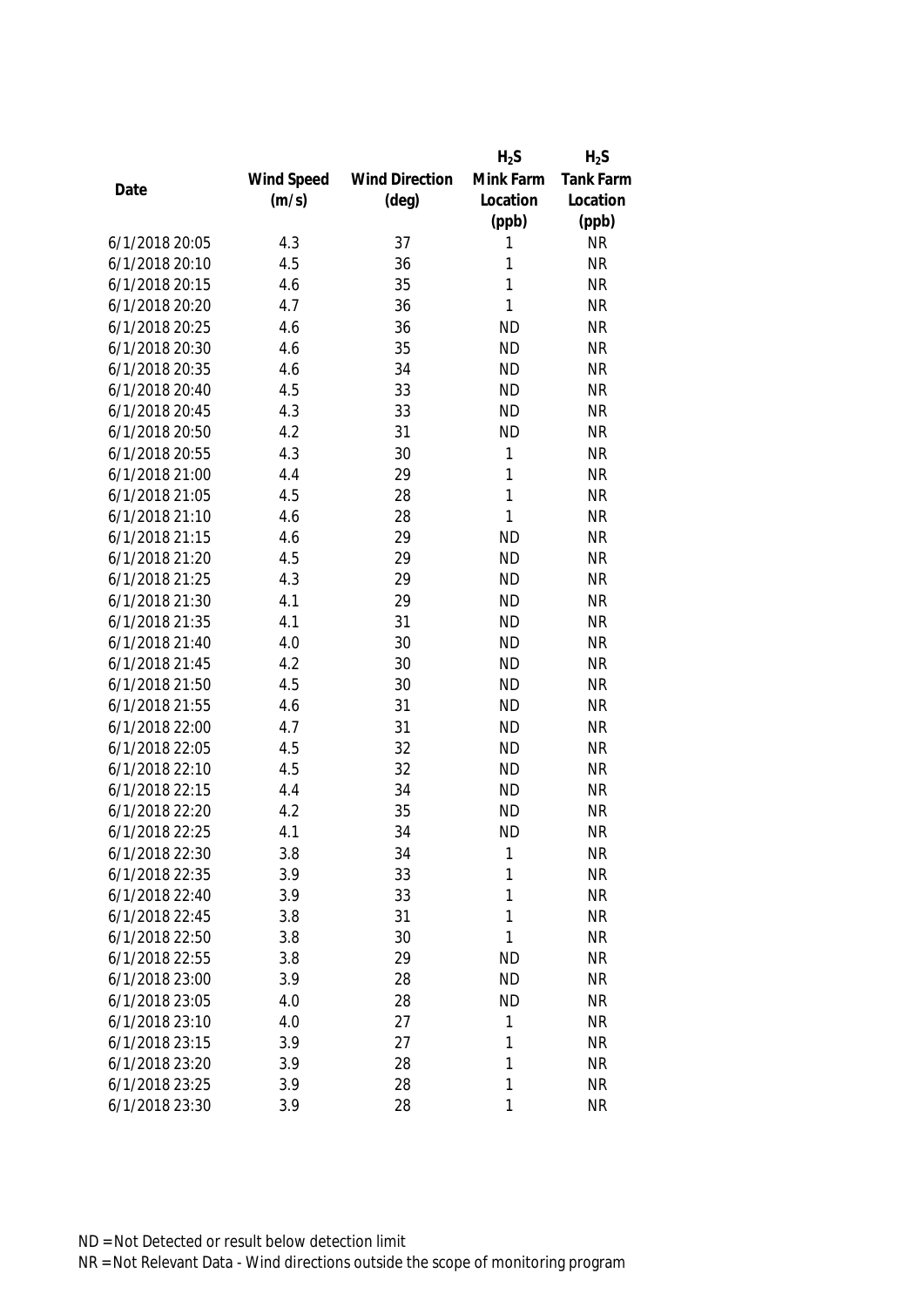|                |            |                       | $H_2S$    | $H_2S$           |
|----------------|------------|-----------------------|-----------|------------------|
|                | Wind Speed | <b>Wind Direction</b> | Mink Farm | <b>Tank Farm</b> |
| Date           | (m/s)      | $(\text{deg})$        | Location  | Location         |
|                |            |                       | (ppb)     | (ppb)            |
| 6/1/2018 23:35 | 3.7        | 28                    | 1         | <b>NR</b>        |
| 6/1/2018 23:40 | 3.7        | 27                    | 1         | <b>NR</b>        |
| 6/1/2018 23:45 | 3.7        | 28                    | 1         | <b>NR</b>        |
| 6/1/2018 23:50 | 3.6        | 28                    | 1         | <b>NR</b>        |
| 6/1/2018 23:55 | 3.5        | 28                    | 1         | <b>NR</b>        |
| 6/1/2018 24:00 | 3.5        | 29                    | 1         | <b>NR</b>        |
| 6/2/2018 00:05 | 3.4        | 29                    | 1         | <b>NR</b>        |
| 6/2/2018 00:10 | 3.3        | 30                    | 1         | <b>NR</b>        |
| 6/2/2018 00:15 | 3.3        | 30                    | 1         | <b>NR</b>        |
| 6/2/2018 00:20 | 3.2        | 30                    | 1         | <b>NR</b>        |
| 6/2/2018 00:25 | 3.2        | 31                    | 1         | <b>NR</b>        |
| 6/2/2018 00:30 | 3.3        | 31                    | 1         | <b>NR</b>        |
| 6/2/2018 00:35 | 3.5        | 30                    | 1         | <b>NR</b>        |
| 6/2/2018 00:40 | 3.5        | 28                    | 1         | <b>NR</b>        |
| 6/2/2018 00:45 | 3.6        | 29                    | 1         | <b>NR</b>        |
| 6/2/2018 00:50 | 3.7        | 29                    | 1         | <b>NR</b>        |
| 6/2/2018 00:55 | 3.9        | 28                    | 1         | <b>NR</b>        |
| 6/2/2018 01:00 | 3.9        | 29                    | 1         | <b>NR</b>        |
| 6/2/2018 01:05 | 3.9        | 30                    | 1         | <b>NR</b>        |
| 6/2/2018 01:10 | 3.9        | 31                    | 1         | <b>NR</b>        |
| 6/2/2018 01:15 | 4.0        | 29                    | 1         | <b>NR</b>        |
| 6/2/2018 01:20 | 4.0        | 29                    | 1         | <b>NR</b>        |
| 6/2/2018 01:25 | 3.9        | 28                    | 1         | <b>NR</b>        |
| 6/2/2018 01:30 | 3.9        | 26                    | 1         | <b>NR</b>        |
| 6/2/2018 01:35 | 3.9        | 26                    | 1         | <b>NR</b>        |
| 6/2/2018 01:40 | 4.0        | 27                    | 1         | <b>NR</b>        |
| 6/2/2018 01:45 | 3.8        | 27                    | 1         | <b>NR</b>        |
| 6/2/2018 01:50 | 3.9        | 27                    | 1         | <b>NR</b>        |
| 6/2/2018 01:55 | 4.0        | 27                    | 1         | <b>NR</b>        |
| 6/2/2018 02:00 | 4.0        | 28                    | 1         | <b>NR</b>        |
| 6/2/2018 02:05 | 4.1        | 27                    | 1         | <b>NR</b>        |
| 6/2/2018 02:10 | 4.2        | 27                    | 1         | <b>NR</b>        |
| 6/2/2018 02:15 | 4.2        | 27                    | 1         | <b>NR</b>        |
| 6/2/2018 02:20 | 4.1        | 28                    | 1         | <b>NR</b>        |
| 6/2/2018 02:25 | 4.0        | 28                    | 1         | <b>NR</b>        |
| 6/2/2018 02:30 | 3.9        | 29                    | 1         | <b>NR</b>        |
| 6/2/2018 02:35 | 3.7        | 30                    | 1         | <b>NR</b>        |
| 6/2/2018 02:40 | 3.7        | 30                    | 1         | <b>NR</b>        |
| 6/2/2018 02:45 | 3.6        | 32                    | 1         | <b>NR</b>        |
| 6/2/2018 02:50 | 3.6        | 32                    | <b>ND</b> | <b>NR</b>        |
| 6/2/2018 02:55 | 3.5        | 32                    | <b>ND</b> | <b>NR</b>        |
| 6/2/2018 03:00 | 3.6        | 32                    | <b>ND</b> | <b>NR</b>        |
|                |            |                       |           |                  |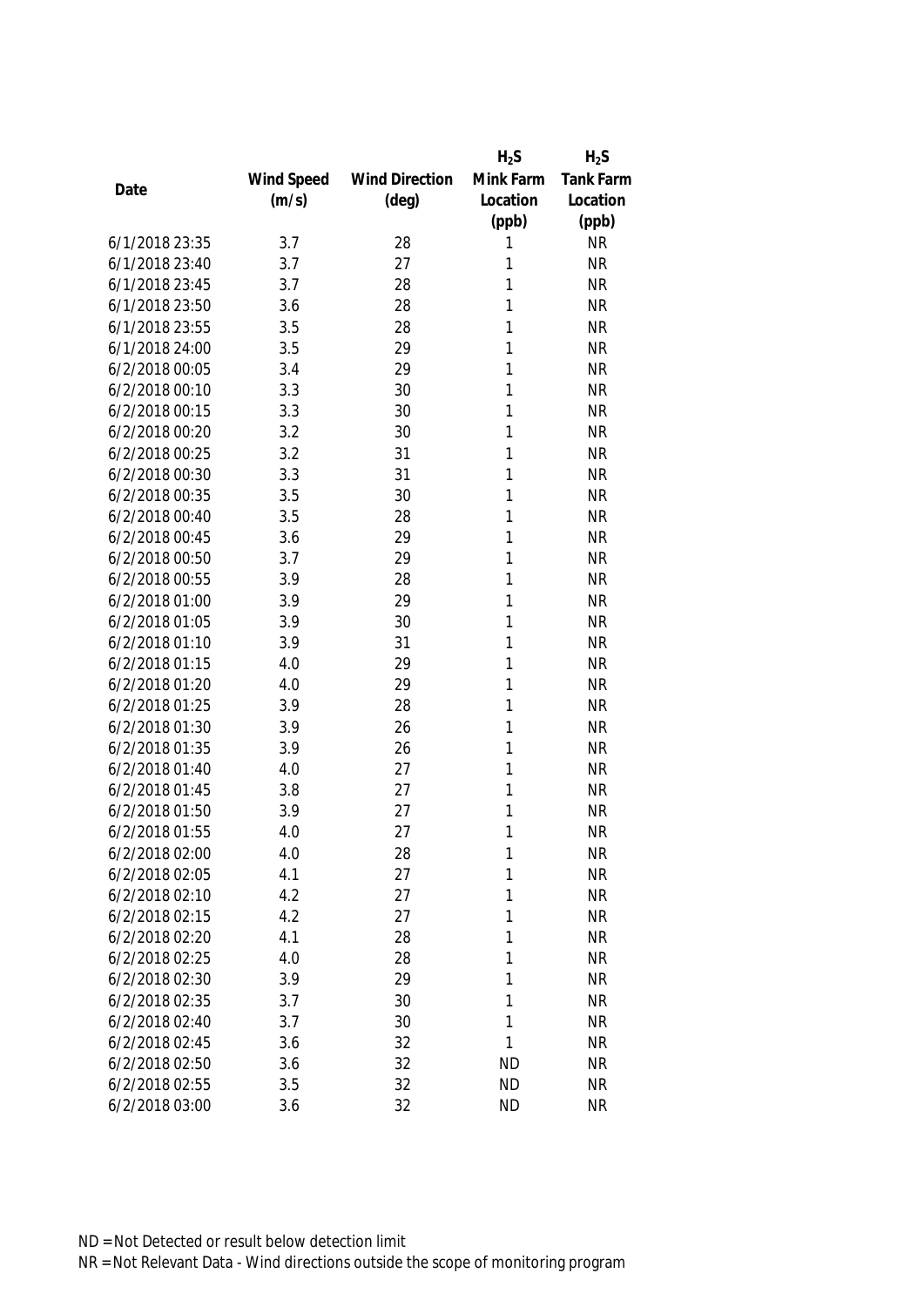|                |            |                       | $H_2S$    | $H_2S$           |
|----------------|------------|-----------------------|-----------|------------------|
|                | Wind Speed | <b>Wind Direction</b> | Mink Farm | <b>Tank Farm</b> |
| Date           | (m/s)      | $(\text{deg})$        | Location  | Location         |
|                |            |                       | (ppb)     | (ppb)            |
| 6/2/2018 03:05 | 3.7        | 32                    | 1         | <b>NR</b>        |
| 6/2/2018 03:10 | 3.7        | 32                    | <b>ND</b> | <b>NR</b>        |
| 6/2/2018 03:15 | 3.8        | 32                    | 1         | <b>NR</b>        |
| 6/2/2018 03:20 | 3.8        | 33                    | 1         | <b>NR</b>        |
| 6/2/2018 03:25 | 3.9        | 33                    | 1         | <b>NR</b>        |
| 6/2/2018 03:30 | 3.8        | 34                    | 1         | <b>NR</b>        |
| 6/2/2018 03:35 | 3.8        | 35                    | 1         | <b>NR</b>        |
| 6/2/2018 03:40 | 3.8        | 36                    | 1         | <b>NR</b>        |
| 6/2/2018 03:45 | 3.8        | 37                    | 1         | <b>NR</b>        |
| 6/2/2018 03:50 | 3.7        | 37                    | 1         | <b>NR</b>        |
| 6/2/2018 03:55 | 3.7        | 38                    | 1         | <b>NR</b>        |
| 6/2/2018 04:00 | 3.6        | 38                    | 1         | <b>NR</b>        |
| 6/2/2018 04:05 | 3.5        | 39                    | 1         | <b>NR</b>        |
| 6/2/2018 04:10 | 3.5        | 39                    | <b>ND</b> | <b>NR</b>        |
| 6/2/2018 04:15 | 3.4        | 38                    | <b>ND</b> | <b>NR</b>        |
| 6/2/2018 04:20 | 3.3        | 39                    | <b>ND</b> | <b>NR</b>        |
| 6/2/2018 04:25 | 3.1        | 40                    | <b>ND</b> | <b>NR</b>        |
| 6/2/2018 04:30 | 3.0        | 41                    | <b>NR</b> | <b>NR</b>        |
| 6/2/2018 04:35 | 3.0        | 40                    | <b>ND</b> | <b>NR</b>        |
| 6/2/2018 04:40 | 2.9        | 41                    | <b>NR</b> | <b>NR</b>        |
| 6/2/2018 04:45 | 2.8        | 42                    | <b>NR</b> | <b>NR</b>        |
| 6/2/2018 04:50 | 2.8        | 43                    | <b>NR</b> | <b>NR</b>        |
| 6/2/2018 04:55 | 2.8        | 42                    | <b>NR</b> | <b>NR</b>        |
| 6/2/2018 05:00 | 2.9        | 42                    | <b>NR</b> | <b>NR</b>        |
| 6/2/2018 05:05 | 3.0        | 42                    | <b>NR</b> | <b>NR</b>        |
| 6/2/2018 05:10 | 3.0        | 41                    | <b>NR</b> | <b>NR</b>        |
| 6/2/2018 05:15 | 3.1        | 39                    | <b>ND</b> | <b>NR</b>        |
| 6/2/2018 05:20 | 3.2        | 39                    | <b>ND</b> | <b>NR</b>        |
| 6/2/2018 05:25 | 3.2        | 38                    | <b>ND</b> | <b>NR</b>        |
| 6/2/2018 05:30 | 3.1        | 37                    | 1         | <b>NR</b>        |
| 6/2/2018 05:35 | 3.0        | 38                    | 1         | <b>NR</b>        |
| 6/2/2018 05:40 | 2.9        | 38                    | 1         | <b>NR</b>        |
| 6/2/2018 05:45 | 2.8        | 39                    | 1         | <b>NR</b>        |
| 6/2/2018 05:50 | 2.8        | 39                    | <b>ND</b> | <b>NR</b>        |
| 6/2/2018 05:55 | 2.8        | 40                    | <b>ND</b> | <b>NR</b>        |
| 6/2/2018 06:00 | 3.0        | 40                    | <b>ND</b> | <b>NR</b>        |
| 6/2/2018 06:05 | 3.1        | 42                    | <b>NR</b> | <b>NR</b>        |
| 6/2/2018 06:10 | 3.1        | 42                    | <b>NR</b> | <b>NR</b>        |
| 6/2/2018 06:15 | 3.2        | 42                    | <b>NR</b> | <b>NR</b>        |
| 6/2/2018 06:20 | 3.0        | 42                    | <b>NR</b> | <b>NR</b>        |
| 6/2/2018 06:25 | 2.9        | 41                    | <b>NR</b> | <b>NR</b>        |
| 6/2/2018 06:30 | 2.9        | 40                    | <b>ND</b> | <b>NR</b>        |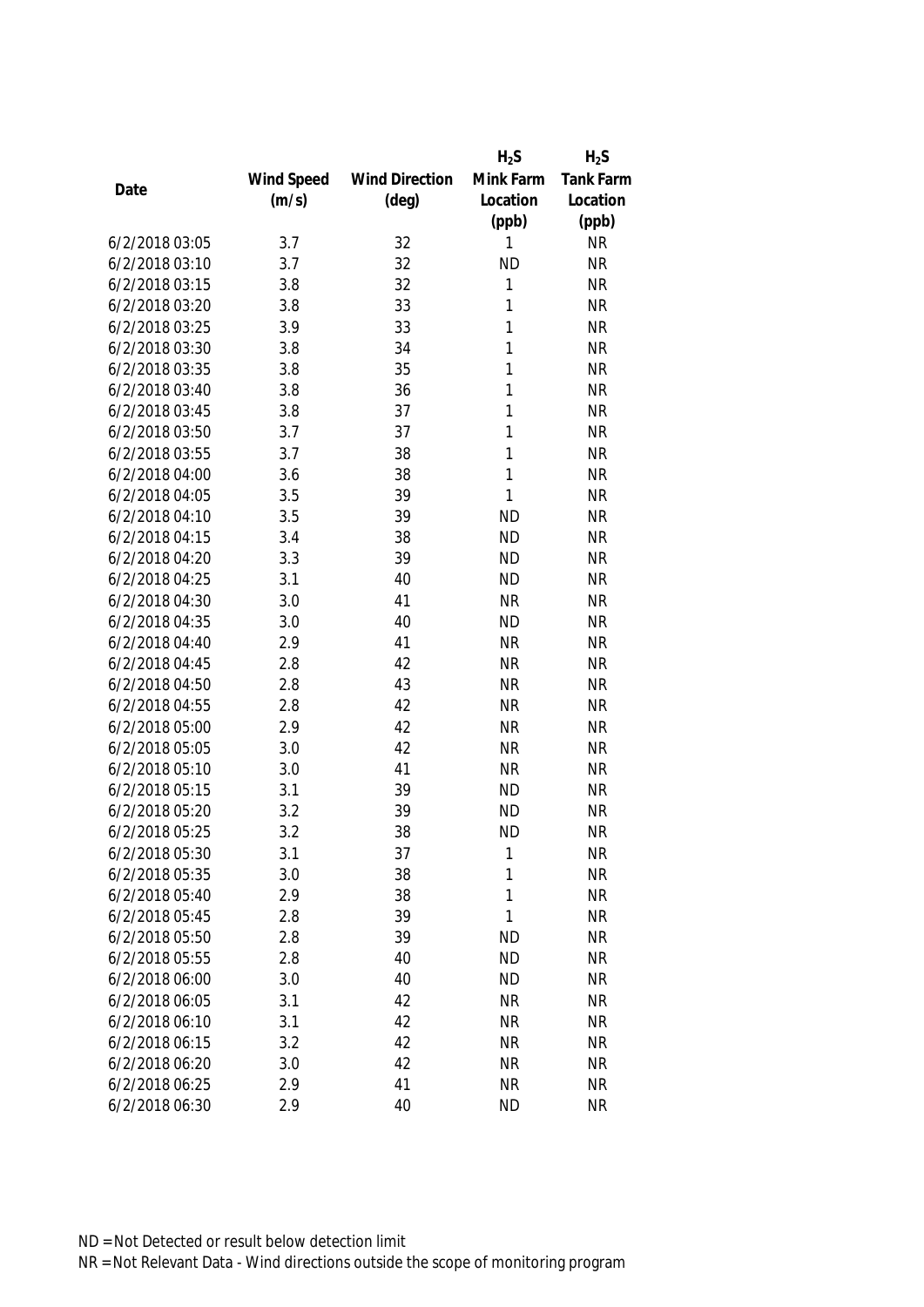|                |            |                       | $H_2S$    | $H_2S$           |
|----------------|------------|-----------------------|-----------|------------------|
|                | Wind Speed | <b>Wind Direction</b> | Mink Farm | <b>Tank Farm</b> |
| Date           | (m/s)      | $(\text{deg})$        | Location  | Location         |
|                |            |                       | (ppb)     | (ppb)            |
| 6/2/2018 06:35 | 2.9        | 38                    | <b>ND</b> | <b>NR</b>        |
| 6/2/2018 06:40 | 2.8        | 37                    | <b>ND</b> | <b>NR</b>        |
| 6/2/2018 06:45 | 2.8        | 38                    | <b>ND</b> | <b>NR</b>        |
| 6/2/2018 06:50 | 2.9        | 36                    | <b>ND</b> | <b>NR</b>        |
| 6/2/2018 06:55 | 3.0        | 34                    | <b>ND</b> | <b>NR</b>        |
| 6/2/2018 07:00 | 3.0        | 35                    | <b>ND</b> | <b>NR</b>        |
| 6/2/2018 07:05 | 2.8        | 32                    | <b>ND</b> | <b>NR</b>        |
| 6/2/2018 07:10 | 2.7        | 29                    | <b>ND</b> | <b>NR</b>        |
| 6/2/2018 07:15 | 2.6        | 27                    | <b>ND</b> | <b>NR</b>        |
| 6/2/2018 07:20 | 2.7        | 27                    | <b>ND</b> | <b>NR</b>        |
| 6/2/2018 07:25 | 2.6        | 30                    | <b>ND</b> | <b>NR</b>        |
| 6/2/2018 07:30 | 2.6        | 30                    | <b>ND</b> | <b>NR</b>        |
| 6/2/2018 07:35 | 2.7        | 33                    | <b>ND</b> | <b>NR</b>        |
| 6/2/2018 07:40 | 2.6        | 38                    | <b>ND</b> | <b>NR</b>        |
| 6/2/2018 07:45 | 2.7        | 40                    | <b>ND</b> | <b>NR</b>        |
| 6/2/2018 07:50 | 2.7        | 42                    | <b>NR</b> | <b>NR</b>        |
| 6/2/2018 07:55 | 2.7        | 42                    | <b>NR</b> | <b>NR</b>        |
| 6/2/2018 08:00 | 2.7        | 43                    | <b>NR</b> | <b>NR</b>        |
| 6/2/2018 08:05 | 2.7        | 43                    | <b>NR</b> | <b>NR</b>        |
| 6/2/2018 08:10 | 2.7        | 39                    | <b>ND</b> | <b>NR</b>        |
| 6/2/2018 08:15 | 2.7        | 38                    | <b>ND</b> | <b>NR</b>        |
| 6/2/2018 08:20 | 2.7        | 37                    | <b>ND</b> | <b>NR</b>        |
| 6/2/2018 08:25 | 2.7        | 36                    | <b>ND</b> | <b>NR</b>        |
| 6/2/2018 08:30 | 2.7        | 35                    | <b>ND</b> | <b>NR</b>        |
| 6/2/2018 08:35 | 2.6        | 34                    | <b>ND</b> | <b>NR</b>        |
| 6/2/2018 08:40 | 2.5        | 36                    | <b>ND</b> | <b>NR</b>        |
| 6/2/2018 08:45 | 2.4        | 36                    | <b>ND</b> | <b>NR</b>        |
| 6/2/2018 08:50 | 2.3        | 35                    | <b>ND</b> | <b>NR</b>        |
| 6/2/2018 08:55 | 2.1        | 37                    | <b>ND</b> | <b>NR</b>        |
| 6/2/2018 09:00 | 2.0        | 40                    | <b>ND</b> | <b>NR</b>        |
| 6/2/2018 09:05 | 2.1        | 42                    | <b>NR</b> | <b>NR</b>        |
| 6/2/2018 09:10 | 2.1        | 45                    | <b>NR</b> | <b>NR</b>        |
| 6/2/2018 09:15 | 2.3        | 48                    | <b>NR</b> | <b>NR</b>        |
| 6/2/2018 09:20 | 2.4        | 51                    | <b>NR</b> | <b>NR</b>        |
| 6/2/2018 09:25 | 2.5        | 52                    | <b>NR</b> | <b>NR</b>        |
| 6/2/2018 09:30 | 2.7        | 49                    | <b>NR</b> | <b>NR</b>        |
| 6/2/2018 09:35 | 2.6        | 52                    | <b>NR</b> | <b>NR</b>        |
| 6/2/2018 09:40 | 2.7        | 56                    | <b>NR</b> | <b>NR</b>        |
| 6/2/2018 09:45 | 2.6        | 57                    | <b>NR</b> | <b>NR</b>        |
| 6/2/2018 09:50 | 2.6        | 63                    | <b>NR</b> | <b>NR</b>        |
| 6/2/2018 09:55 | 2.5        | 63                    | <b>NR</b> | <b>NR</b>        |
| 6/2/2018 10:00 | 2.3        | 66                    | <b>NR</b> | <b>NR</b>        |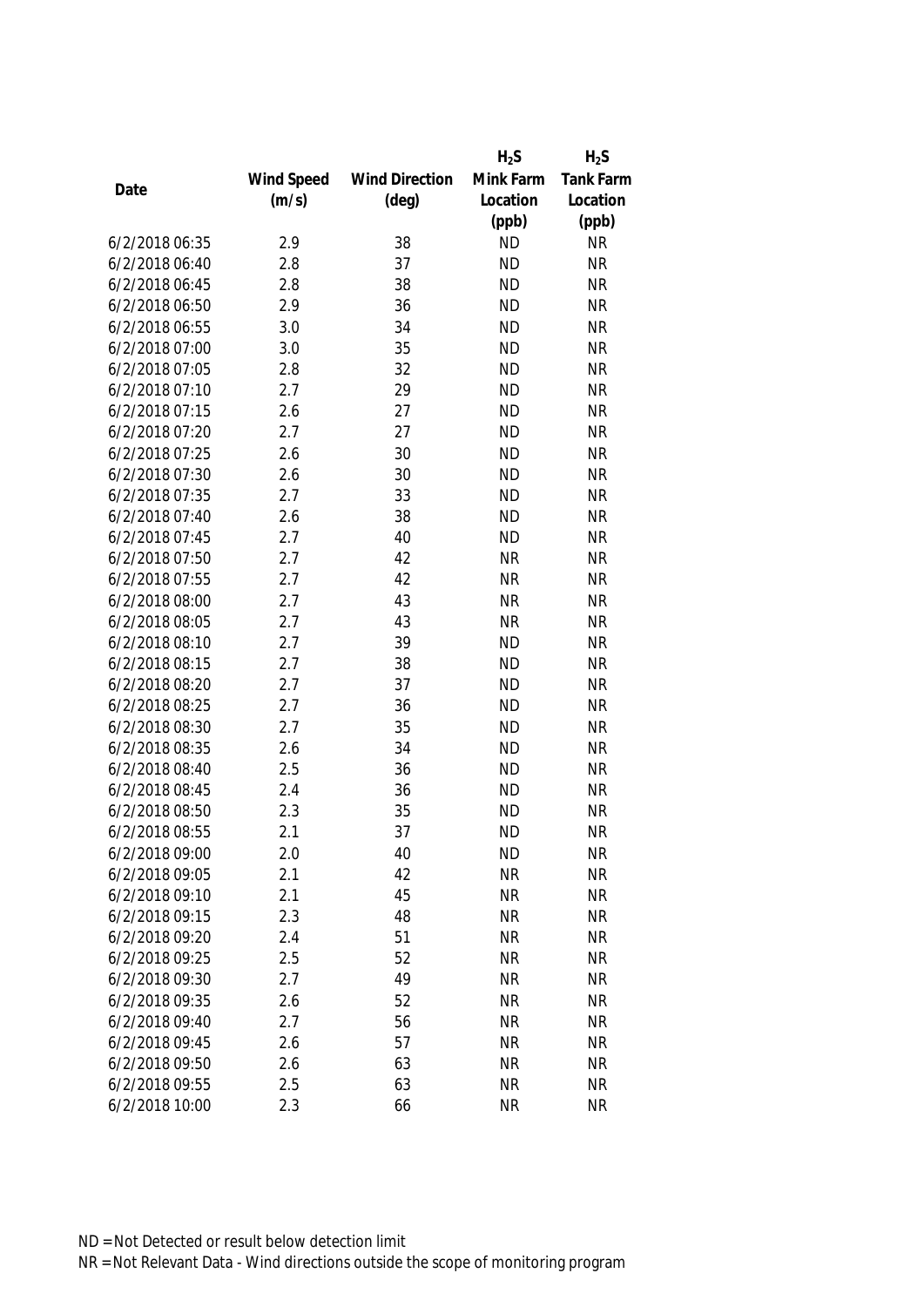|                |            |                       | $H_2S$    | $H_2S$           |
|----------------|------------|-----------------------|-----------|------------------|
|                | Wind Speed | <b>Wind Direction</b> | Mink Farm | <b>Tank Farm</b> |
| Date           | (m/s)      | $(\text{deg})$        | Location  | Location         |
|                |            |                       | (ppb)     | (ppb)            |
| 6/2/2018 10:05 | 2.2        | 65                    | <b>NR</b> | <b>NR</b>        |
| 6/2/2018 10:10 | 2.1        | 68                    | <b>NR</b> | <b>NR</b>        |
| 6/2/2018 10:15 | 2.0        | 78                    | <b>NR</b> | <b>NR</b>        |
| 6/2/2018 10:20 | 1.7        | 81                    | <b>NR</b> | <b>NR</b>        |
| 6/2/2018 10:25 | 1.7        | 85                    | <b>NR</b> | <b>NR</b>        |
| 6/2/2018 10:30 | 1.7        | 92                    | <b>NR</b> | <b>NR</b>        |
| 6/2/2018 10:35 | 1.7        | 92                    | <b>NR</b> | <b>NR</b>        |
| 6/2/2018 10:40 | 1.8        | 83                    | <b>NR</b> | <b>NR</b>        |
| 6/2/2018 10:45 | 1.8        | 80                    | <b>NR</b> | <b>NR</b>        |
| 6/2/2018 10:50 | 1.9        | 80                    | <b>NR</b> | <b>NR</b>        |
| 6/2/2018 10:55 | 2.1        | 81                    | <b>NR</b> | <b>NR</b>        |
| 6/2/2018 11:00 | 2.2        | 80                    | <b>NR</b> | <b>NR</b>        |
| 6/2/2018 11:05 | 2.3        | 79                    | <b>NR</b> | <b>NR</b>        |
| 6/2/2018 11:10 | 2.4        | 77                    | <b>NR</b> | <b>NR</b>        |
| 6/2/2018 11:15 | 2.5        | 80                    | <b>NR</b> | <b>NR</b>        |
| 6/2/2018 11:20 | 2.6        | 73                    | <b>NR</b> | <b>NR</b>        |
| 6/2/2018 11:25 | 2.5        | 73                    | <b>NR</b> | <b>NR</b>        |
| 6/2/2018 11:30 | 2.5        | 75                    | <b>NR</b> | <b>NR</b>        |
| 6/2/2018 11:35 | 2.6        | 83                    | <b>NR</b> | <b>NR</b>        |
| 6/2/2018 11:40 | 2.5        | 94                    | <b>NR</b> | <b>NR</b>        |
| 6/2/2018 11:45 | 2.5        | 93                    | <b>NR</b> | <b>NR</b>        |
| 6/2/2018 11:50 | 2.4        | 100                   | <b>NR</b> | <b>NR</b>        |
| 6/2/2018 11:55 | 2.6        | 104                   | <b>NR</b> | <b>NR</b>        |
| 6/2/2018 12:00 | 2.7        | 103                   | <b>NR</b> | <b>NR</b>        |
| 6/2/2018 12:05 | 2.7        | 104                   | <b>NR</b> | <b>NR</b>        |
| 6/2/2018 12:10 | 2.7        | 103                   | <b>NR</b> | <b>NR</b>        |
| 6/2/2018 12:15 | 2.8        | 104                   | <b>NR</b> | <b>NR</b>        |
| 6/2/2018 12:20 | 2.9        | 105                   | <b>NR</b> | <b>NR</b>        |
| 6/2/2018 12:25 | 2.8        | 100                   | <b>NR</b> | <b>NR</b>        |
| 6/2/2018 12:30 | 2.9        | 96                    | <b>NR</b> | <b>NR</b>        |
| 6/2/2018 12:35 | 2.8        | 93                    | <b>NR</b> | <b>NR</b>        |
| 6/2/2018 12:40 | 2.9        | 87                    | <b>NR</b> | <b>NR</b>        |
| 6/2/2018 12:45 | 3.0        | 82                    | <b>NR</b> | <b>NR</b>        |
| 6/2/2018 12:50 | 2.9        | 77                    | <b>NR</b> | <b>NR</b>        |
| 6/2/2018 12:55 | 2.9        | 80                    | <b>NR</b> | <b>NR</b>        |
| 6/2/2018 13:00 | 2.9        | 82                    | <b>NR</b> | <b>NR</b>        |
| 6/2/2018 13:05 | 2.9        | 82                    | <b>NR</b> | <b>NR</b>        |
| 6/2/2018 13:10 | 2.8        | 82                    | <b>NR</b> | <b>NR</b>        |
| 6/2/2018 13:15 | 2.7        | 86                    | <b>NR</b> | <b>NR</b>        |
| 6/2/2018 13:20 | 2.8        | 89                    | <b>NR</b> | <b>NR</b>        |
| 6/2/2018 13:25 | 2.9        | 86                    | <b>NR</b> | <b>NR</b>        |
| 6/2/2018 13:30 | 2.9        | 86                    | <b>NR</b> | <b>NR</b>        |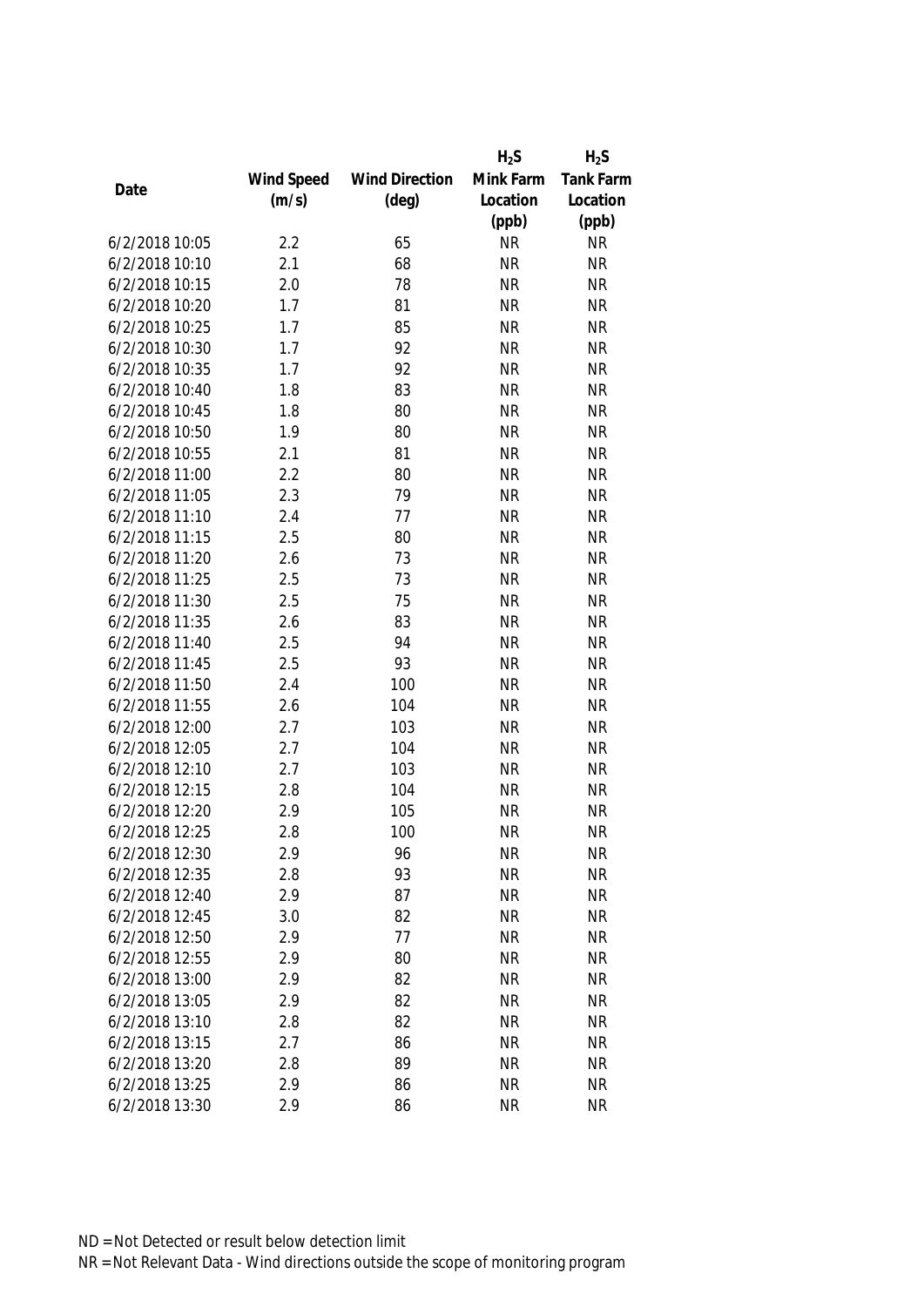|                |            |                       | $H_2S$    | $H_2S$           |
|----------------|------------|-----------------------|-----------|------------------|
|                | Wind Speed | <b>Wind Direction</b> | Mink Farm | <b>Tank Farm</b> |
| Date           | (m/s)      | $(\text{deg})$        | Location  | Location         |
|                |            |                       | (ppb)     | (ppb)            |
| 6/2/2018 13:35 | 3.0        | 88                    | <b>NR</b> | <b>NR</b>        |
| 6/2/2018 13:40 | 3.0        | 89                    | <b>NR</b> | <b>NR</b>        |
| 6/2/2018 13:45 | 3.0        | 86                    | <b>NR</b> | <b>NR</b>        |
| 6/2/2018 13:50 | 2.9        | 87                    | <b>NR</b> | <b>NR</b>        |
| 6/2/2018 13:55 | 2.7        | 86                    | <b>NR</b> | <b>NR</b>        |
| 6/2/2018 14:00 | 2.5        | 85                    | <b>NR</b> | <b>NR</b>        |
| 6/2/2018 14:05 | 2.4        | 78                    | <b>NR</b> | <b>NR</b>        |
| 6/2/2018 14:10 | 2.3        | 81                    | <b>NR</b> | <b>NR</b>        |
| 6/2/2018 14:15 | 2.3        | 81                    | <b>NR</b> | <b>NR</b>        |
| 6/2/2018 14:20 | 2.3        | 70                    | <b>NR</b> | <b>NR</b>        |
| 6/2/2018 14:25 | 2.4        | 74                    | <b>NR</b> | <b>NR</b>        |
| 6/2/2018 14:30 | 2.4        | 70                    | <b>NR</b> | <b>NR</b>        |
| 6/2/2018 14:35 | 2.5        | 70                    | <b>NR</b> | <b>NR</b>        |
| 6/2/2018 14:40 | 2.5        | 68                    | <b>NR</b> | <b>NR</b>        |
| 6/2/2018 14:45 | 2.6        | 69                    | <b>NR</b> | <b>NR</b>        |
| 6/2/2018 14:50 | 2.5        | 72                    | <b>NR</b> | <b>NR</b>        |
| 6/2/2018 14:55 | 2.5        | 73                    | <b>NR</b> | <b>NR</b>        |
| 6/2/2018 15:00 | 2.5        | 77                    | <b>NR</b> | <b>NR</b>        |
| 6/2/2018 15:05 | 2.5        | 84                    | <b>NR</b> | <b>NR</b>        |
| 6/2/2018 15:10 | 2.5        | 79                    | <b>NR</b> | <b>NR</b>        |
| 6/2/2018 15:15 | 2.5        | 74                    | <b>NR</b> | <b>NR</b>        |
| 6/2/2018 15:20 | 2.5        | 78                    | <b>NR</b> | <b>NR</b>        |
| 6/2/2018 15:25 | 2.4        | 81                    | <b>NR</b> | <b>NR</b>        |
| 6/2/2018 15:30 | 2.3        | 76                    | <b>NR</b> | <b>NR</b>        |
| 6/2/2018 15:35 | 2.2        | 67                    | <b>NR</b> | <b>NR</b>        |
| 6/2/2018 15:40 | 2.0        | 66                    | <b>NR</b> | <b>NR</b>        |
| 6/2/2018 15:45 | 1.9        | 77                    | <b>NR</b> | <b>NR</b>        |
| 6/2/2018 15:50 | 1.7        | 74                    | <b>NR</b> | <b>NR</b>        |
| 6/2/2018 15:55 | 1.7        | 71                    | <b>NR</b> | <b>NR</b>        |
| 6/2/2018 16:00 | 1.7        | 70                    | <b>NR</b> | <b>NR</b>        |
| 6/2/2018 16:05 | 1.9        | 70                    | <b>NR</b> | <b>NR</b>        |
| 6/2/2018 16:10 | 1.9        | 72                    | <b>NR</b> | <b>NR</b>        |
| 6/2/2018 16:15 | 1.9        | 63                    | <b>NR</b> | <b>NR</b>        |
| 6/2/2018 16:20 | 2.1        | 57                    | <b>NR</b> | <b>NR</b>        |
| 6/2/2018 16:25 | 2.3        | 45                    | <b>NR</b> | <b>NR</b>        |
| 6/2/2018 16:30 | 2.4        | 39                    | 1         | <b>NR</b>        |
| 6/2/2018 16:35 | 2.5        | 38                    | 1         | <b>NR</b>        |
| 6/2/2018 16:40 | 2.7        | 32                    | 1         | <b>NR</b>        |
| 6/2/2018 16:45 | 2.8        | 27                    | 1         | <b>NR</b>        |
| 6/2/2018 16:50 | 2.8        | 26                    | 1         | <b>NR</b>        |
| 6/2/2018 16:55 | 2.7        | 27                    | 1         | <b>NR</b>        |
| 6/2/2018 17:00 | 2.5        | 32                    | <b>ND</b> | <b>NR</b>        |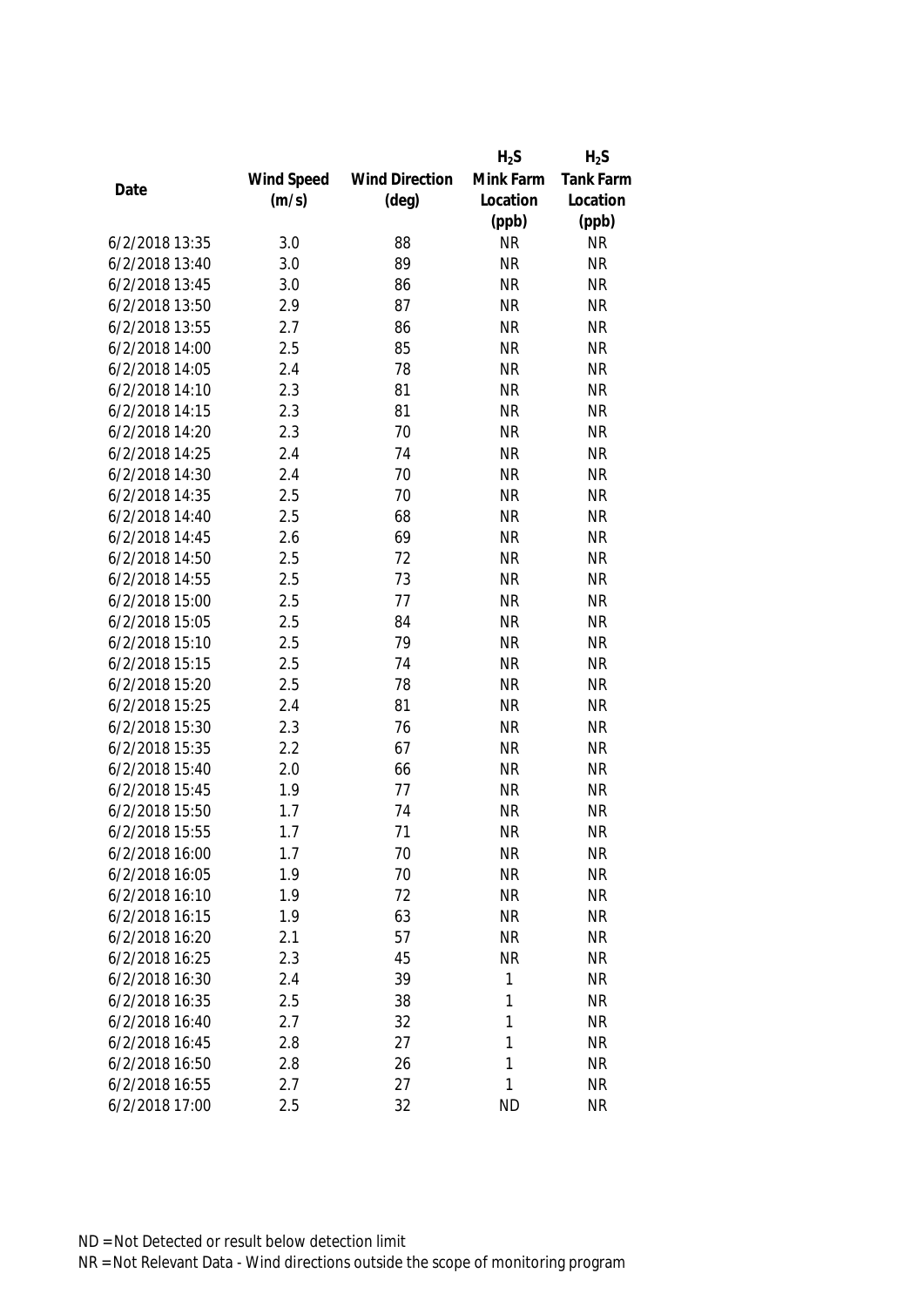|                |            |                       | $H_2S$    | $H_2S$           |
|----------------|------------|-----------------------|-----------|------------------|
|                | Wind Speed | <b>Wind Direction</b> | Mink Farm | <b>Tank Farm</b> |
| Date           | (m/s)      | $(\text{deg})$        | Location  | Location         |
|                |            |                       | (ppb)     | (ppb)            |
| 6/2/2018 17:05 | 2.4        | 36                    | <b>ND</b> | <b>NR</b>        |
| 6/2/2018 17:10 | 2.3        | 38                    | <b>ND</b> | <b>NR</b>        |
| 6/2/2018 17:15 | 2.2        | 42                    | <b>NR</b> | <b>NR</b>        |
| 6/2/2018 17:20 | 2.2        | 46                    | <b>NR</b> | <b>NR</b>        |
| 6/2/2018 17:25 | 2.2        | 55                    | <b>NR</b> | <b>NR</b>        |
| 6/2/2018 17:30 | 2.1        | 58                    | <b>NR</b> | <b>NR</b>        |
| 6/2/2018 17:35 | 2.1        | 58                    | <b>NR</b> | <b>NR</b>        |
| 6/2/2018 17:40 | 2.2        | 62                    | <b>NR</b> | <b>NR</b>        |
| 6/2/2018 17:45 | 2.2        | 67                    | <b>NR</b> | <b>NR</b>        |
| 6/2/2018 17:50 | 2.1        | 72                    | <b>NR</b> | <b>NR</b>        |
| 6/2/2018 17:55 | 2.2        | 73                    | <b>NR</b> | <b>NR</b>        |
| 6/2/2018 18:00 | 2.3        | 73                    | <b>NR</b> | <b>NR</b>        |
| 6/2/2018 18:05 | 2.3        | 75                    | <b>NR</b> | <b>NR</b>        |
| 6/2/2018 18:10 | 2.3        | 74                    | <b>NR</b> | <b>NR</b>        |
| 6/2/2018 18:15 | 2.2        | 71                    | <b>NR</b> | <b>NR</b>        |
| 6/2/2018 18:20 | 2.4        | 67                    | <b>NR</b> | <b>NR</b>        |
| 6/2/2018 18:25 | 2.3        | 63                    | <b>NR</b> | <b>NR</b>        |
| 6/2/2018 18:30 | 2.2        | 60                    | <b>NR</b> | <b>NR</b>        |
| 6/2/2018 18:35 | 2.1        | 56                    | <b>NR</b> | <b>NR</b>        |
| 6/2/2018 18:40 | 2.0        | 54                    | <b>NR</b> | <b>NR</b>        |
| 6/2/2018 18:45 | 2.0        | 51                    | <b>NR</b> | <b>NR</b>        |
| 6/2/2018 18:50 | 1.9        | 51                    | <b>NR</b> | <b>NR</b>        |
| 6/2/2018 18:55 | 1.8        | 50                    | <b>NR</b> | <b>NR</b>        |
| 6/2/2018 19:00 | 1.8        | 53                    | <b>NR</b> | <b>NR</b>        |
| 6/2/2018 19:05 | 1.8        | 58                    | <b>NR</b> | <b>NR</b>        |
| 6/2/2018 19:10 | 1.9        | 65                    | <b>NR</b> | <b>NR</b>        |
| 6/2/2018 19:15 | 2.0        | 73                    | <b>NR</b> | <b>NR</b>        |
| 6/2/2018 19:20 | 2.2        | 79                    | <b>NR</b> | <b>NR</b>        |
| 6/2/2018 19:25 | 2.3        | 85                    | <b>NR</b> | <b>NR</b>        |
| 6/2/2018 19:30 | 2.5        | 87                    | <b>NR</b> | <b>NR</b>        |
| 6/2/2018 19:35 | 2.4        | 86                    | <b>NR</b> | <b>NR</b>        |
| 6/2/2018 19:40 | 2.3        | 84                    | <b>NR</b> | <b>NR</b>        |
| 6/2/2018 19:45 | 2.1        | 80                    | <b>NR</b> | <b>NR</b>        |
| 6/2/2018 19:50 | 2.0        | 72                    | <b>NR</b> | <b>NR</b>        |
| 6/2/2018 19:55 | 2.0        | 54                    | <b>NR</b> | <b>NR</b>        |
| 6/2/2018 20:00 | 1.9        | 36                    | <b>NR</b> | <b>NR</b>        |
| 6/2/2018 20:05 | 2.1        | 26                    | <b>NR</b> | <b>NR</b>        |
| 6/2/2018 20:10 | 2.2        | 18                    | <b>ND</b> | <b>NR</b>        |
| 6/2/2018 20:15 | 2.3        | 16                    | <b>ND</b> | <b>NR</b>        |
| 6/2/2018 20:20 | 2.5        | 14                    | <b>ND</b> | <b>NR</b>        |
| 6/2/2018 20:25 | 2.4        | 20                    | <b>ND</b> | <b>NR</b>        |
| 6/2/2018 20:30 |            |                       |           |                  |
|                | 2.5        | 28                    | <b>ND</b> | <b>NR</b>        |